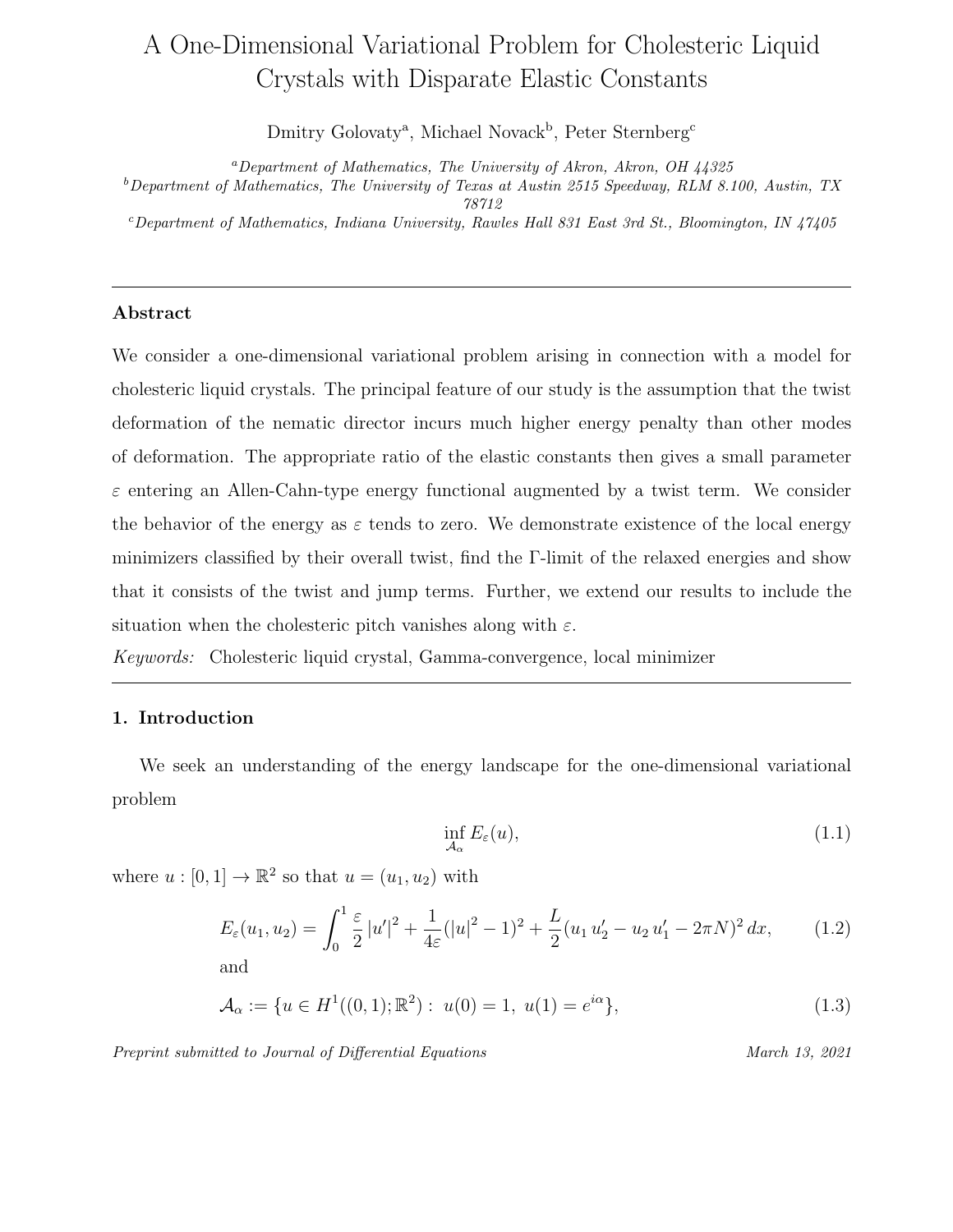for some positive integer N and some  $\alpha \in [0, 2\pi)$ . When convenient, as above, we will view  $u = (u_1, u_2)$  as a map into C. We should note that the choice of N as an integer is made purely for convenience. One could work with any real number  $N$  but as we shall see, the key issue is simply how close the pure N twist state  $e^{i2\pi Nx}$  is to satisfying the boundary conditions at  $x=1$ .

Our purpose in this article is to continue the analysis of a family of models with disparate elastic constants arising in the mathematics of liquid crystals [5, 6, 7, 8]. In particular, the problem (1.1) can be viewed as a highly simplified, relaxed version of the Oseen-Frank model for cholesteric liquid crystals, [2, 12, 19, 20, 21, 22] based on the elastic deformations of an  $\mathbb{S}^1$ - or  $\mathbb{S}^2$ -valued director n, cf. [23]. Other models, of course, exist for nematic liquid crystals, including the Q-tensor based Landau-de Gennes model, whose energy density consists of a bulk potential favoring either a uniaxial nematic state, an isotropic state, or both, depending on temperature, cf. [15]. We refer the reader to the recent literature [5, 11] that establishes a precise asymptotic relationship between the Oseen-Frank and the Landau-de Gennes models.

We recall now the form of the Oseen-Frank energy,

$$
F_{OF}(n) := \int_{\Omega} \left( \frac{K_1}{2} (\operatorname{div} n)^2 + \frac{K_2}{2} ((\operatorname{curl} n) \cdot n + q)^2 + \frac{K_3}{2} |(\operatorname{curl} n) \times n|^2 + \frac{K_2 + K_4}{2} (\operatorname{tr} (\nabla n)^2 - (\operatorname{div} n)^2) \right) dx,
$$
\n(1.4)

where  $\Omega \subset \mathbb{R}^3$  represents the sample domain and the director n maps  $\Omega$  to  $\mathbb{S}^2$ . The material constants  $K_1, K_2, K_3$  and  $K_4$  are the elastic coefficients associated with the deformations of splay, twist, bend and saddle-splay, respectively [23]. Most important for this article is the second term, the twist, where  $q = \frac{2\pi}{n}$  $\frac{2\pi}{p}$  with p being the pitch of the cholesteric helix. The distinction between nematic and cholesteric liquid crystals is manifested by the value of q. The liquid crystal is in a nematic state when  $q = 0$  and, absent boundary conditions, a global minimizer of FOF is a constant director field. On the other hand, a liquid crystal is in a cholesteric state whenever  $q \neq 0$  and global minimizers of  $F_{OF}$  in  $\mathbb{R}^3$  are rigid rotations of a uniformly twisted director field  $n = (n_x, n_y, 0) = e^{\frac{2\pi i z}{p}}$ .

In [8] we propose and analyze a model problem for nematic liquid crystals carrying a large energetic cost for splay. The model couples the Ginzburg-Landau potential to an elastic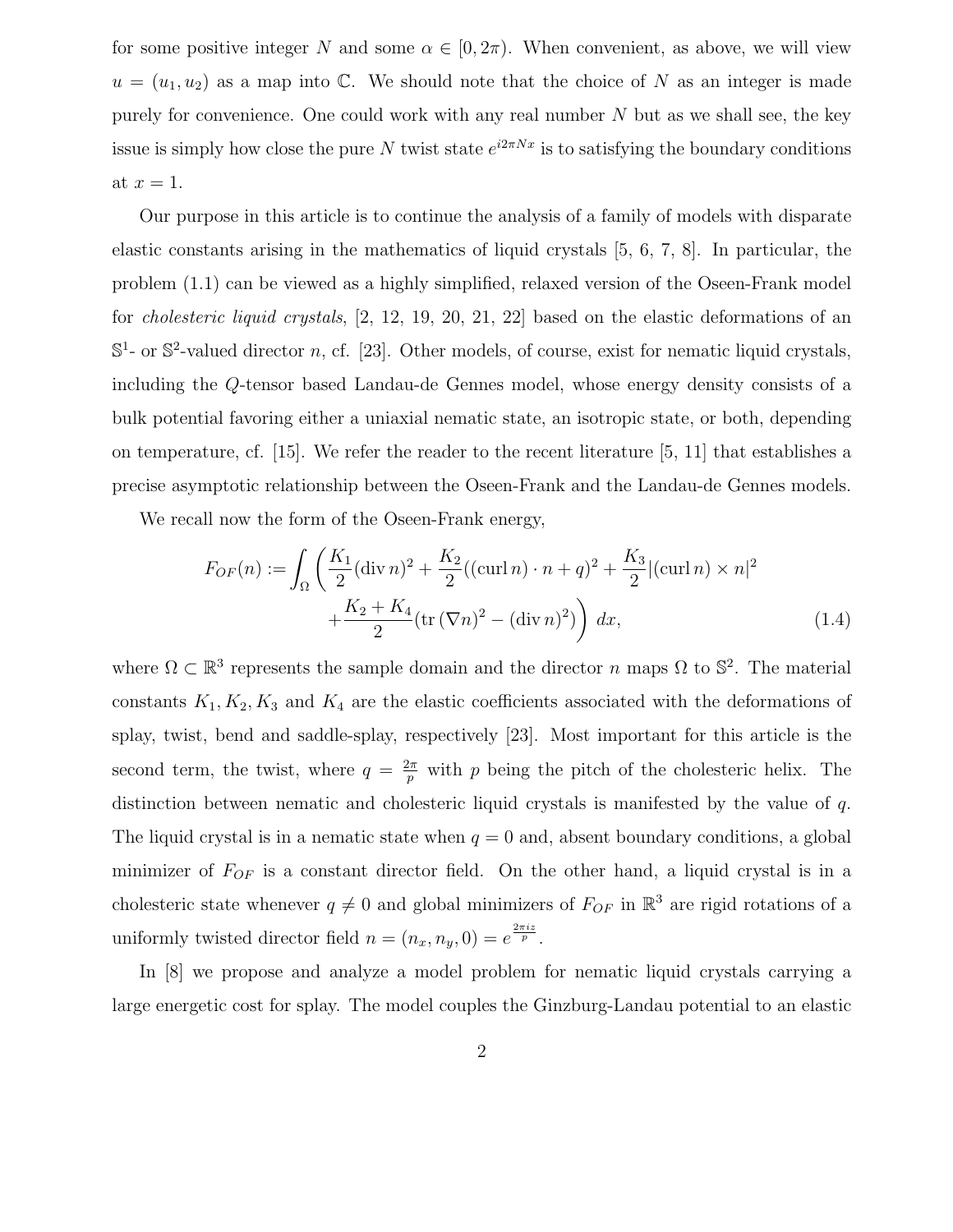energy density with large elastic disparity, namely

$$
\inf_{u \in H^1(\Omega; \mathbb{R}^2)} \frac{1}{2} \int_{\Omega} \left( \varepsilon |\nabla u|^2 + L(\text{div } u)^2 + \frac{1}{\varepsilon} (1 - |u|^2)^2 \right) dx. \tag{1.5}
$$

Here one should view L as playing a role analogous to  $K_1$  in (1.4). The minimization is taken over competitors satisfying an  $\mathbb{S}^1$ -valued Dirichlet condition on  $\partial\Omega$  so as to avoid a trivial minimizer. This choice of potential clearly favors  $\mathbb{S}^1$ -valued states, which are a stand-in in our models for uniaxial nematic states. Analysis of  $(1.5)$  in the  $\varepsilon \to 0$  limit involves a 'wall energy' along a jump set  $J_u$  penalizing jumps of any  $\mathbb{S}^1$ -valued competitor u, and bulk elastic energy favoring low divergence. The conjectured  $\Gamma$ -limit of  $(1.5)$  is

$$
\frac{L}{2} \int_{\Omega} (\text{div } u)^2 \, dx + \frac{1}{6} \int_{J_u \cap \Omega} |u_+ - u_-|^3 \, d\mathcal{H}^1,\tag{1.6}
$$

where  $u_+$  and  $u_-$  are the one-sided traces of u along  $J_u$  which exhibit a jump discontinuity in their tangential components.

The model considered in this paper is a cholesteric analog of the problem in [8]. Just as the functional considered in [8] can be viewed as a Ginzburg-Landau-type relaxation of the splay K<sub>1</sub>−term in (1.4), the problem (1.1) can be understood as a similar relaxation of the twist  $K_2$ −term in the same energy. For example, in 2D this relaxation may take the form

$$
\inf_{\mathcal{A}} E_{\varepsilon}^{2D}(u),\tag{1.7}
$$

where  $u : \Omega \to \mathbb{R}^3$  with

$$
E_{\varepsilon}^{2D}(u) = \int_{\Omega} \frac{\varepsilon}{2} |\nabla u|^2 + \frac{1}{4\varepsilon} (|u|^2 - 1)^2 + \frac{L}{2} (u \cdot \operatorname{curl} u - 2\pi N)^2 dx, \tag{1.8}
$$

and

$$
\mathcal{A} := \{ u \in H^1(\Omega; \mathbb{R}^3) : u|_{\partial \Omega} = u_0 \},\tag{1.9}
$$

for some domain  $\Omega \subset \mathbb{R}^2$ , some positive integer N and boundary condition  $u_0 : \partial \Omega \to \mathbb{S}^2$ . Results of simulations for the gradient flow dynamics associated with the problem (1.7) lead to intricate textures, such as that shown in Fig. 1, resembling cholesteric fingerprint textures observed in experiments [16].

While attempting to tackle the problem (1.7), we found that the energy landscape in (1.1) is already rich enough to merit a separate investigation in one dimension that we undertake in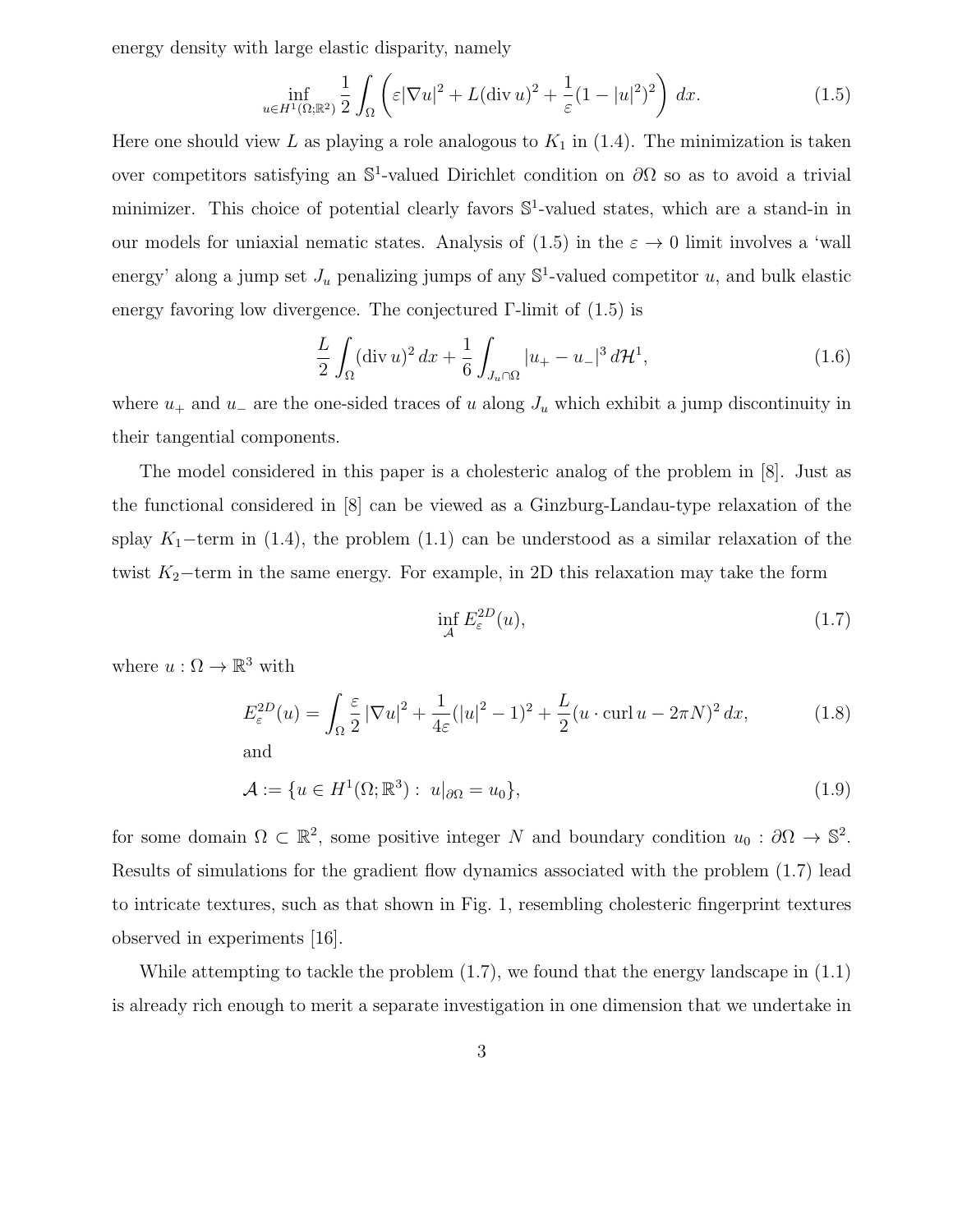this paper. Even though the features of minimizers in one dimension will not be exactly the same as those in Fig. 1, they are motivated by a high penalty imposed on twist in both cases. We note that existence and stability of minimizers for the three-component cholesteric director within the framework of the Oseen-Frank model in one dimension was considered in [1] and [4] under the assumption that all elastic constants have comparable values. In addition, in [4], the energy functional included the effects of an electric field. However, these studies are not carried out in the present context of extreme disparity between the elastic constants.

Here we further assume that the component of  $u$  along the axis of the twist vanishes so that the target space for the director is two-dimensional. Thus, though we will write  $u =$  $(u_1(x), u_2(x))$  what we really have in mind is  $u = (0, u_2(x), u_3(x))$ . The thought experiment that allows us to impose this condition assumes that an electric field is applied along the axis of the twist and that the cholesteric has negative dielectric anisotropy that forces its molecules to orient perpendicular to the field, [10]. In the one-dimensional setting for highly disparate elastic constants, it turns out that if one includes a third x-dependent component, so that  $u(x) = (u_1(x), u_2(x), u_3(x))$ , it leads to an energy where distinguishing textures are lost for  $\varepsilon \ll 1$  and the energy landscape becomes highly degenerate, see Remark 3.3. On the other hand, we find that the one-dimensional, two-component model (1.2) leads to stable states more reminiscent of those described above for the two-dimensional problem.

The richness of the energy landscape is first revealed in Theorem 1.1 below, showing that local minimizers of  $E_{\varepsilon}$  exist for every positive integer value of twist–essentially for every winding number. More precisely, through a constrained minimization procedure keeping the modulus of competitors away from zero, we establish:

**Theorem 1.1.** For every positive integer M and every  $\alpha \in [0, 2\pi)$ , there exists an  $\varepsilon_0 > 0$ such that for all  $\varepsilon < \varepsilon_0$  there is an H<sup>1</sup>-local minimizer  $u_{\varepsilon,M} = \rho_{\varepsilon,M} e^{i\theta_{\varepsilon,M}}$  of  $E_{\varepsilon}$  within the class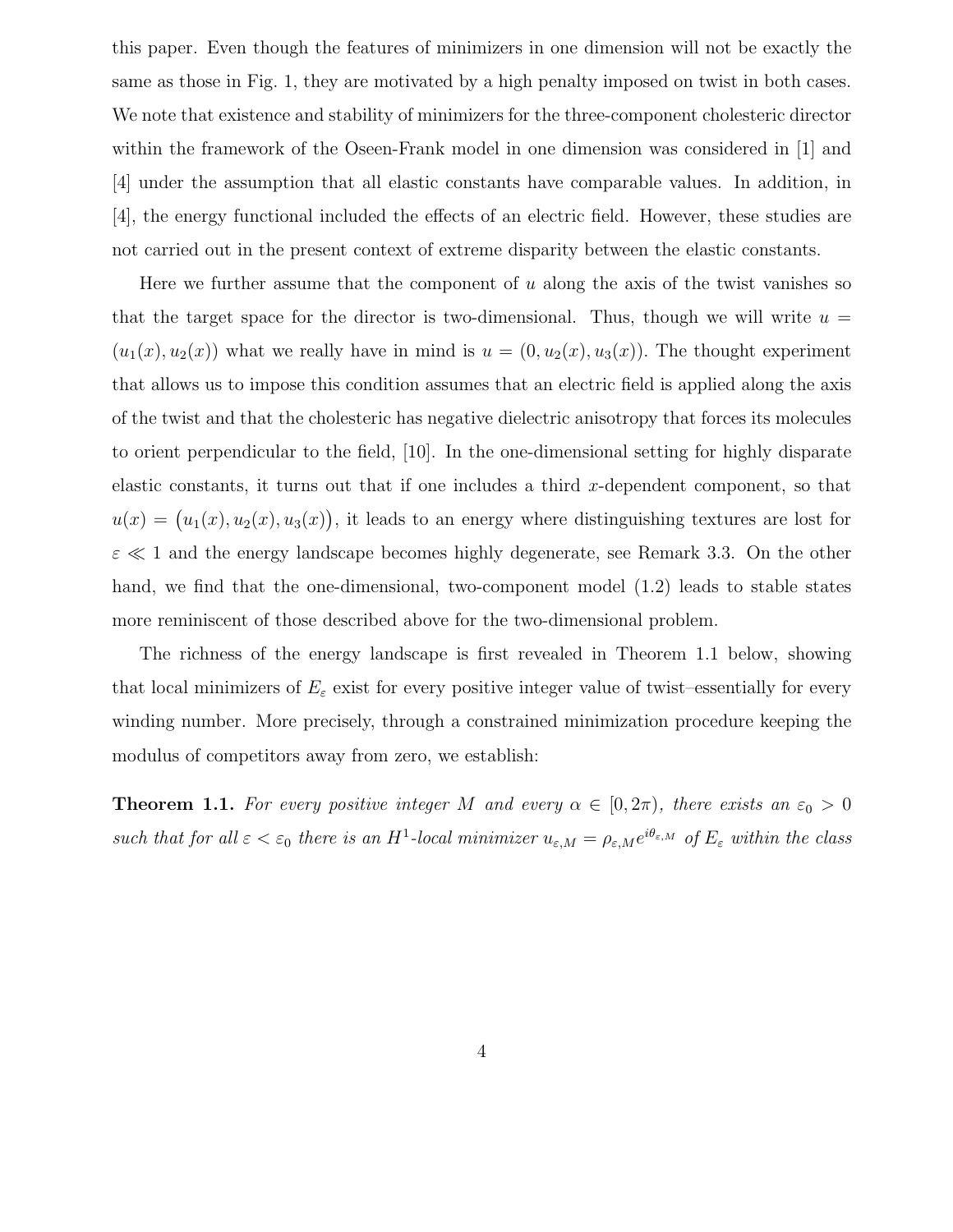

Figure 1: Numerical solution for the gradient flow associated with (1.7) obtained in COMSOL [3]. The arrows represent the director u, the blue and the red curves are level sets  $u_3 = -0.92$  and  $u_3 = 0.92$ , respectively. The simulation was started from the initial condition  $u = (\sin(7\pi y/2), 0, \cos(7\pi y/2))$  with the axis y of the twist oriented in a vertical direction and  $y \in [-1,1]$ . The director is assumed to be oriented to the right and to the left on the top and the bottom boundaries, respectively. Periodic boundary conditions are imposed on vertical components of the boundary. Here  $N = 10$ ,  $L = 1$ , and  $\varepsilon = 0.005$ .

 $A_{\alpha}$  such that

$$
\limsup_{\varepsilon \to 0} \frac{\|\rho_{\varepsilon,M} - 1\|_{L^{\infty}(0,1)}}{\varepsilon} < \infty,\tag{1.10}
$$

$$
\lim_{\varepsilon \to 0} \theta_{\varepsilon,M}' = 2\pi M + \alpha \text{ uniformly in } x \in [0,1],
$$
\n(1.11)

and

$$
\lim_{\varepsilon \to 0} E_{\varepsilon}(u_{\varepsilon,M}) = \frac{L}{2} \left( 2\pi (M - N) + \alpha \right)^2.
$$
\n(1.12)

This is proven in Section 2. Through Corollary 3.5 which readily follows from the Γconvergence result below, we will ultimately find that in some parameter regimes, corresponding to  $\alpha$  small and  $M = N$ , the local minimizers of Theorem 1.1 turn out in fact to be global minimizers. However, when  $M \neq N$  or when  $M = N$  but  $\alpha$  exceeds a critical value, they will not.

Section 3 contains our principal result of this investigation, namely the identification of the Γ-limit of  $E_{\varepsilon}$ . The key feature of this analysis is that in the  $\varepsilon \to 0$  limit, energy bounded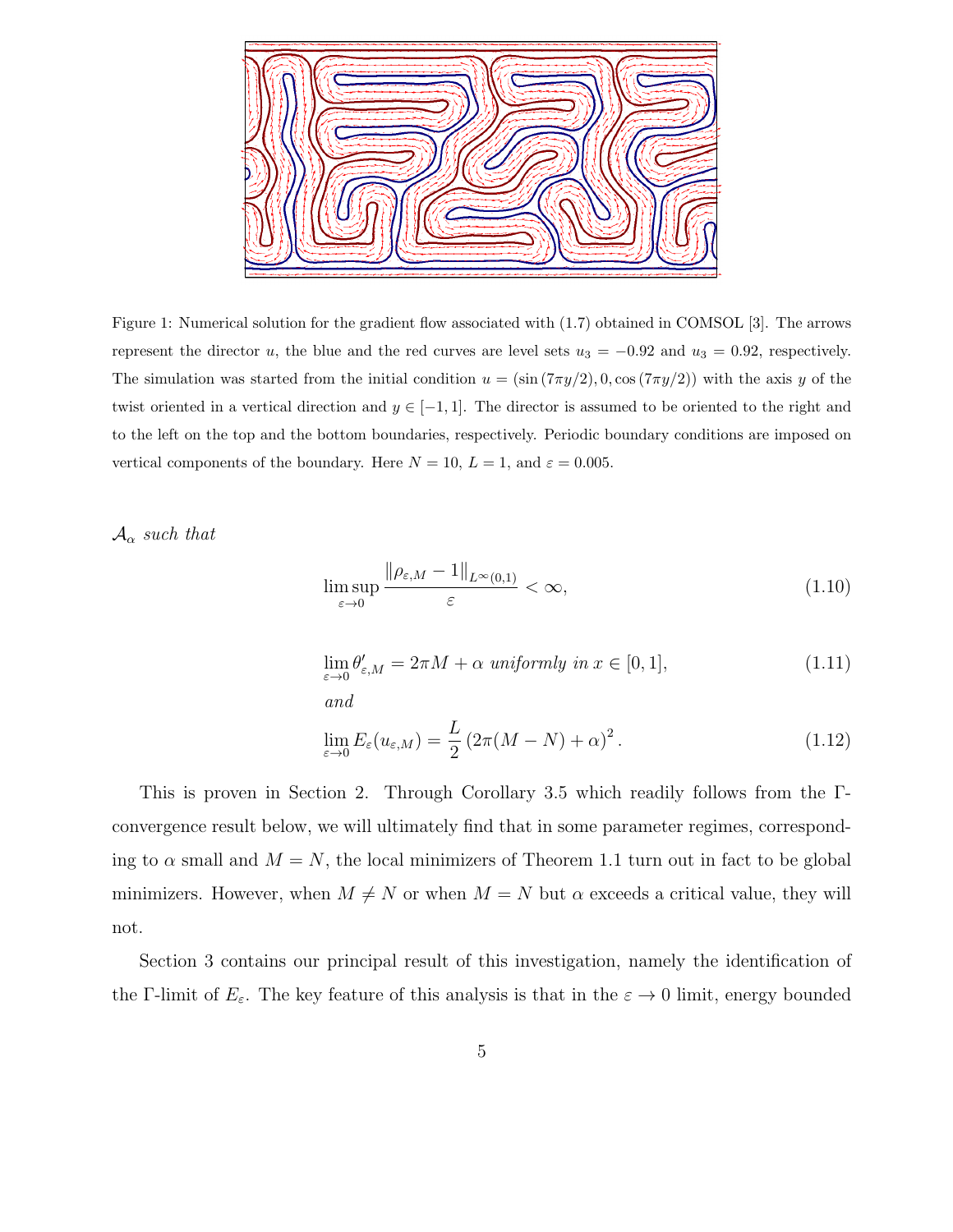sequences may exhibit a jump in phase. In order to gain or release twist in an energetically expedient manner, the modulus of such a sequence may plunge towards zero on a small set, effecting a Modica-Mortola type transition from modulus  $\approx 1$  down to 0 and then back. Over this small interval where the modulus  $\approx 0$ , the phase is 'free' to jump any amount at minimal cost.

In light of this mechanism, our candidate for a limiting functional will be finite for  $u \in$  $H^1((0,1) \setminus J; S^1)$  where J is a jump set consisting of a finite collection of points, say  $0 < x_1 <$  $x_2 < \ldots < x_k < 1$  for some non-negative integer k, along with perhaps  $x = 0$  and/or  $x = 1$ depending on whether or not the traces of  $u$  satisfy the desired boundary conditions inherited from  $E_{\varepsilon}$ ; that is, we include  $x = 0$  in J only if  $u(0^+) \neq 1$  and we include  $x = 1$  in J only if  $u(1^-) \neq e^{i\alpha}$ . For such a u we will assume J is the minimal such set of points, meaning that if any point in  $J \cap (0,1)$  were eliminated, the function u would no longer represent an  $H<sup>1</sup>$ function in the compliment of the smaller set of points. In particular, if  $u \in H^1((0,1))$  and has the proper traces, then  $J = \emptyset$ .

Then we define  $E_0: L^2((0,1);\mathbb{R}^2) \to \mathbb{R}$  via

$$
E_0(u) := \begin{cases} \frac{L}{2} \int_0^1 (u_1 u_2' - u_2 u_1' - 2\pi N)^2 dx + \frac{2\sqrt{2}}{3} \mathcal{H}^0(J) & \text{if } u \in H^1((0,1) \setminus J; S^1) \\ +\infty & \text{otherwise.} \end{cases}
$$
(1.13)

Here  $\mathcal{H}^0$  refers to zero-dimensional Hausdorff measure, i.e. counting measure.

We will establish:

# **Theorem 1.2.**  $\{E_{\varepsilon}\}\Gamma$ -converges to  $E_0$  in  $L^2((0,1);\mathbb{R}^2)$ .

We also establish a compactness result for energy bounded sequences in Theorem 3.1.

Here we wish to emphasize the parallels between the present problem of high cost twist and the previous study [8] of high cost splay. Comparing the Γ-limits  $(1.6)$  and  $(1.13)$  we see that the former consists of bulk splay plus jump cost while the latter takes the form of bulk twist plus jump cost. One distinction, however, is that in the high twist model, the size of the phase jump does not affect the energetic cost.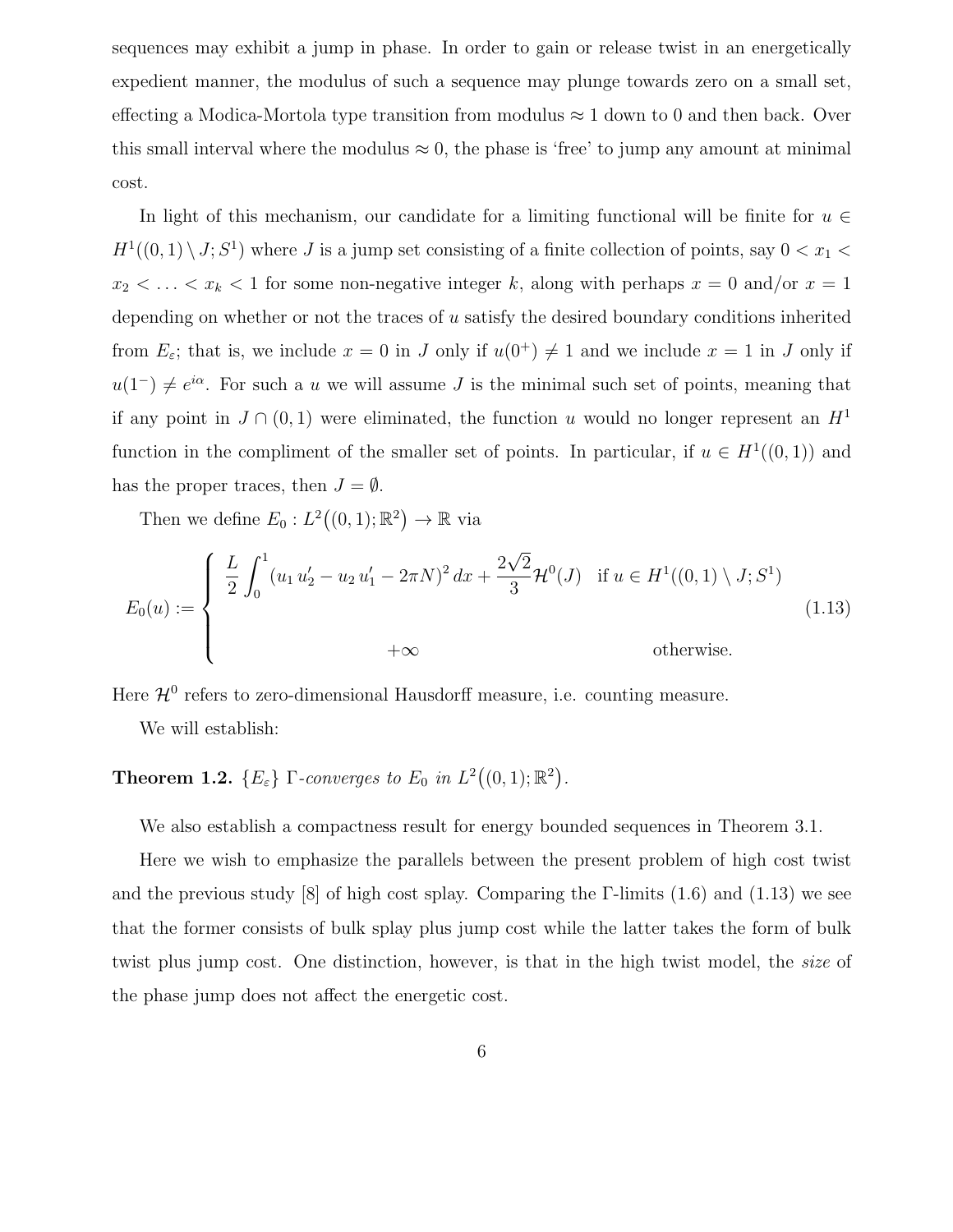As a consequence of Theorem 1.2, we demonstrate in Theorem 3.4 and Corollary 3.5 that in certain parameter regimes depending on L and  $\alpha$ , global energy minimizers with jumps are energetically favorable. Indeed, this is the most dramatic effect of the assumption of disparate elastic constants present in our model. The relatively expensive cost of twist leads the global minimizer of  $(1.1)$ , which of course is necessarily smooth, to rapidly change its phase, a process that can only be achieved with finite energetic cost by having the modulus simultaneously plunge towards zero.

In Section 4 we establish an energy barrier between the local minimizers of different winding numbers exposed in Theorem 1.1, cf. Theorem 4.1. This readily leads to the existence of saddle points in Theorem 4.2 via the Mountain Pass Theorem, thus filling out the energy landscape for  $E_{\varepsilon}$ .

Finally, in Section 5 we investigate the energy (5.1) motivated by studies of so-called twist bend nematics, where twisting of the director occurs at much shorter scales than in cholesterics [17]. Here we model this situation by tying the pitch (or the period of the twist)  $1/N$  to the Ginzburg-Landau parameter  $\varepsilon$  so that twisting "averages out" in the limit  $\varepsilon \to 0$ . We show in Theorem 5.2 that, in fact, the weak limit of uniformly energy bounded director fields is equal to zero but we are nonetheless able to recover some information about fine scale behavior of these fields. Then in Theorems 5.3 and 5.4 we establish Γ-convergence in this setting.

### 2. Global and local minimizers that stay bounded away from zero

We begin with the observation for problem  $(1.2)-(1.3)$  that a global minimizer exists for fixed  $\varepsilon > 0$ .

**Theorem 2.1.** For each fixed  $\varepsilon > 0$  there exists a minimizer of  $E_{\varepsilon}$  within the class  $\mathcal{A}_{\alpha}$ .

*Proof.* Existence follows readily from the direct method as follows. Suppressing the  $\varepsilon$ -dependence, let  $\{u^{j}\} = \{(u_1^{j})\}$  $j_1^j,u_2^j$  $2\binom{1}{2}$  denote a minimizing sequence:

$$
E_{\varepsilon}(u_1^j, u_2^j) \to m := \{\inf E_{\varepsilon}(u) : u \in \mathcal{A}_{\alpha}\}.
$$

Compactness of a minimizing sequence follows from the immediate energy bounds

$$
\int_0^1 \left| u^{j'} \right|^2 \, dx < C, \quad \int_0^1 \left| u^{j} \right|^4 \, dx < C, \quad \int_0^1 \left( u_1^j u_2^{j'} - u_2^j u_1^{j'} \right)^2 \, dx < C.
$$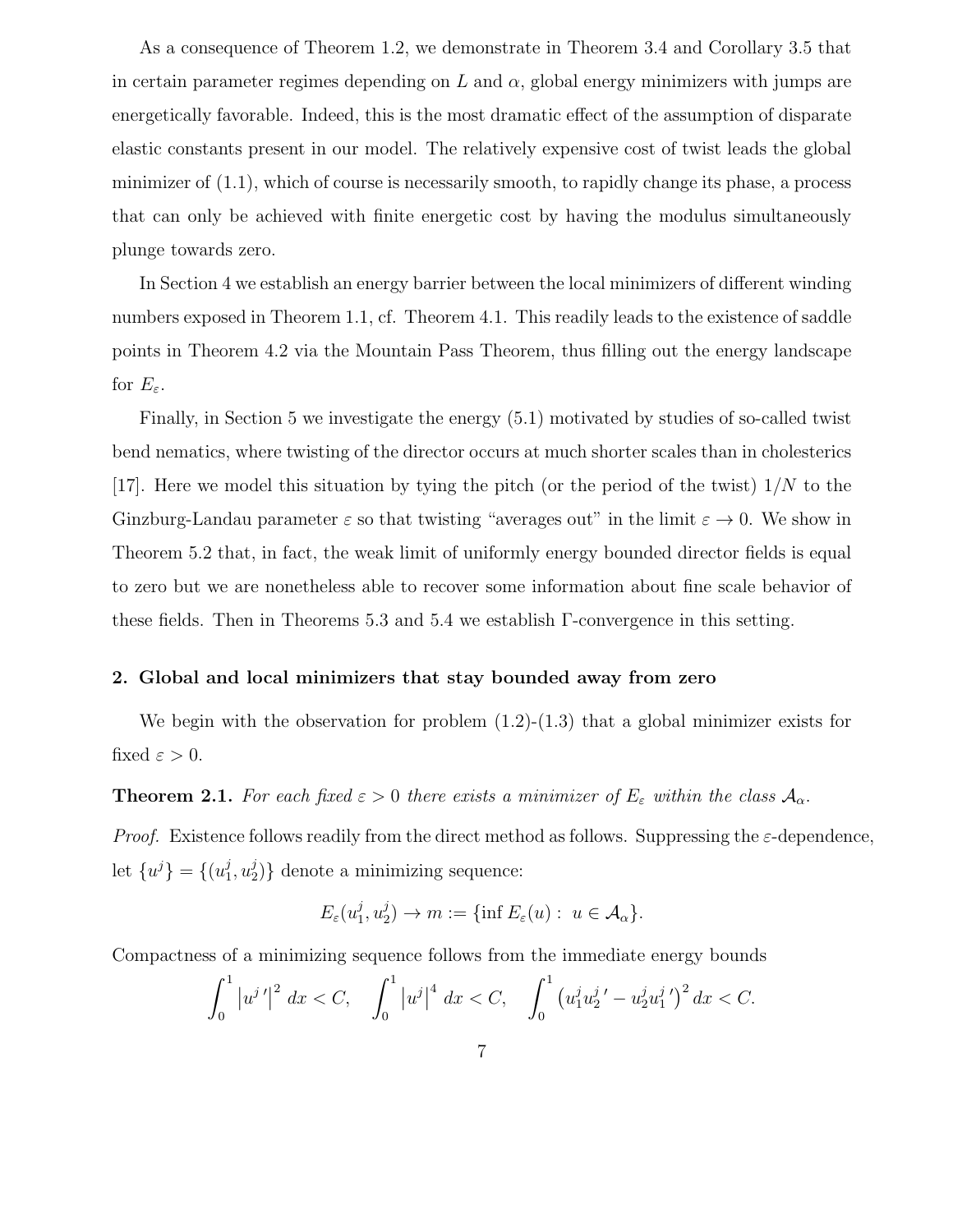So, in particular we have a uniform  $H^1$ -bound on  $\{u^j\}$ . Thus, up to subsequences, we get uniform (in fact Holder) convergence of  $u^j \to \bar{u} = (\bar{u}_1, \bar{u}_2)$ , and  $u^{j'} \to \bar{u}'$  weakly in  $L^2((0,1))$ for some  $\bar{u} \in \mathcal{A}_{\alpha}$ .

Turning to the issue of lower-semicontinuity, we note that verification for the first two terms in  $E_{\varepsilon}$  is standard. For the third term we observe that

$$
u_1^j u_2^{j'} - u_2^j u_1^{j'} \rightharpoonup \bar{u}_1 \bar{u}_2' - \bar{u}_2 \bar{u}_1'
$$
 weakly in  $L^2$ ,

through the pairing of weak  $L^2$  and uniform convergence.

Then we have

$$
\int_0^1 (u_1^j u_2^{j'} - u_2^j u_1^{j'} - 2\pi N)^2 dx =
$$
  

$$
\int_0^1 (u_1^j u_2^{j'} - u_2^j u_1^{j'})^2 dx - 4\pi N \int_0^1 (u_1^j u_2^{j'} - u_2^j u_1^{j'}) dx + 4\pi^2 N^2.
$$

The middle term is continuous given the strong convergence of  $u^j$  to  $\bar{u}$ . For the first term, we appeal to the lower-semicontinuity of the  $L^2$  norm under weak  $L^2$  convergence. Thus,  $\Box$  $E_{\varepsilon}(\bar{u}) = m.$ 

It turns out that characterization of the global minimizer in the case where  $\alpha = 0$ , so that the boundary conditions are simply  $u(0) = u(1) = 1$ , is much simpler than when  $\alpha \in (0, 2\pi)$ . In particular, we have the following result.

**Theorem 2.2.** Let  $u_{\varepsilon}$  denote a global minimizer of  $E_{\varepsilon}$  within the admissible class  $\mathcal{A}_0$ . Then  $\rho_{\varepsilon}(x) := |u_{\varepsilon}(x)|$  converges to 1 uniformly on [0, 1] as  $\varepsilon \to 0$ .

*Proof.* We proceed by contradiction and assume that for some  $\delta > 0$  there exists a sequence  $\varepsilon_j \to 0$  and values  $x_j \in [0, 1]$  such that

$$
\rho_{\varepsilon_j}(x_j) \le 1 - \delta.
$$

The case where  $\rho_{\varepsilon_j}(x_j) \geq 1 + \delta$  is handled similarly.

We begin with the observation that

$$
E_{\varepsilon}(u_{\varepsilon}) \le E_{\varepsilon}(e^{i2\pi Nx}) = 2(\pi N)^2 \varepsilon. \tag{2.1}
$$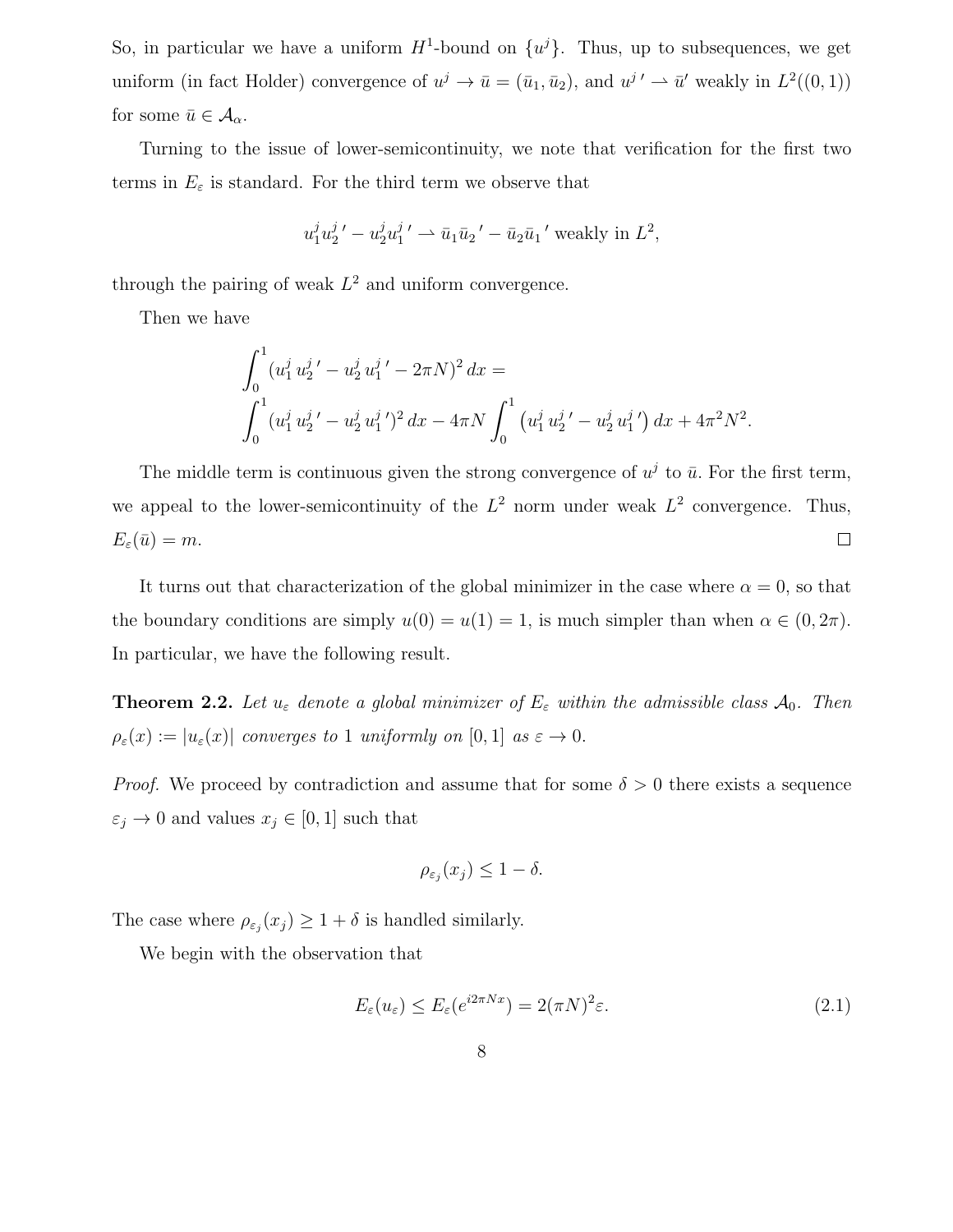It then follows that for some  $C_0 > 0$  independent of  $\varepsilon$  one has

$$
\int_0^1 (\rho_\varepsilon')^2 + \rho_\varepsilon^4 dx < C_0,
$$

which in turn implies a bound of the form

$$
\|\rho_{\varepsilon}\|_{H^1(0,1)} < C_1 = C_1(C_0).
$$
 Hence,  $\|\rho_{\varepsilon}\|_{C^{0,1/2}(0,1)} < C_1.$ 

Then invoking the Hölder bound above, we have

$$
|\rho_\varepsilon(x)-\rho_\varepsilon(x_j)|\leq C_1\,|x-x_j|^{1/2}
$$

and so for  $|x - x_j| \leq (\frac{\delta}{2C})$  $\frac{\delta}{2C_1}$ <sup>2</sup> one would have

$$
\rho_{\varepsilon}(x) \le \rho_{\varepsilon}(x_j) + C_1 |x - x_j|^{1/2} \le 1 - \frac{\delta}{2}.
$$

This in turn would imply

$$
E_{\varepsilon}(u_{\varepsilon}) \ge \frac{1}{4\varepsilon} \int_0^1 (\rho_{\varepsilon}^2 - 1)^2 dx \ge \frac{1}{4\varepsilon} \int_{\left\{x: |x - x_j| \le \left(\frac{\delta}{2C_1}\right)^2\right\}} (\rho_{\varepsilon}^2 - 1)^2 dx
$$
  

$$
\ge \frac{\delta^4}{64C_1^2\varepsilon}.
$$

This cannot hold in light of (2.1) for  $\varepsilon < \varepsilon_0$  where

$$
\varepsilon_0 = \frac{\delta^2}{8\sqrt{2}C_1\pi N}.
$$

Next we turn to the construction of local minimizers of  $E_{\varepsilon}$  within the class  $A_{\alpha}$  for  $\alpha \in [0, 2\pi)$ , namely the proof of Theorem 1.1. Like the global minimizers constructed for the case  $\alpha = 0$ in Theorem 2.2, the modulus of these local minimizers will converge uniformly to 1 as  $\varepsilon \to 0$ . Proof of Theorem 1.1: To capture these local minimizers we will rephrase our problem by switching to polar coordinates via the substitution

$$
u_1 = \rho \cos \theta, \quad u_2 = \rho \sin \theta.
$$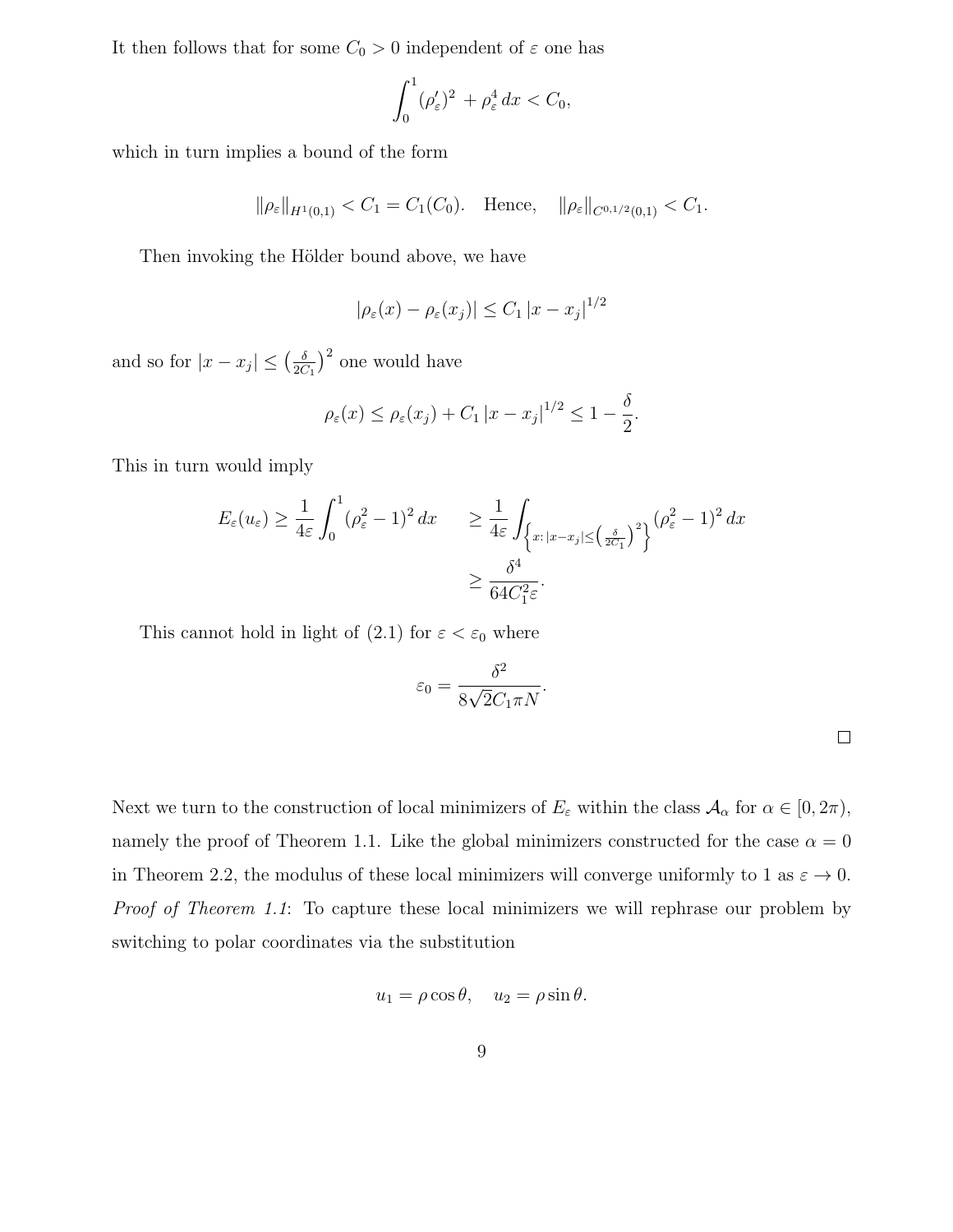The boundary conditions corresponding to (1.3) are

$$
\rho(0) = 1 = \rho(1), \quad \theta(0) = 0, \ \theta(1) = 2\pi M + \alpha \quad \text{for some integer } M > 0.
$$
 (2.2)

We find that in these variables,

$$
E_{\varepsilon} = E_{\varepsilon}(\rho,\theta) = \int_0^1 \frac{\varepsilon}{2} ((\rho')^2 + \rho^2(\theta')^2) + \frac{1}{4\varepsilon} (\rho^2 - 1)^2 + \frac{L}{2} (\rho^2 \theta' - 2\pi N)^2 dx.
$$

We will minimize  $E_{\varepsilon}(\rho,\theta)$  subject to (2.2) via a constrained minimization procedure. To this end, for any number  $\rho_0 \in (0, 1)$  we introduce the admissible class

$$
\mathcal{H}_{\rho_0} := \{ \rho \in H^1(0,1) : \ \rho(0) = 1 = \rho(1), \ \rho(x) \ge \rho_0 \text{ on } [0,1] \} \tag{2.3}
$$

and for any positive integer M and any  $\alpha \in [0, 2\pi)$  we denote

$$
\mathcal{H}_{M,\alpha} := \{ \theta \in H^1(0,1) : \ \theta(0) = 0, \ \theta(1) = 2\pi M + \alpha \}. \tag{2.4}
$$

We note that for each fixed  $\varepsilon > 0$  and  $\rho_0 \in (0,1)$ , the direct method provides for a minimizing pair  $(\rho_{\varepsilon,M}, \theta_{\varepsilon,M})$  to the constrained problem:

$$
\mu_{\varepsilon,M} := \inf_{\rho \in \mathcal{H}_{\rho_0}, \theta \in \mathcal{H}_{M,\alpha}} E_{\varepsilon}(\rho,\theta). \tag{2.5}
$$

The only point to be made here is that the lower bound  $\rho_j \ge \rho_0$  on a minimizing sequence  $\{\rho_j, \theta_j\}$  allows for  $H^1$  control of  $\{\theta_j\}$ . Also the  $H^1$  control on  $\{\rho_j\}$  yields uniform convergence of a subsequence so that the constraint is satisfied by the limiting  $\rho_{\varepsilon,M}$ .

We remark for later use that  $\mu_{\varepsilon,M}$  is bounded independent of  $\varepsilon$  since

$$
\mu_{\varepsilon,M} \le E_{\varepsilon}(1,(2\pi M + \alpha)x) = \frac{L}{2}(2\pi (M - N) + \alpha)^2 + O(\varepsilon)
$$
\n(2.6)

We will now argue that for any integer  $M > 0$  and any  $\rho_0 \in (0,1)$ , these solutions to the constrained problem in fact satisfy  $\rho_{\varepsilon,M}(x) > \rho_0$  for all  $x \in [0,1]$  when  $\varepsilon$  is sufficiently small. Hence, they correspond to  $H^1$ -local minimizers of  $E_\varepsilon(u)$  subject to the boundary conditions (1.3) since the representation  $u_{\varepsilon,M} = \rho_{\varepsilon,M} e^{i\theta_{\varepsilon,M}}$  is global.

**CLAIM:** For any positive integer M, any  $\alpha \in [0, 2\pi)$ , and any  $\rho_0 \in (0, 1)$  we have

$$
\rho_{\varepsilon,M}(x) > \rho_0 \text{ for all } x \in [0,1] \quad \text{provided } \varepsilon \text{ is sufficiently small.} \tag{2.7}
$$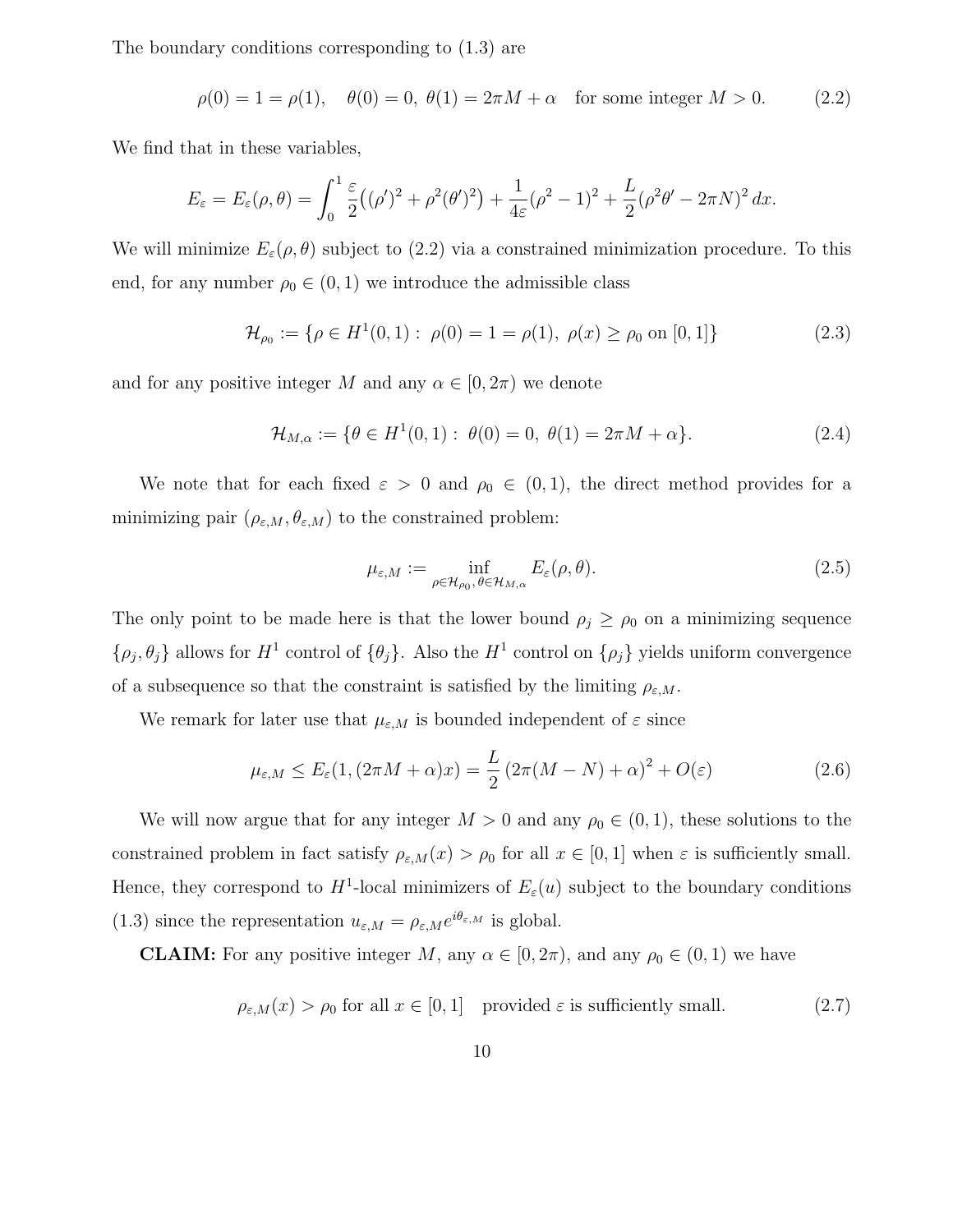To pursue this claim, we first observe that since the constraint falls only on  $\rho_{\varepsilon,M}$ , this minimizing pair  $(\rho_{\varepsilon,M}, \theta_{\varepsilon,M})$  must satisfy

$$
\lim_{t \to 0^+} \frac{E_{\varepsilon}(\rho_{\varepsilon,M} + tf, \theta_{\varepsilon,M}) - E_{\varepsilon}(\rho_{\varepsilon,M}, \theta_{\varepsilon,M})}{t} \ge 0,
$$
\n(2.8)

for all  $f \in H_0^1(0,1)$  such that  $f(x) \ge 0$  on  $[0,1]$ , and

$$
\frac{d}{dt}_{t=0} E_{\varepsilon} \left( \rho_{\varepsilon,M}, \theta_{\varepsilon,M} + t\psi \right) = 0 \quad \text{for all } \psi \in H_0^1(0,1). \tag{2.9}
$$

Computing these quantities we find that (2.8) takes the form

$$
\int_0^1 \varepsilon \rho'_{\varepsilon,M} f' + \left( \varepsilon \rho_{\varepsilon,M} \left( \theta'_{\varepsilon,M} \right)^2 + \frac{1}{\varepsilon} \left( \rho_{\varepsilon,M}^2 - 1 \right) \rho_{\varepsilon,M} - 2L \left( 2\pi N - \rho_{\varepsilon,M}^2 \theta'_{\varepsilon,M} \right) \rho_{\varepsilon,M} \theta'_{\varepsilon,M} \right) f \, dx \ge 0 \tag{2.10}
$$

for all nonnegative  $f \in H_0^1(0,1)$ , and  $(2.9)$  takes the form

$$
\left[ \left( \varepsilon \theta_{\varepsilon,M}^{\prime} - L \left( 2\pi N - \rho_{\varepsilon,M}^{2} \theta_{\varepsilon,M}^{\prime} \right) \right) \rho_{\varepsilon,M}^{2} \right]' = 0. \tag{2.11}
$$

Thus,

$$
\left(\varepsilon \theta_{\varepsilon,M}' - L(2\pi N - \rho_{\varepsilon,M}^2 \theta_{\varepsilon,M}')\right) \rho_{\varepsilon,M}^2 = C_{\varepsilon} \quad \text{for some constant } C_{\varepsilon},\tag{2.12}
$$

allowing us to solve for  $\theta'_{\varepsilon,M}$  to find

$$
\theta'_{\varepsilon,M} = \frac{2\pi N L \rho_{\varepsilon,M}^2 + C_{\varepsilon}}{L \rho_{\varepsilon,M}^4 + \varepsilon \rho_{\varepsilon,M}^2}.
$$
\n(2.13)

Integrating (2.13) over the interval [0, 1] and using the boundary conditions on  $\theta_{\varepsilon,M}$  we obtain a formula for  $C_{\varepsilon}$ :

$$
C_{\varepsilon} = \frac{2\pi M + \alpha - 2\pi LN \int_0^1 (L\rho_{\varepsilon,M}^2 + \varepsilon)^{-1} dx}{\int_0^1 (L\rho_{\varepsilon,M}^4 + \varepsilon \rho_{\varepsilon,M}^2)^{-1} dx}.
$$
 (2.14)

Now by  $(2.6)$ ,

$$
\int_0^1 (\rho_{\varepsilon,M}^2 - 1) \left| \rho_{\varepsilon,M}' \right| dx \le \sqrt{2} \int_0^1 \frac{\varepsilon}{2} (\rho_{\varepsilon,M}')^2 + \frac{1}{4\varepsilon} (\rho_{\varepsilon,M}^2 - 1)^2 dx \le \sqrt{2} \,\mu_{\varepsilon,M}.
$$

Since  $\rho_{\varepsilon,M}(0) = 1$ , it then follows from (2.6) and this total variation bound that  $\rho_{\varepsilon,M}$  is bounded above uniformly in  $\varepsilon$ . Thus, by (2.14), the same is true of  $|C_{\varepsilon}|$ .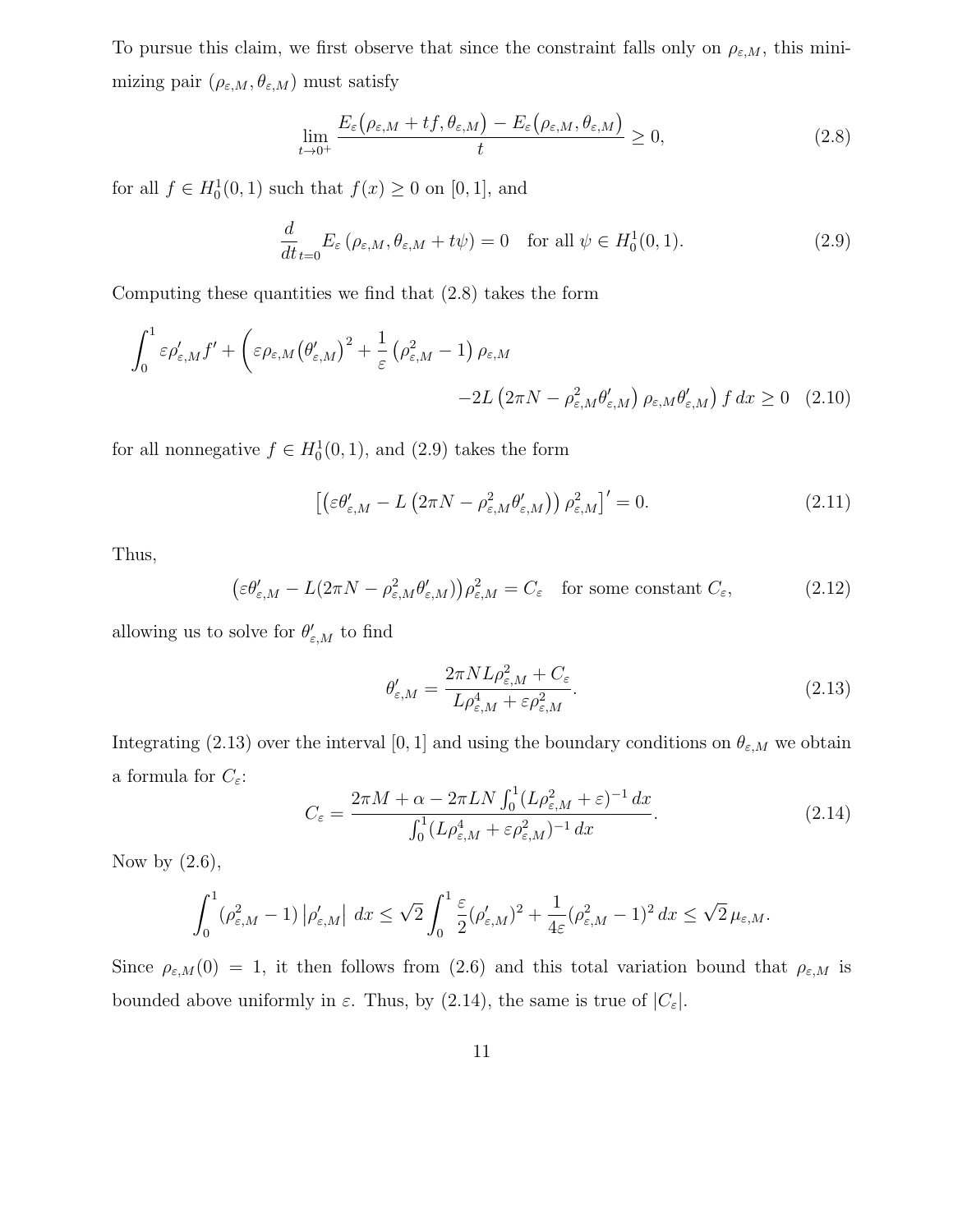Next we use (2.13) to find that

$$
\theta'_{\varepsilon,M} - \left(\frac{2\pi NL + C_{\varepsilon}}{L + \varepsilon}\right) = \frac{2\pi NL \rho_{\varepsilon,M}^2 + C_{\varepsilon}}{L \rho_{\varepsilon,M}^4 + \varepsilon \rho_{\varepsilon,M}^2} - \left(\frac{2\pi NL + C_{\varepsilon}}{L + \varepsilon}\right)
$$

$$
= \left(\frac{2\pi NL^2 \rho_{\varepsilon,M}^2 + C_{\varepsilon} \left[L(1 + \rho_{\varepsilon,M}^2) + \varepsilon\right]}{\rho_{\varepsilon,M}^2 (L \rho_{\varepsilon,M}^2 + \varepsilon)(L + \varepsilon)}\right) (1 - \rho_{\varepsilon,M}^2) =: \Lambda_{\varepsilon}(1 - \rho_{\varepsilon,M}^2)
$$

where  $|\Lambda_{\varepsilon}| \leq C = C(N, M, L)$  independent of  $\varepsilon$  by the uniform bounds on  $C_{\varepsilon}$  and  $\rho_{\varepsilon, M}$ . Hence,

$$
\int_0^1 \left| \theta'_{\varepsilon,M} - \left( \frac{2\pi NL + C_{\varepsilon}}{L + \varepsilon} \right) \right| \le C \int_0^1 (1 - \rho_{\varepsilon,M}^2) dx
$$
  

$$
\le 2C\sqrt{\varepsilon} \left( \int_0^1 \frac{1}{4\varepsilon} (1 - \rho_{\varepsilon,M}^2)^2 dx \right)^{1/2} \le 2C\sqrt{\mu_{\varepsilon,M}}\sqrt{\varepsilon}.
$$
 (2.15)

Since

$$
2\pi M + \alpha = \int_0^1 \left( \theta'_{\varepsilon,M} - \left( \frac{2\pi NL + C_{\varepsilon}}{L + \varepsilon} \right) \right) dx + \frac{2\pi NL + C_{\varepsilon}}{L + \varepsilon}
$$

we can then invoke (2.15) to conclude that

$$
C_{\varepsilon} = 2\pi L(M - N) + L\alpha + O(\sqrt{\varepsilon}).
$$
\n(2.16)

Substituting this back into (2.13) we find

$$
\theta'_{\varepsilon,M} = \frac{2\pi LM + L\alpha + 2\pi LN(\rho_{\varepsilon,M}^2 - 1)}{L\rho_{\varepsilon,M}^4 + \varepsilon\rho_{\varepsilon,M}^2} + O(\sqrt{\varepsilon}).\tag{2.17}
$$

With these estimates we can now establish Claim (2.7).

In light of the boundary conditions, we need only consider  $x \in (0,1)$ . First, suppose by contradiction, that  $\{x : \rho_{\varepsilon,M} = \rho_0\}$  contains an isolated point  $x_0 \in (0,1)$ . Since the obstacle in (2.5) is smooth, it follows from standard regularity theory of obstacle problems (see e.g. [18]) that  $\rho_{\varepsilon,M}$  makes  $C^{1,1}$  contact with the obstacle  $y(x) \equiv 1$ . However, we also have that  $\rho_{\varepsilon,M}$  satisfies the Euler-Lagrange equation on either side of  $x_0$ , that is,

$$
\varepsilon \rho''_{\varepsilon,M} = \varepsilon \rho_{\varepsilon,M} (\theta'_{\varepsilon,M})^2 + \frac{1}{\varepsilon} (\rho_{\varepsilon,M}^2 - 1) \rho_{\varepsilon,M} - 2L(2\pi N - \rho_{\varepsilon,M}^2 \theta'_{\varepsilon,M}) \rho_{\varepsilon,M} \theta'_{\varepsilon,M}
$$
(2.18)

cf. (2.10). Consequently the limits  $x \to x_0^+$  and  $x \to x_0^-$  agree for  $\rho''_{\varepsilon,M}(x)$  so we find that in fact  $\rho_{\varepsilon,M} \in C^2$  in a neighborhood of  $x_0$  with

$$
\rho''_{\varepsilon,M}(x_0)=\varepsilon(\theta'_{\varepsilon,M}(x_0))^2+\frac{1}{\varepsilon}(\rho_0^2-1)\rho_0-2L(2\pi N-\theta'_{\varepsilon,M}(x_0))\theta'_{\varepsilon,M}(x_0).
$$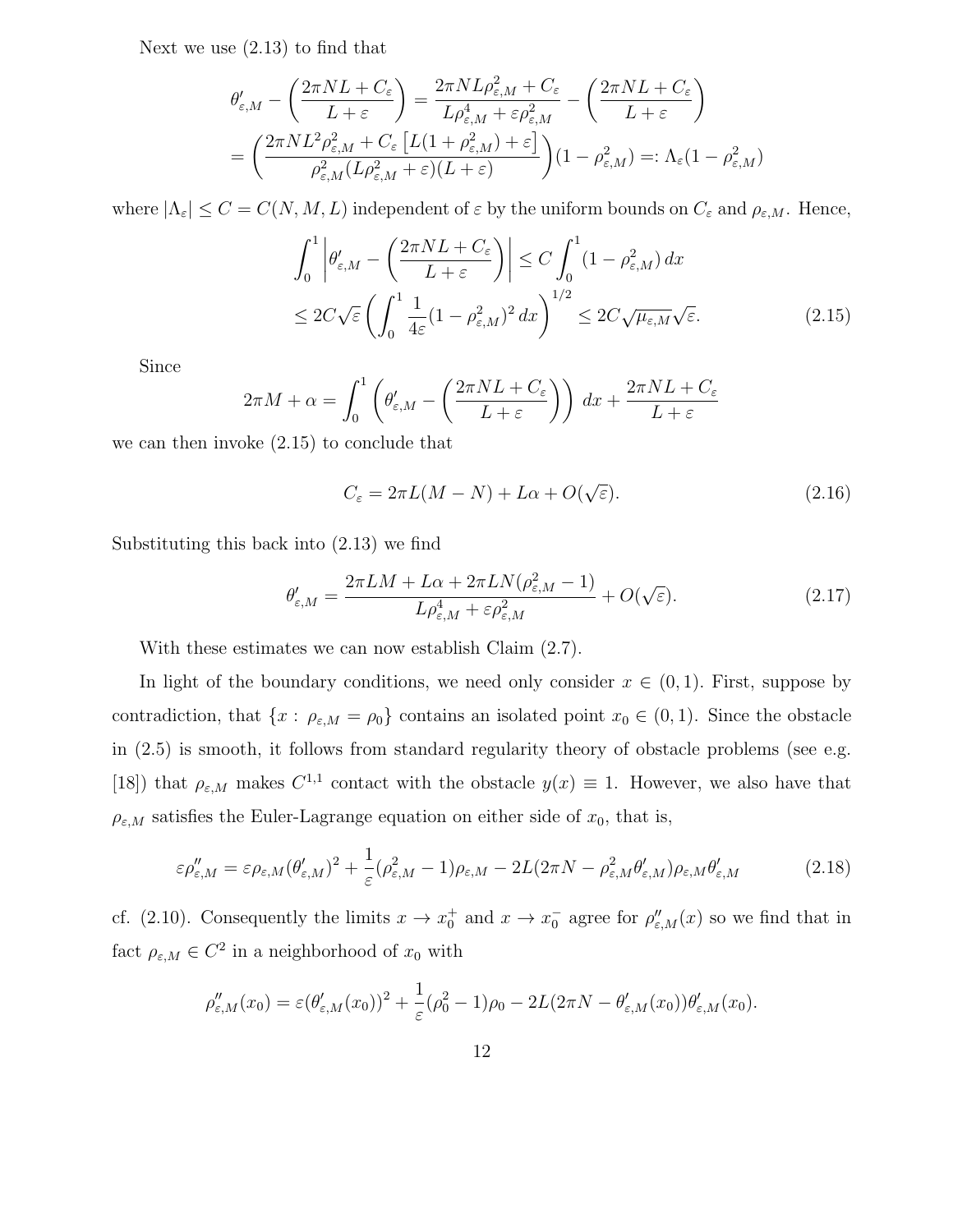Invoking  $(2.17)$  evaluated at  $x = x_0$ , we see

$$
\theta'_{\varepsilon,M} \sim \frac{2\pi M + \alpha + 2\pi N(\rho_0^2 - 1)}{\rho_0^4} + O(\sqrt{\varepsilon})
$$
\n(2.19)

so that

$$
\rho''_{\varepsilon,M}(x_0) \sim \frac{1}{\varepsilon} (\rho_0^2 - 1)\rho_0 + O(1)
$$
\n(2.20)

But since  $\rho_{\varepsilon,M}$  has a minimum at  $x_0$ , this contradicts the requirement that  $\rho''_{\varepsilon,M}(x_0) \geq 0$  when  $\varepsilon$  is sufficiently small.

Next we suppose by way of contradiction that  $\{x : \rho_{\varepsilon,M} = \rho_0\}$  contains an interval  $I \subset$  $[0, 1]$ . Fix a smooth non-negative function f compactly supported in I. Then by  $(2.10)$  we must have

$$
\int_{I} \left( \varepsilon (\theta'_{\varepsilon,M})^2 + \frac{1}{\varepsilon} (\rho_0^2 - 1) \rho_0 - 2L(2\pi N - \theta'_{\varepsilon,M}) \theta'_{\varepsilon,M} \right) f \, dx \ge 0,
$$

again leading to a contradiction for  $\varepsilon$  small. Claim (2.7) is established and the local minimality of  $u_{\varepsilon,M}$  follows.

We remark in passing that for the case  $M < N$ , one can establish the stronger statement that in fact  $\rho_{\varepsilon,M}(x) > 1$  for all  $x \in (0,1)$  by choosing  $\rho_0 = 1$  in the definition of the constrained set (2.3). Then the same contradiction argument works with (2.19) replaced by

$$
\theta'_{\varepsilon,M} \sim 2\pi M + \alpha + O(\sqrt{\varepsilon})
$$

and (2.20) replaced by

$$
\rho''_{\varepsilon,M}(x_0) \sim -2L\big(2\pi(N-M)-\alpha\big)\big(2\pi M+\alpha\big)+O(\sqrt{\varepsilon}).
$$

Finally, in light of the uniform in  $\varepsilon$  bound on  $\theta'_{\varepsilon,M}$  provided by (2.17), we observe that for any fixed values of M and N, the minimizing  $\rho_{\varepsilon,M}$  must satisfy (1.10), since otherwise, a presumed maximum of  $\rho_{\varepsilon,M}$  at  $x_0$  that is bigger than 1 or a presumed minimum that is less than 1 would violate  $(2.18)$ . Then applying  $(1.10)$  to  $(2.17)$ , we obtain  $(1.11)$  as well. We then may conclude that

$$
\liminf_{\varepsilon \to 0} E_{\varepsilon}(\rho_{\varepsilon,M}, \theta_{\varepsilon,M}) \geq \liminf_{\varepsilon \to 0} \frac{L}{2} \int_0^1 (\rho_{\varepsilon,M}^2 \theta_{\varepsilon,M}' - 2\pi N)^2 dx
$$

$$
= \frac{L}{2} (2\pi (M - N) + \alpha)^2,
$$

and so  $(1.12)$  follows, in view of  $(2.6)$ .

 $\Box$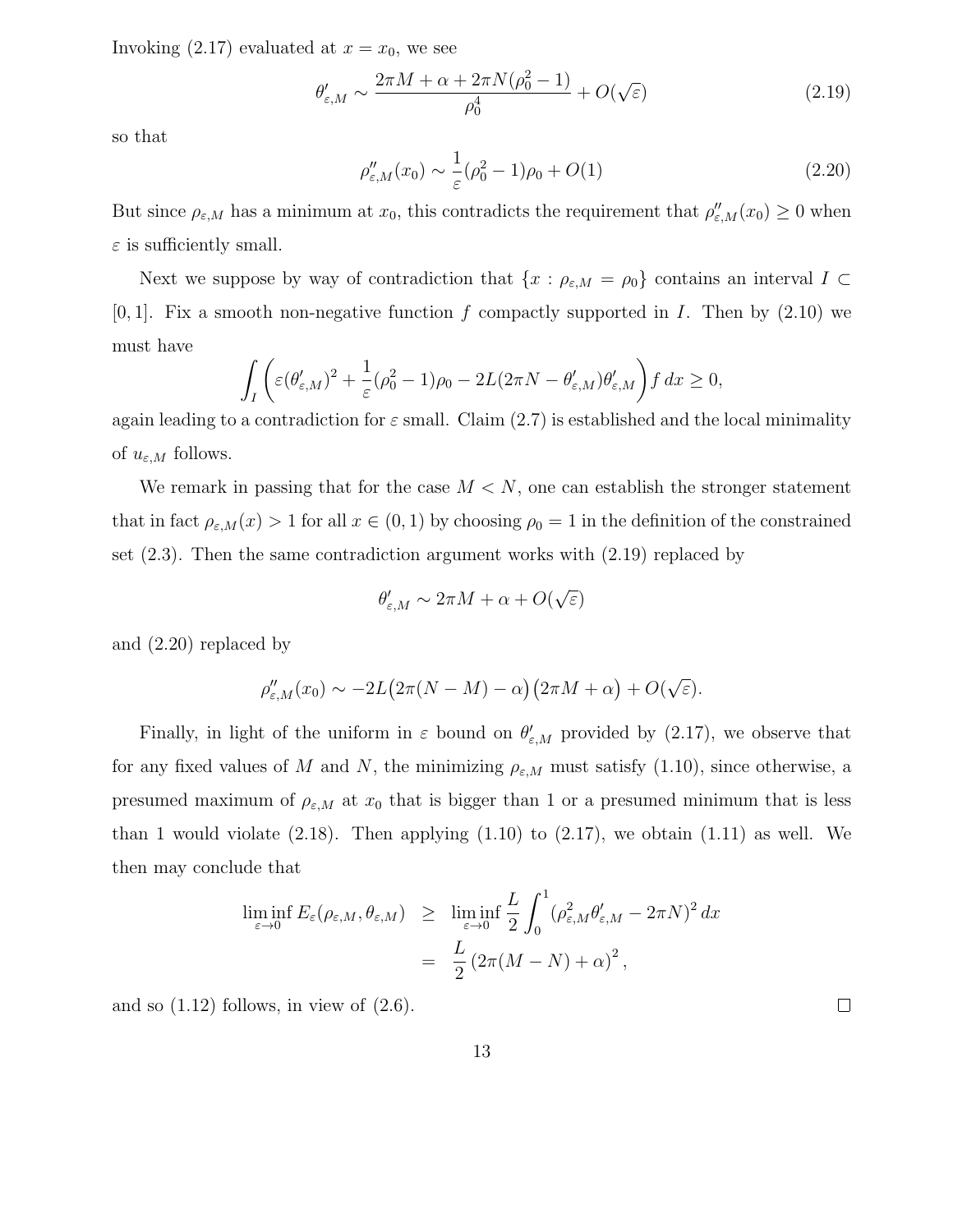### 3. Γ-convergence of  $E_{\varepsilon}$

As we shall see, the local minimizers described in Theorem 1.1 and established in the previous section are also global minimizers only in certain parameter regimes. In order to fill out the characterization of global minimizers in all parameter regimes, we will turn to the machinery of Γ-convergence and establish Theorem 1.2.

In this section we will also prove the following compactness result.

**Theorem 3.1.** If  $\{u_{\varepsilon}\}_{{\varepsilon}>0}$  satisfies

$$
E_{\varepsilon}(u_{\varepsilon}) \le C_0 < \infty,\tag{3.1}
$$

then there exists a function  $u \in H^1((0,1) \setminus J'; S^1)$  where  $J'$  is a finite, perhaps empty, set of points in  $(0, 1)$  such that along a subsequence  $\varepsilon_{\ell} \to 0$  one has

$$
u_{\varepsilon_{\ell}} \to u \text{ in } L^2((0,1); \mathbb{R}^2). \tag{3.2}
$$

Furthermore, writing  $u(x) = e^{i\theta(x)}$  for  $\theta \in H^1((0,1) \setminus J')$ , we have that for every compact set  $K \subset\subset (0,1) \setminus J'$ , there exists an  $\varepsilon_0(K) > 0$  such that for every  $\varepsilon_\ell < \varepsilon_0$  one has  $|u_{\varepsilon_\ell}| > 0$  on K and there is a lifting whereby  $u_{\varepsilon_{\ell}}(x) = \rho_{\varepsilon_{\ell}}(x)e^{i\theta_{\varepsilon_{\ell}}(x)}$  on K, with

$$
\theta_{\varepsilon_{\ell}} \rightharpoonup \theta \ weakly \ in \ H_{loc}^{1}((0,1) \setminus J'). \tag{3.3}
$$

**Remark 3.2.** It is not necessarily the case that  $J'$  is minimal for  $u$ ; that is, it can happen that  $u \in H^1((0,1) \setminus J; S^1)$  for some proper subset  $J \subset J'$  and in that case it is the minimal such set J which one uses to evaluate the  $\Gamma$ -limit  $E_0$  at u. However, one cannot guarantee the validity of  $(3.3)$  with  $J'$  replaced by such a minimal  $J$ . For example, in a neighborhood of, say,  $x = 1/2$  whose size shrinks with  $\varepsilon$ , an energy-bounded sequence  $\{u_{\varepsilon}\}\$ could undergo a rapid jump in phase by  $2\pi$  while the modulus of  $u_{\varepsilon}$  plunges to zero–or even stays positive but very small– in this neighborhood. Then the limiting u could have well-behaved lifting across  $x = 1/2$  while for all  $\varepsilon > 0$ , the function  $u_{\varepsilon}$  would not.

**Remark 3.3.** The appearance of a jump set contribution to the  $\Gamma$ -limit  $E_0$  is associated with the cost of a Modica-Mortola type transition layer for the modulus from value 1 down to 0 and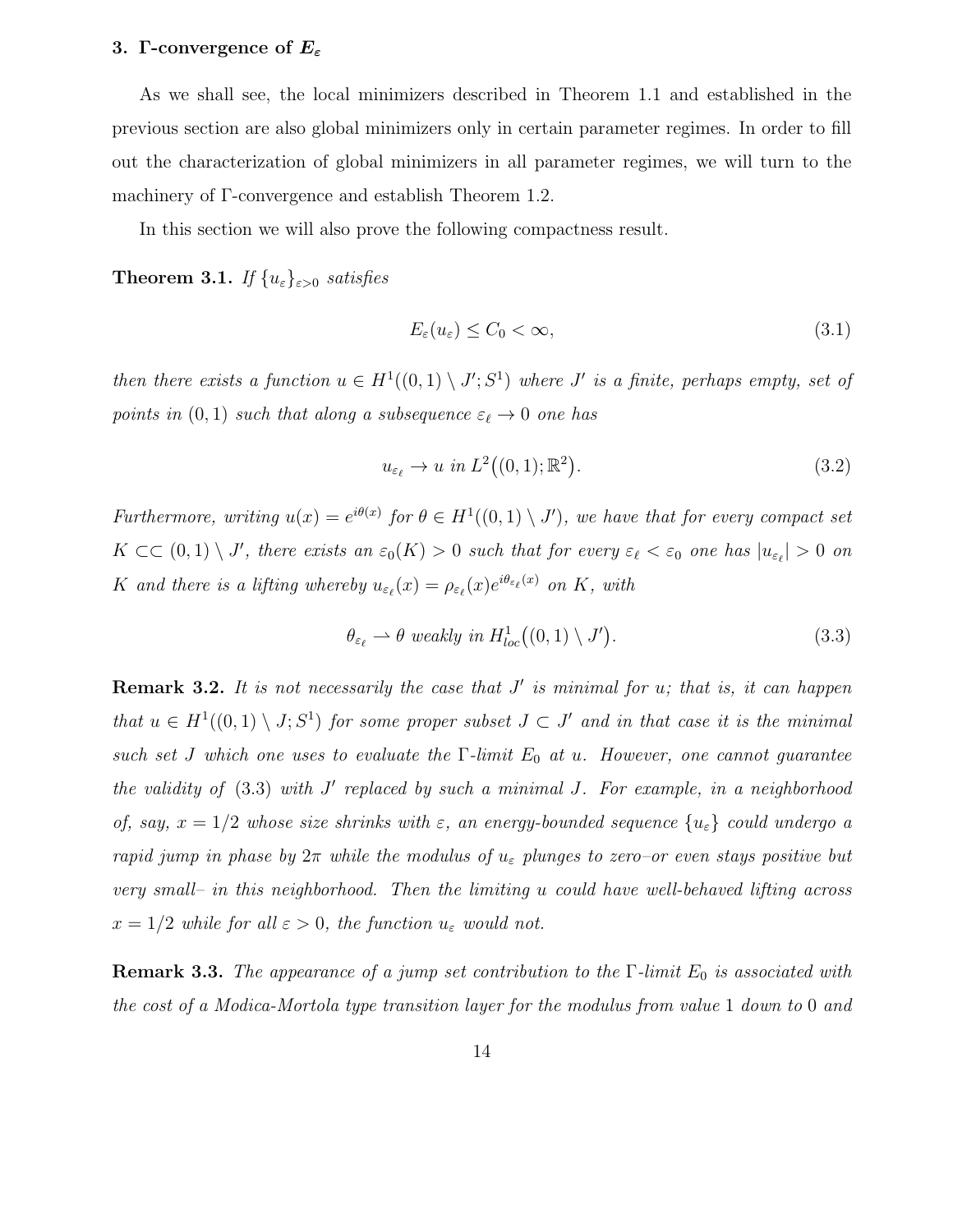back, accompanied by a rapid shift in the phase. If one instead considers a three-component model for  $u = (u_1(x), u_2(x), u_3(x))$  then such a phase shift can be achieved with asymptotically vanishing cost by plunging  $u_2(x)^2 + u_3(x)^2$  to zero while compensating with  $u_1(x)$  to keep  $|u| \approx 1$ . In this way, twist can be smoothly added or subtracted while decreasing energy–in, particular, without the cost of a Modica-Mortola type transition. In the absence of such an energy barrier, we believe this leads to an absence of local minimizers with states eventually 'melting' under a gradient flow to global minimizers given asymptotically by (3.31) of Theorem 3.4 below. In fact, the degeneracy in such a three-component model is worse than just this: If one introduces cylindrical coordinates so that  $(u_1, u_2, u_3) = (\rho \cos \theta, \rho \sin \theta, u_3)$  and then one writes  $\rho = \cos \phi$  and  $u_3 = \sin \phi$  for some angle  $\phi(x)$ , a three-component version of  $E_{\varepsilon}$  would take the form

$$
\frac{1}{2} \int_0^1 \varepsilon \phi'(x)^2 + \varepsilon \theta'(x)^2 + L(\cos^2 \phi(x)\theta'(x) - 2\pi N)^2 dx.
$$

Note then that for  $\varepsilon$  small there is no control on  $\phi'$ , nor is there control on  $\theta'$  when  $\phi \approx \pi/2$ .

We now present the proofs of Theorem 1.2 and Theorem 3.1. We will begin with the proof of Theorem 3.1 since elements of it will be called upon in the proof of Theorem 1.2.

*Proof of Theorem 3.1.* We fix an integer  $q \geq 2$  and consider a sequence satisfying (3.1). Denoting  $\rho_{\varepsilon} := |u_{\varepsilon}|$ , since  $u_{\varepsilon}$  is  $H^1$ , we have that  $\rho_{\varepsilon}$  is continuous and we may define the open sets

$$
\mathcal{I}_{\varepsilon} := \{ y \in [0,1] : \rho_{\varepsilon}(y) > 1 - 2^{-q} \}.
$$

As open sets on the real line, each is a countable disjoint union of open intervals

$$
\mathcal{I}_\varepsilon = \cup_{m=1}^\infty \mathcal{I}_m^\varepsilon = \cup_{m=1}^\infty (a_m^\varepsilon, b_m^\varepsilon),
$$

with

$$
\rho_\varepsilon(a_m^\varepsilon)=\rho_\varepsilon(b_m^\varepsilon)=1-2^{-q}.
$$

Note that by the energy bound (3.1),

$$
\mathbb{1}_{\mathcal{I}_{\varepsilon}} \to \mathbb{1}_{(0,1)} \text{ in } L^1((0,1)). \tag{3.4}
$$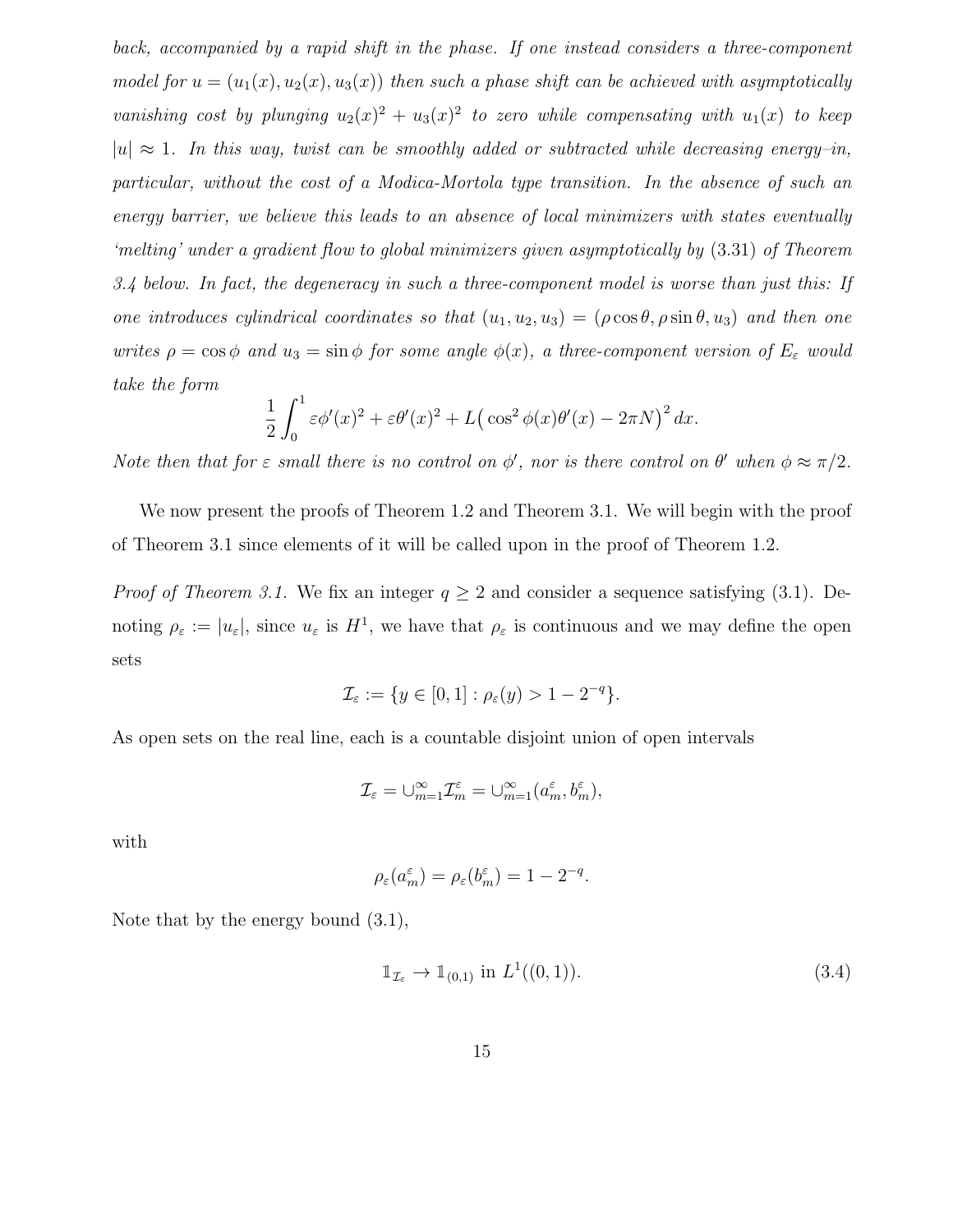Now we consider the open sets

$$
(0,1)\setminus \overline{\mathcal{I}}_{\varepsilon}=\mathring{\mathcal{I}}_{\varepsilon}^c.
$$

and similarly decompose  $\mathring{\mathcal{I}}^c_{\varepsilon}$  into a countable union of intervals

$$
\cup_{m=1}^{\infty}(b_{m}^{\varepsilon},a_{m+1}^{\varepsilon}).
$$

Now some of the intervals  $(b_m^{\varepsilon}, a_{m+1}^{\varepsilon})$  could contain a point  $c_m^{\varepsilon}$  such that

$$
\rho(c_m^\varepsilon)=2^{-q},
$$

and we collect those intervals and label them  $(b_{m_j}^{\varepsilon}, a_{m_j+1}^{\varepsilon})$ , where j belongs to an index set  $S_{\varepsilon}$ . A priori  $S_{\varepsilon}$  could be finite or infinite. Let  $B_{\varepsilon}$  be the union of these "bad intervals." These are the intervals over which it is possible that a limit of  $u_{\varepsilon}$  exhibits a jump discontinuity. We first prove that the number of these intervals is finite and bounded uniformly in  $\varepsilon$ . We observe that

$$
C_0 \ge \int_{B_{\varepsilon}} \frac{\varepsilon}{2} |u'_{\varepsilon}|^2 + \frac{1}{4\varepsilon} (|u_{\varepsilon}|^2 - 1)^2 dx
$$
  
\n
$$
\ge \sum_{j \in S_{\varepsilon}} \int_{b_{m_j}^{\varepsilon}}^{c_{m_j}^{\varepsilon}} \frac{\varepsilon}{2} (\rho'_{\varepsilon})^2 + \frac{1}{4\varepsilon} (\rho_{\varepsilon}^2 - 1)^2 dy + \int_{c_{m_j}^{\varepsilon}}^{a_{m_j+1}^{\varepsilon}} \frac{\varepsilon}{2} (\rho'_{\varepsilon})^2 + \frac{1}{4\varepsilon} (\rho_{\varepsilon}^2 - 1)^2 dy
$$
  
\n
$$
\ge \sum_{j \in S_{\varepsilon}} \int_{b_{m_j}^{\varepsilon}}^{c_{m_j}^{\varepsilon}} \frac{|\rho'_{\varepsilon}| |\rho_{\varepsilon}^2 - 1|}{\sqrt{2}} dy + \int_{c_{m_j}^{\varepsilon}}^{a_{m_j+1}^{\varepsilon}} \frac{|\rho'_{\varepsilon}| |\rho_{\varepsilon}^2 - 1|}{\sqrt{2}} dy
$$
  
\n
$$
\ge \sum_{j \in S_{\varepsilon}} \sqrt{2} \int_{2^{-q}}^{1-2^{-q}} |z^2 - 1| dz.
$$
 (3.5)

Rearranging (3.5) yields an estimate on the size of  $S_{\varepsilon}$ :

$$
\mathcal{H}^0(S_{\varepsilon}) \le \left(\sqrt{2} \int_{2^{-q}}^{1-2^{-q}} |z^2 - 1| \, dz\right)^{-1} C_0. \tag{3.6}
$$

Next, on  $(0,1) \setminus B_{\varepsilon}$ , we observe that  $\rho_{\varepsilon} \geq 2^{-q}$ , which allows us define a lifting of  $u_{\varepsilon}$  as  $\rho_{\varepsilon}e^{i\theta_{\varepsilon}}$ and to find a positive constant  $C_1$  such that

$$
\int_{(0,1)\backslash B_{\varepsilon}} (\theta_{\varepsilon}')^2 dy \le C_1 + C_1 \int_{(0,1)\backslash B_{\varepsilon}} \frac{L}{2} (\rho_{\varepsilon}^2 \theta_{\varepsilon}' - 2\pi N)^2 dy
$$
\n
$$
\le C_1 + C_1 E_{\varepsilon}(u_{\varepsilon}) \le C_1 + C_1 C_0 < \infty.
$$
\n(3.7)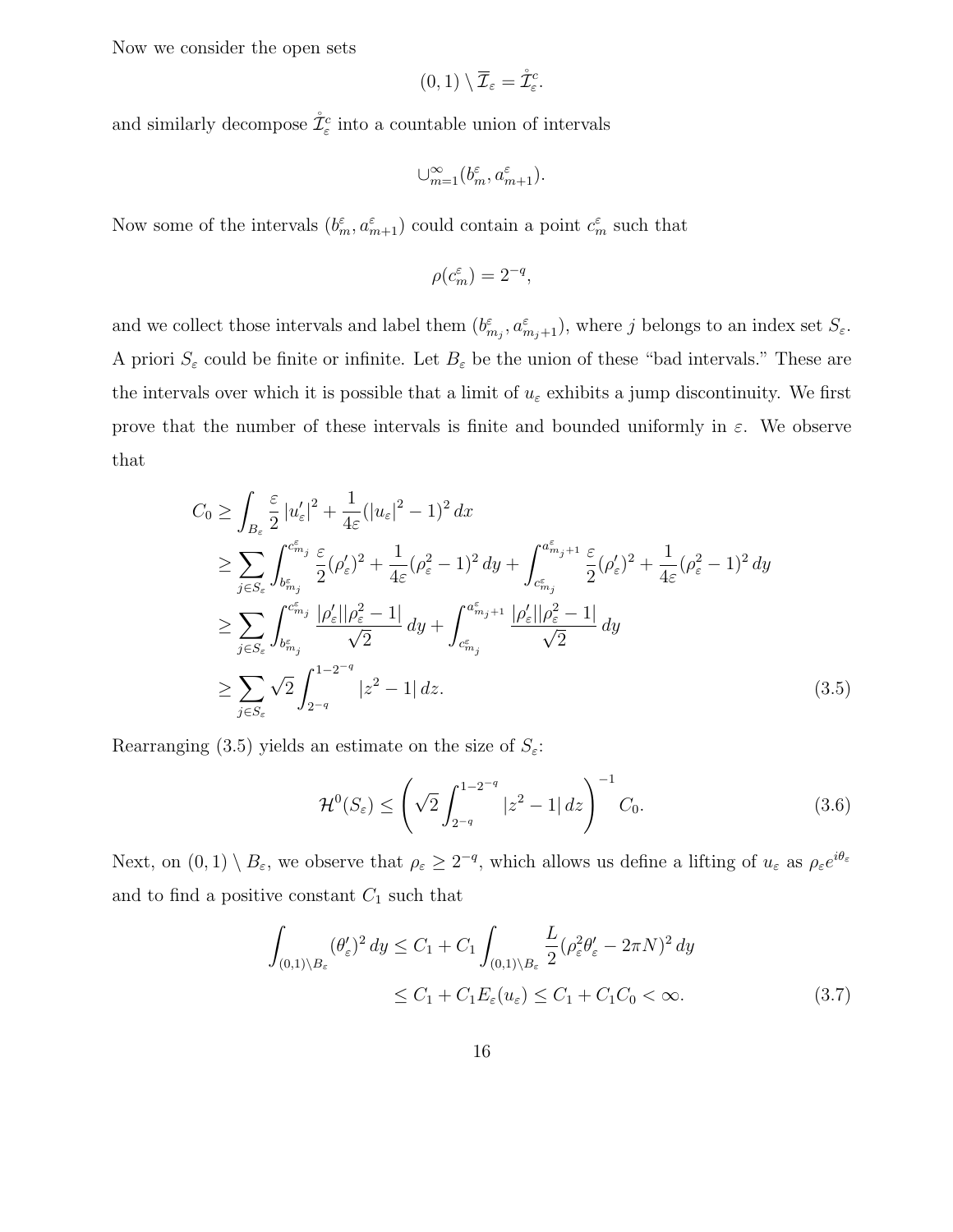On each of the (finitely many) intervals comprising  $(0,1) \setminus B_{\varepsilon}$  we may choose our lifting such that the value of  $\theta_{\varepsilon}$  at, say, the left endpoint of the interval lies in  $[0, 2\pi)$  and from the fundamental theorem of calculus and Cauchy-Schwarz it then follows from (3.7) that  $\|\theta_{\varepsilon}\|_{L^{\infty}((0,1)\setminus B_{\varepsilon})}$  is bounded uniformly in  $\varepsilon$  by a constant depending on  $C_0$  and  $C_1$ . Consequently, we have a bound of the form

$$
\|\theta_{\varepsilon}\|_{H^1((0,1)\setminus B_{\varepsilon})} < C_2,\tag{3.8}
$$

for some constant  $C_2$  independent of  $\varepsilon$ .

.

Now we are going to obtain a subsequence of  $\varepsilon$  approaching zero along which the bad intervals converge to a finite set of points. To this end, we start with the sequence of all the endpoints of the left-most subinterval in  $B_{\varepsilon}$  and extract a subsequential limit, calling it  $x_1$ . Then, along this subsequence of  $\varepsilon's$ , we move on to the left endpoints of the second subinterval of  $B_{\varepsilon}$ , and passing to a further subsequence, arrive at a limit point  $x_2$ , etc. In light of (3.6), this procedure generates a finite number of points  $x_1 < x_2 \ldots < x_k$  in [0, 1]. (If this procedure ever yields  $x_j = x_{j+1}$  then we drop  $x_{j+1}$  from this list.) In this manner, we arrive at a subsequence,  $\varepsilon_{\ell} \to 0$  such that:

 $\mathcal{H}^0(S_{\varepsilon_\ell})$  is independent of  $\ell$  and equal to some fixed  $k \in \mathbb{N}$ ,

and, in light of (3.4), the subintervals of  $B_{\varepsilon_{\ell}}$  collapse to these k points as  $\varepsilon_{\ell} \to 0$ ; that is

$$
B_{\varepsilon_{\ell}} \to J' := \{x_1, x_2, \dots, x_k\} \text{ as } \varepsilon_{\ell} \to 0.
$$
 (3.9)

If we then fix any finite union of closed intervals  $K_1 \subset \subset [0,1] \setminus J'$ , it follows from (3.9) that

$$
K_1 \cap B_{\varepsilon_\ell} = \emptyset \tag{3.10}
$$

for  $\varepsilon < \varepsilon_0$  with  $\varepsilon_0 = \varepsilon_0(K_1)$  small enough. Therefore,  $u_{\varepsilon_\ell}$  has a lifting on the various intervals comprising  $K_1 \cap B_{\varepsilon_\ell}$  and invoking (3.8), we have, after passing to a further subsequence, (with notation suppressed) that

$$
\theta_{\varepsilon_{\ell}} \rightharpoonup \theta \quad \text{in } H^1(K_1), \ \theta_{\varepsilon_{\ell}} \to \theta \quad \text{in } L^2(K_1)
$$
\n
$$
(3.11)
$$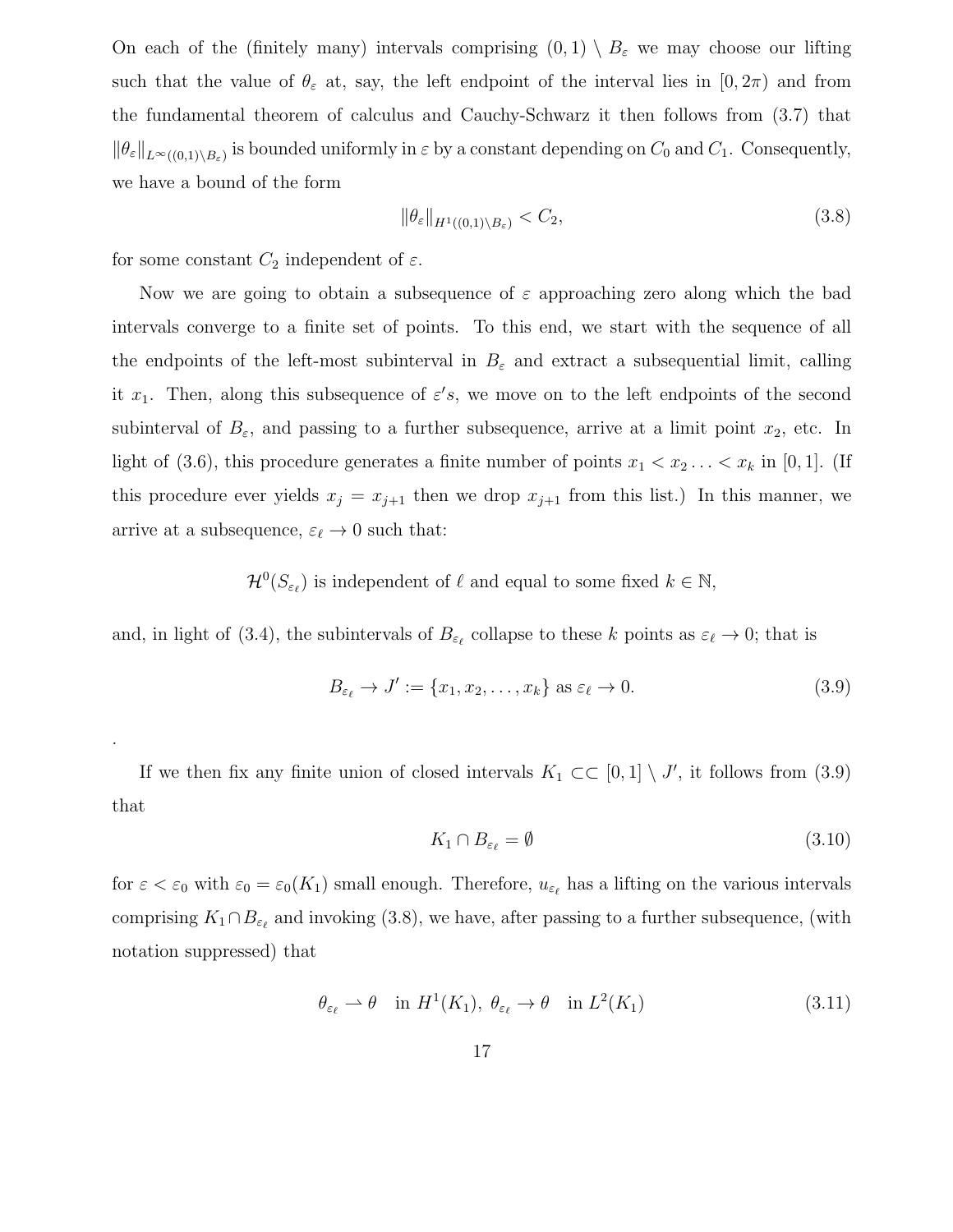for some  $\theta \in H^1(K_1)$  such that

$$
\|\theta\|_{H^1(K_1)} \le C_2. \tag{3.12}
$$

Repeating this procedure on a nested sequence of sets

$$
K_1 \subset\subset K_2 \subset\subset \cdots \subset\subset K_p \subset\subset \cdots [0,1] \setminus J' \tag{3.13}
$$

which exhaust  $[0, 1] \setminus J'$ , and passing to further subsequences via a diagonalization procedure we arrive at a subsequence (still denoted here by  $\varepsilon_\ell \to 0$ ) such that (3.3) holds for some  $\theta \in H^1((0,1) \setminus J')$ .

Finally, we define  $u \in H^1((0,1) \setminus J'; S^1)$  via  $u(x) := e^{i\theta(x)}$  and verify (3.2). The uniform bound (3.1) implies that  $\rho_{\varepsilon} \to 1$  in  $L^2((0,1))$  and also that

$$
C_0 \ge \int_0^1 \left| 1 - |\rho_\varepsilon|^2 \right| |\rho_\varepsilon'| \ dx \ge \left| \int_{x_\varepsilon}^y (1 - \rho_\varepsilon^2) \rho_\varepsilon' \ dx \right| \tag{3.14}
$$

for any  $y \in (0,1)$  where  $x_{\varepsilon} \in (0,1)$  is any point selected such that, say,  $\rho_{\varepsilon}(x_{\varepsilon}) \leq 2$ . It follows that  $\|\rho_{\varepsilon}\|_{L^{\infty}(0,1)} < M$  for some  $M = M(C_0)$  independent of  $\varepsilon$ . Hence, for any  $\eta > 0$  if we select a compact set  $K \subset [0,1] \setminus J'$  such that  $|[0,1] \setminus K| < \eta$ , we can appeal to (3.11) to conclude (3.2) since

$$
\limsup_{l \to \infty} \int_0^1 |u_{\varepsilon_l} - u|^2 \, dx \le \limsup_{l \to \infty} \int_K |u_{\varepsilon_l} - u|^2 \, dx + \limsup_{l \to \infty} \int_{K^c} |u_{\varepsilon_l} - u|^2 \, dx
$$
  
\n
$$
\le \limsup_{l \to \infty} \int_{K^c} |u_{\varepsilon_l} - u|^2 \, dx \le 2 \int_{K^c} (M^2 + 1) \, dx < 2(M^2 + 1)\eta.
$$

*Proof of Theorem 1.2.* We will first assume that  $u_{\varepsilon} \to u$  in  $L^2((0,1); \mathbb{R}^2)$  and establish the inequality

$$
\liminf E_{\varepsilon}(u_{\varepsilon}) \ge E_0(u). \tag{3.15}
$$

To this end, we may certainly assume that

$$
\liminf E_{\varepsilon}(u_{\varepsilon}) \le C_0 < \infty \quad \text{for some } C_0 > 0,
$$

since otherwise (3.15) is immediate. Let  $\{u_{\varepsilon_\ell}\}\$  be a subsequence which achieves the limit inferior. As in (3.5) in the proof of Theorem 3.1, we can then assert that for any integer  $q \ge 2$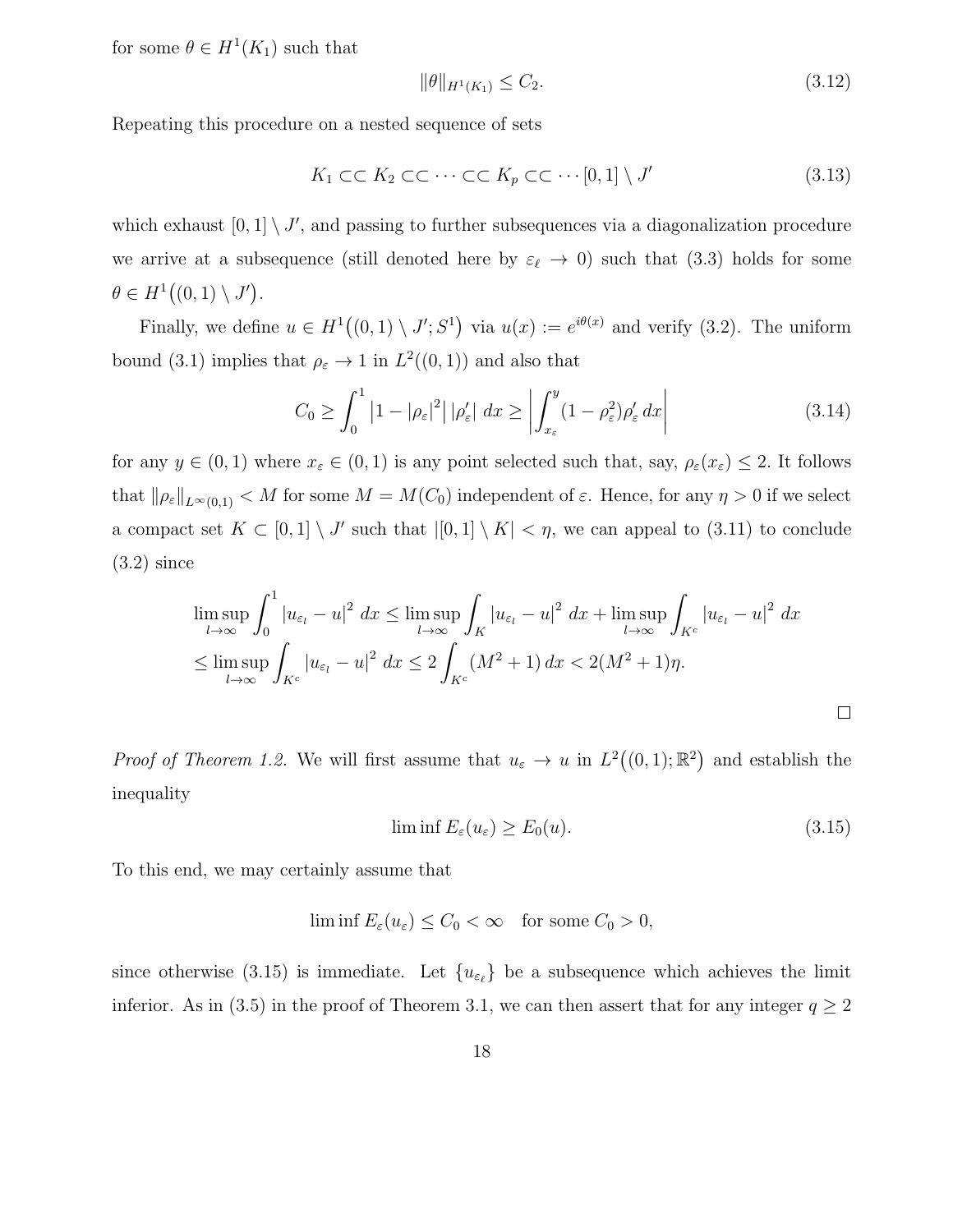and up to a further subsequence for which we suppress the notation, one has the lower bound

$$
\liminf_{\ell \to \infty} \int_{B_{\varepsilon_{\ell}}^q} \frac{\varepsilon_{\ell}}{2} \left| u_{\varepsilon_{\ell}}' \right|^2 + \frac{1}{4\varepsilon_{\ell}} (\left| u_{\varepsilon_{\ell}} \right|^2 - 1)^2 dx \ge \left( \sqrt{2} \int_{2^{-q}}^{1-2^{-q}} \left| z^2 - 1 \right| dz \right) \mathcal{H}^0(J^q) \tag{3.16}
$$

along with

$$
\theta_{\varepsilon_{\ell}} \rightharpoonup \theta \quad \text{in } H^1_{\text{loc}}((0,1) \setminus J^q). \tag{3.17}
$$

Here we have emphasized the q dependence to write  $J<sup>q</sup>$  for the finite set of points in [0, 1] and  $B_{\varepsilon_{\ell}}^q$  for the set of 'bad intervals' collapsing to  $J^q$  over which  $|u_{\varepsilon_{\ell}}|$  dips from values of  $1 - 2^{-q}$ to 2<sup>-q</sup>. Next, we note that for any two positive integers  $q_1$  <  $q_2$  one has the containment  $B^{q_2}_\varepsilon \subset B^{q_1}_\varepsilon$  and so, for any sequence  $\varepsilon_\ell \to 0$ , the finite set of points arising as the limit of  $B_{\varepsilon_{\ell}}^{q_2}$  must be a subset of the corresponding limit of the finite collection of collapsing intervals comprising  $B_{\varepsilon_{\ell}}^{q_1}$ . Also, since the limiting phase  $\theta$  of u will be in  $H_{loc}^1$  of the complement of any such limit of bad intervals, and since  $J$  is assumed to be the minimal one, we have

$$
\mathcal{H}^0(J) \le \mathcal{H}^0(J^q) < C_1 \quad \text{for any } q < \infty,
$$

for some  $C_1 = C_1(C_0)$  in light of (3.6). Thus, passing to the limit  $q \to \infty$  in (3.16) gives

$$
\lim_{\ell \to \infty} \int_0^1 \frac{\varepsilon_\ell}{2} |u_{\varepsilon_\ell}'|^2 + \frac{1}{4\varepsilon_\ell} (|u_{\varepsilon_\ell}|^2 - 1)^2 dx \ge \frac{2\sqrt{2}}{3} \mathcal{H}^0(J). \tag{3.18}
$$

Turning to the lower-semi-continuity of the twist term, we can repeat the argument of Theorem 3.1 to obtain that, again up to a further subsequence which we do not notate,

$$
\theta_{\varepsilon_{\ell}} \rightharpoonup \theta \quad \text{in } H^1_{\text{loc}}((0,1) \setminus \tilde{J}^q), \tag{3.19}
$$

where  $\tilde{J}_q$  is the finite set of points in [0, 1] which is the limit of bad intervals  $\tilde{B}^q_{\varepsilon_\ell}$  where  $|u_{\varepsilon_\ell}| \leq 1 - 2^{-q-1}$  and dips from  $1 - 2^{-q-1}$  to  $1 - 2^{-q}$ . Of course, it could turn out that  $\tilde{J}^q = \emptyset$ , in which case the convergence of  $\theta_{\varepsilon_{\ell}}$  to  $\theta$  occurs weakly in  $H_{\text{loc}}^1((0,1))$ . We also note that

$$
\rho_{\varepsilon}^{2} \to 1 \text{ in } L^{2}((0,1)), \tag{3.20}
$$

which combined with (3.19) implies that for any  $K \subset\subset (0,1) \setminus J^q$ 

$$
\lim_{\ell \to \infty} \int_K \rho_{\varepsilon_\ell}^2 \theta_{\varepsilon_\ell}' \, dx = \int_K \theta' \, dx. \tag{3.21}
$$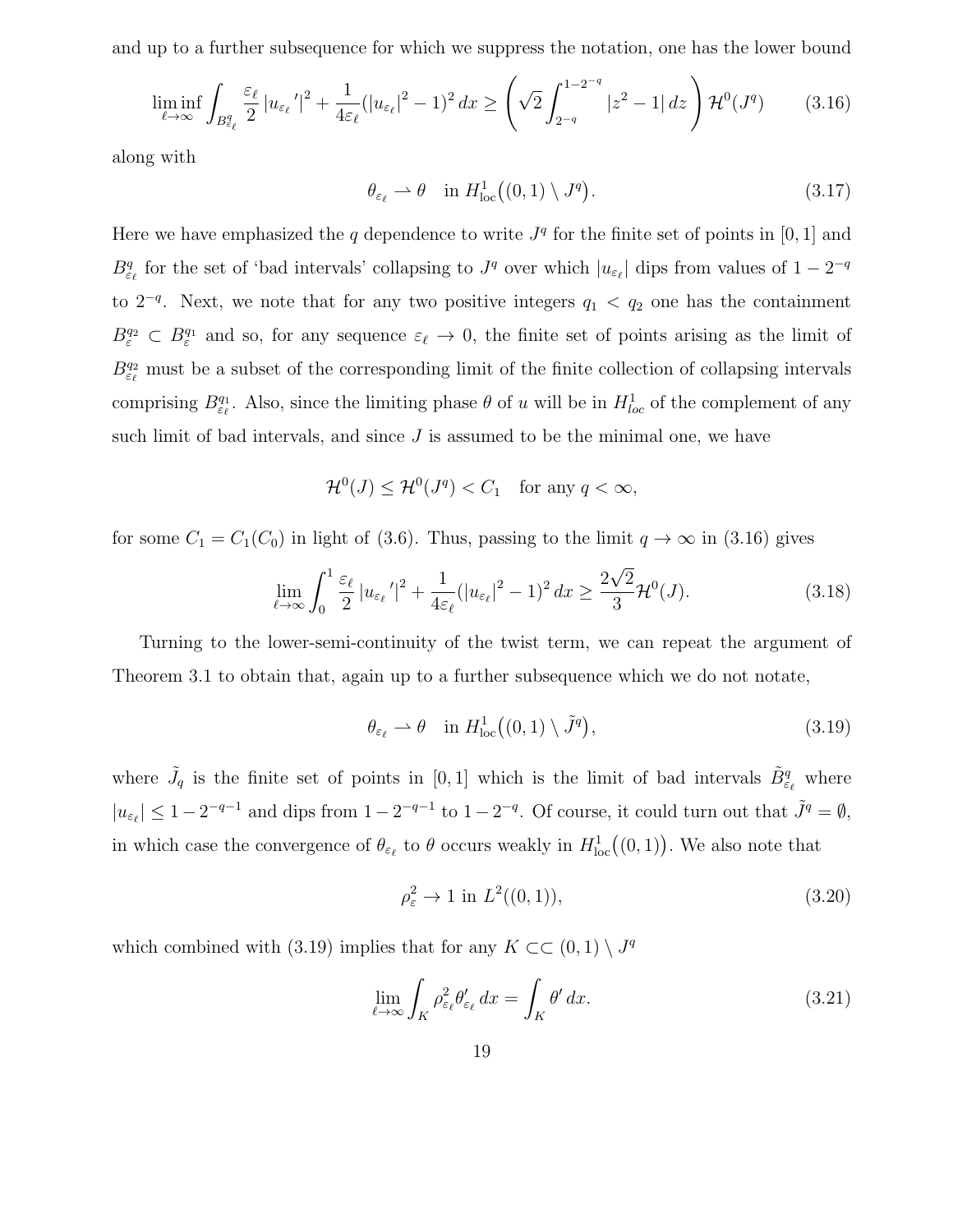For convenience, we now introduce the following notation for the twist term:

$$
\mathcal{T}(u) := u_1 u_2' - u_2 u_1'.
$$

Then, using (3.21), the weak convergence of  $\theta'_{\varepsilon_\ell}$  to  $\theta'$ , and the fact that  $\rho_{\varepsilon_\ell} \geq 1 - 2^{-q}$  on K for large  $\ell$ , we can estimate

$$
\liminf_{\ell \to \infty} \int_0^1 (\mathcal{T}(u_{\varepsilon_\ell}) - 2\pi N)^2 dx \ge \liminf_{\ell \to \infty} \int_K \rho_{\varepsilon_\ell}^4 (\theta_{\varepsilon_\ell}')^2 - 4\pi N \rho_{\varepsilon_\ell}^2 \theta_{\varepsilon_\ell}' + 4\pi^2 N^2 dx
$$
  
\n
$$
\ge \liminf_{\ell \to \infty} \int_K (1 - 2^{-q})^4 (\theta_{\varepsilon_\ell}')^2 - 4\pi N \rho_{\varepsilon_\ell}^2 \theta_{\varepsilon_\ell}' + 4\pi^2 N^2 dx
$$
  
\n
$$
\ge \int_K (1 - 2^{-q})^4 (\theta')^2 - 4\pi N \theta' + 4\pi^2 N^2 dx. \tag{3.22}
$$

Choosing larger and larger K and using that  $\mathcal{H}^0(J^q) < \infty$ , we find

$$
\liminf_{\ell \to \infty} \int_0^1 (\mathcal{T}(u_{\varepsilon_\ell}) - 2\pi N)^2 dx \ge \int_0^1 (1 - 2^{-q})^4 (\theta')^2 - 4\pi N \theta' + 4\pi^2 N^2 dx.
$$

Finally, sending  $q \to \infty$  yields

$$
\liminf_{\ell \to \infty} \int_0^1 (\mathcal{T}(u_{\varepsilon_\ell}) - 2\pi N)^2 dx \ge \int_0^1 (\mathcal{T}(u) - 2\pi N)^2 dx. \tag{3.23}
$$

Combining (3.18) with (3.23) completes the proof of lower semi-continuity.

Moving on now to the construction of the recovery sequence for any  $u \in L^2((0,1);\mathbb{R}^2)$ , if  $u \notin H^1((0,1) \setminus J; S^1)$  for any finite set J, then  $E_0(u) = \infty$  and taking the trivial recovery sequence  $v_{\varepsilon} \equiv u$  will suffice.

Thus we may assume  $u \in H^1((0,1) \setminus J; S^1)$  for a finite set J and our task is to construct a sequence  ${v_\varepsilon\} \subset H^1((0,1);\mathbb{R}^2)$  such that

$$
v_{\varepsilon} \to u
$$
 in  $L^2((0,1); \mathbb{R}^2)$  and  $\lim_{\varepsilon \to 0} E_{\varepsilon}(v_{\varepsilon}) = E_0(u)$ . (3.24)

In case the traces of u satisfy the desired boundary conditions for admissibility in  $E_{\varepsilon}$ , that is, in case  $u(0^+) = 1$  and  $u(1^-) = e^{i\alpha}$  so that  $x = 0$  and  $x = 1$  do not lie in J, our construction will take the form  $v_{\varepsilon} = \rho_{\varepsilon} u$  for a sequence  $\{\rho_{\varepsilon}\}\subset H^1((0,1);[0,1])$  to be described below. We first describe the construction for this case and then discuss how it is slightly altered in case 0 or 1 lie in J. Denoting J by  $\{x_1, x_2, \ldots, x_k\}$  with then  $J \subset (0,1)$  by assumption, we then take  $\rho_{\varepsilon}$  to satisfy the following conditions: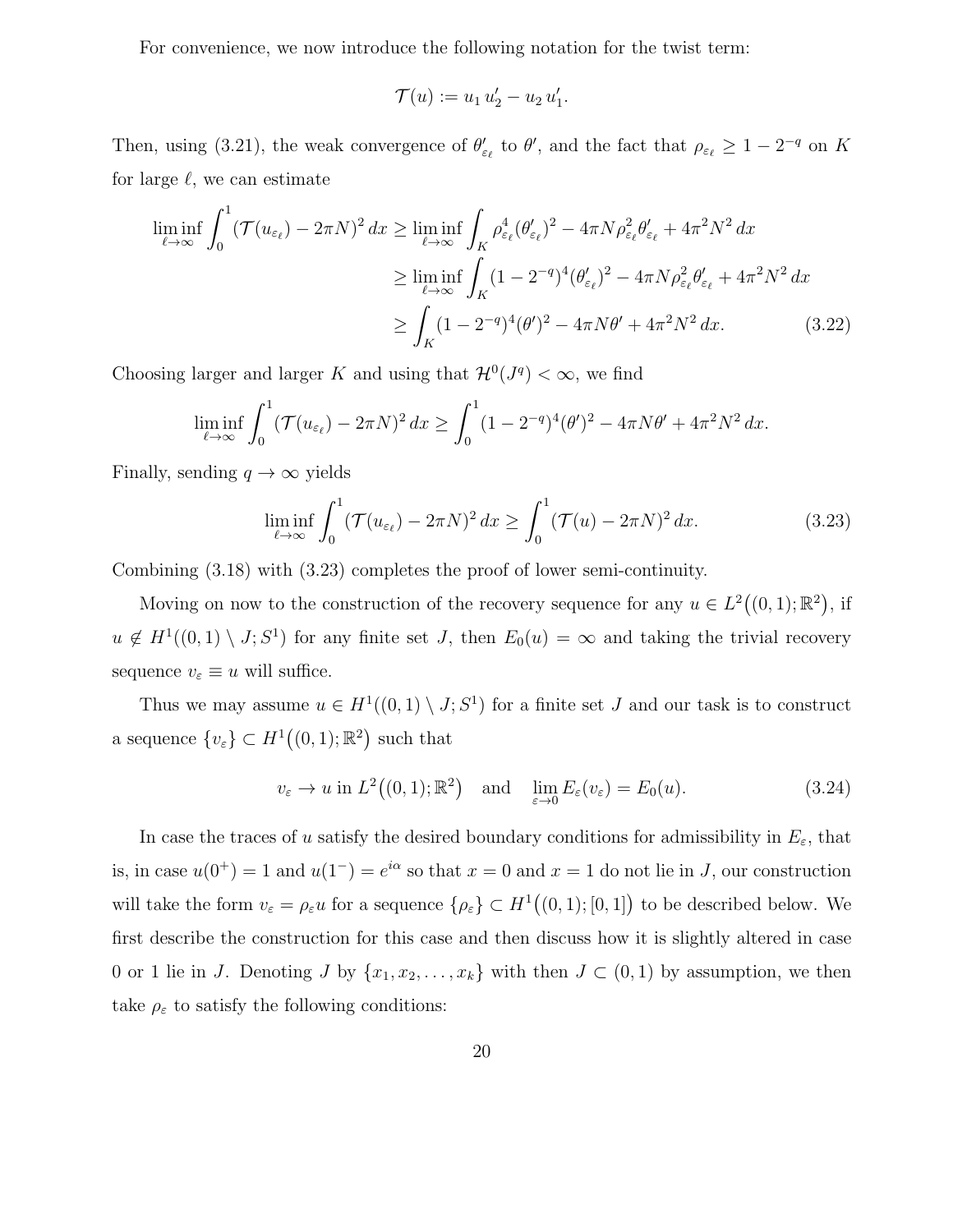- (i)  $\rho_{\varepsilon}$  is smooth on [0, 1].
- (ii)  $\rho_{\varepsilon} \equiv 0$  on  $(x_j \varepsilon^2, x_j + \varepsilon^2)$ .
- (iii)  $\rho_{\varepsilon}$  makes a standard Modica-Mortola style transition from 1 to 0 on  $I_j^1$ , an interval of size say  $O($ √  $\epsilon$ ) with right endpoint  $x_j - \epsilon^2$ , and makes a transition from 0 back to 1 on an interval of size O( √  $\epsilon$ ) with left endpoint  $x_j + \epsilon^2$  that we denote by  $I_j^2$ , cf. [14].

(iv) 
$$
\rho_{\varepsilon} \equiv 1
$$
 on  $(0, 1) \setminus \bigcup_j (I_j^1 \cup (x_j - \varepsilon^2, x_j + \varepsilon^2) \cup I_j^2)$ .

In case either  $u(0^+) \neq 1$  or  $u(1^-) \neq e^{i\alpha}$  so that 0 and/or 1 lies in J, this procedure must be slightly altered near the endpoints. For example, if  $u(0^+) \neq 1$  then one requires  $\rho_{\varepsilon}$  to make a Modica-Mortola style transition from 1 down to 0 on the interval [0, √ ε], ρ<sup>ε</sup> ≡ 0 on [  $\sqrt{\varepsilon}, \sqrt{\varepsilon} + \varepsilon^2$  and a Modica-Mortola transition from 0 back up to 1 on  $\left[\sqrt{\varepsilon} + \varepsilon^2, 2\right]$ √  $\bar{\varepsilon} + \varepsilon^2$ . Then we define

$$
\theta_{\varepsilon}(x) = \begin{cases} 0 & \text{if } x \in [0, \sqrt{\varepsilon} + \varepsilon^2/2) \\ \theta & \text{if } x > \sqrt{\varepsilon} + \varepsilon^2/2, \end{cases}
$$

where  $u = e^{i\theta}$ , and take  $v_{\varepsilon} = \rho_{\varepsilon} e^{i\theta_{\varepsilon}}$ . A similar recipe is taken in a neighborhood of  $x = 1$  in case  $u(1^-) \neq e^{i\alpha}$ .

Computing the transition energy of such a construction is classical and can be found in e.g. [13, 14]. One finds from conditions (ii)-(iv), that

$$
\int_0^1 \frac{\varepsilon}{2} (\rho_{\varepsilon}')^2 + \frac{1}{4\varepsilon} (\rho_{\varepsilon}^2 - 1)^2 dx \to \frac{2\sqrt{2}}{3} \mathcal{H}^0(J).
$$

Furthermore, since  $\theta \in H^1((0,1) \setminus J)$ , and  $\rho_{\varepsilon} \to 1$  in  $L^2((0,1))$  it is easily seen that

$$
\lim_{\varepsilon \to 0} \int_0^1 \frac{\varepsilon}{2} \rho_\varepsilon^2 (\theta_\varepsilon')^2 dx = 0 \text{ and } \lim_{\varepsilon \to 0} \frac{L}{2} \int_0^1 \mathcal{T}(v_\varepsilon) dx = \frac{L}{2} \mathcal{T}(u) dx.
$$

The proof of (3.24) is complete.

We observe that for  $u \in H^1((0,1) \setminus J; S^1)$ , one has

$$
E_0(u) = \frac{L}{2} \int_0^1 (\theta' - 2\pi N)^2 dx + \frac{2\sqrt{2}}{3} \mathcal{H}^0(J),
$$
\n(3.25)

 $\Box$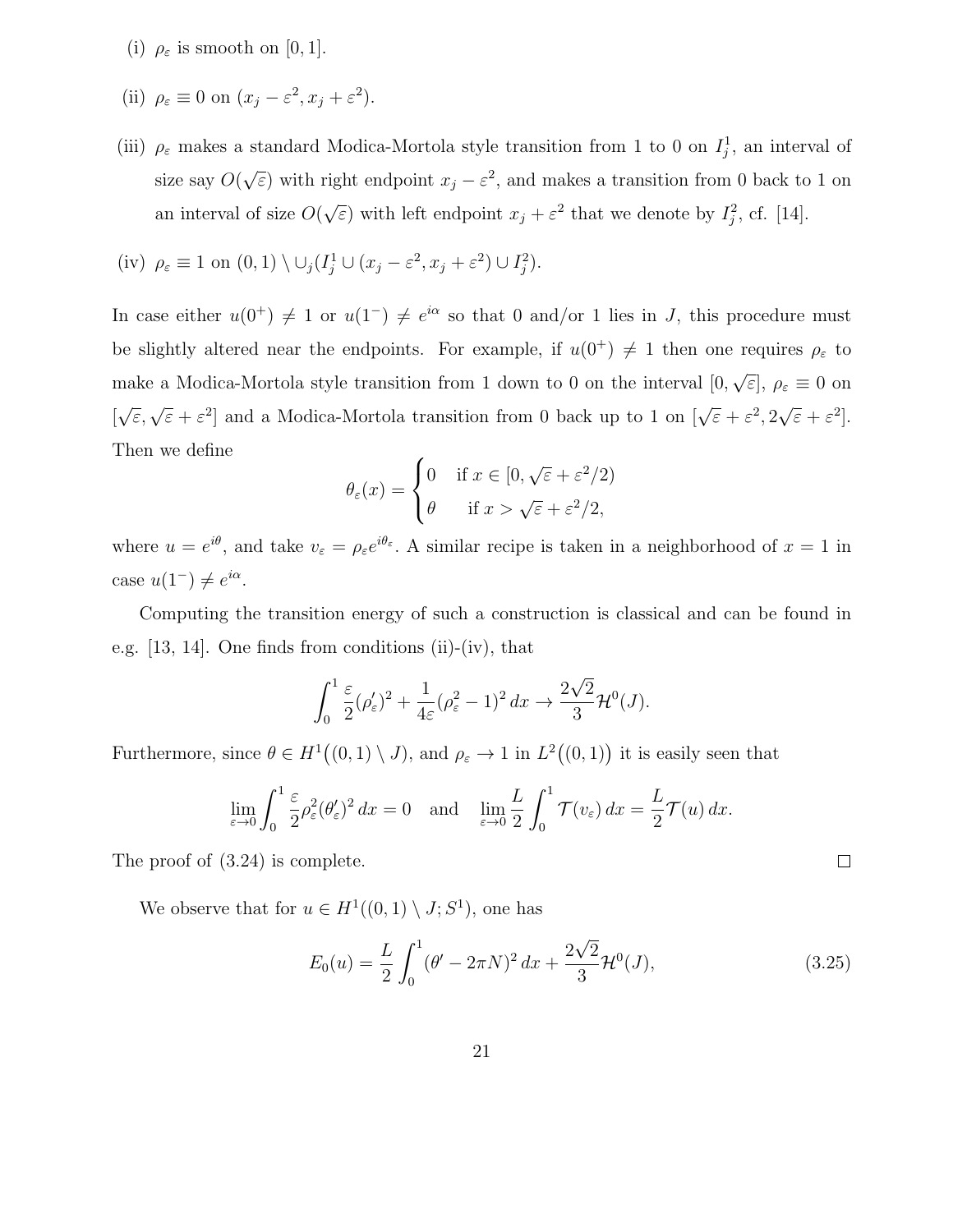where  $u = e^{i\theta}$  for  $\theta \in H^1((0,1) \setminus J)$ . Using this formulation, it is then straight-forward to identify the global minimizers of the Γ-limit, and consequently the limits of global minimizers of  $E_{\varepsilon}$  as well:

# Theorem 3.4.

(i) When

$$
L\alpha^2 < \frac{4\sqrt{2}}{3} \text{ and } \alpha \in [0, \pi] \tag{3.26}
$$

the global minimizer of  $E_0$  is given by the function

$$
u(x) = e^{i(2\pi N + \alpha)x} \tag{3.27}
$$

which has constant twist and no jumps.

(ii) When

$$
L(2\pi - \alpha)^2 < \frac{4\sqrt{2}}{3} \text{ and } \alpha \in [\pi, 2\pi) \tag{3.28}
$$

the global minimizer of  $E_0$  is given by the function

$$
u(x) = e^{i(2\pi(N-1) + \alpha)x}
$$
\n(3.29)

which again has constant twist and no jumps.

(iii) When

$$
L\alpha^2 > \frac{4\sqrt{2}}{3} \text{ and } L(2\pi - \alpha)^2 > \frac{4\sqrt{2}}{3}
$$
 (3.30)

the global minimizers of  $E_0$  are given by the one-parameter set of functions

$$
u(x) = \begin{cases} e^{i2\pi Nx} & \text{if } x < x_0, \\ e^{i(2\pi Nx + \alpha)} & \text{if } x > x_0, \end{cases}
$$
 (3.31)

for any  $x_0 \in (0,1)$ . These have one jump and twist  $2\pi N$  away from the jump.

Since any limit of global minimizers of a Γ-converging sequence must itself be a global minimizer of the Γ-limit, one immediately concludes the following result based on Theorem 3.4 and the compactness result Theorem 3.1: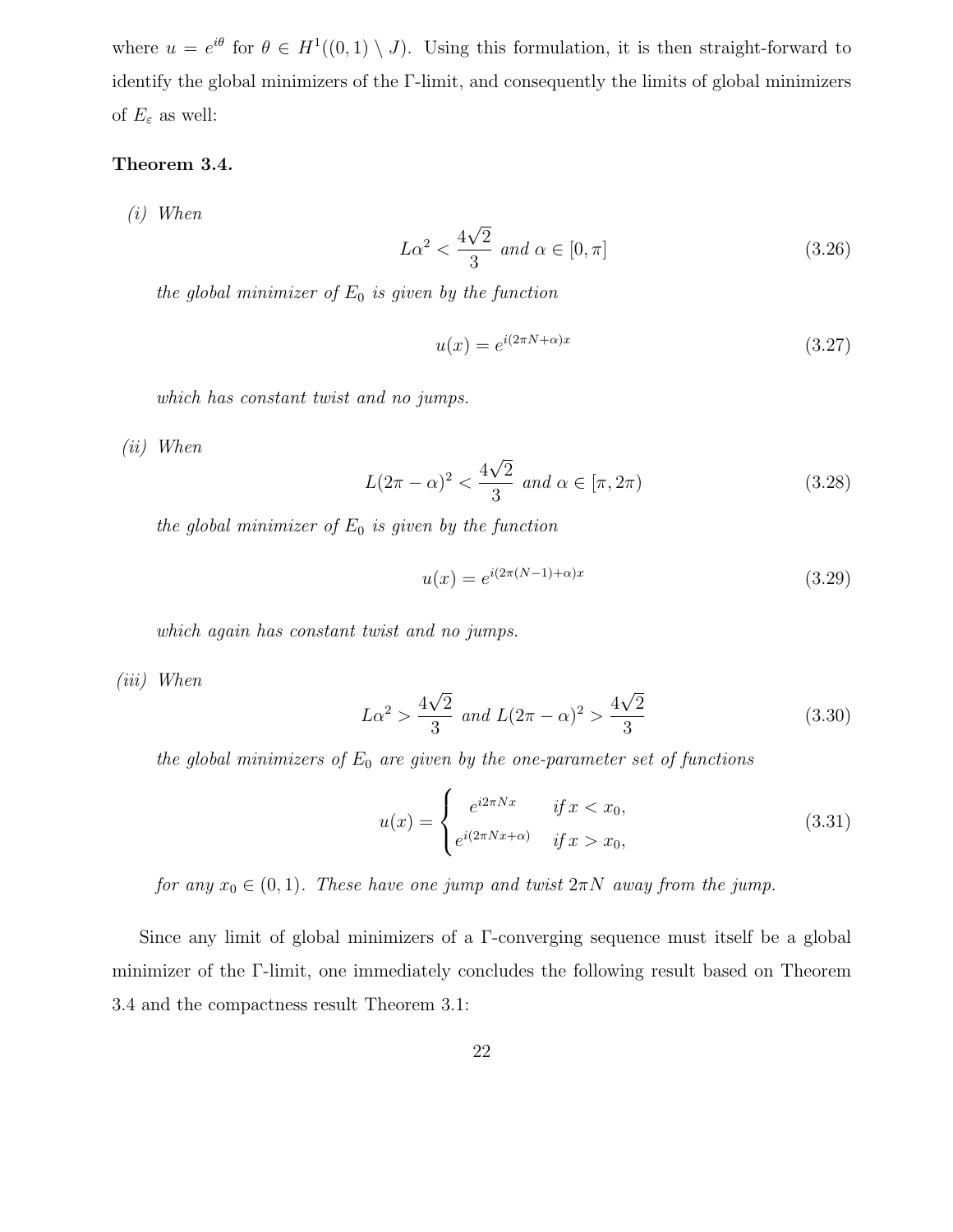**Corollary 3.5.** Let  $\{u_{\varepsilon}\}\$  denote a family of minimizers of  $E_{\varepsilon}$  subject to the boundary conditions (1.3). Then if (3.30) holds, we have  $u_{\varepsilon} \to u$  in  $L^2$  for some u in the one-parameter family given by (3.31), while if (3.26) or (3.28) holds, there will be a subsequence  $u_{\varepsilon_j} \to u$  in  $L^2$  with  $u = e^{i(2\pi N + \alpha)x}$  or  $u = e^{i(2\pi(N-1) + \alpha)x}$ , respectively.

**Remark 3.6.** It is in the case where  $L\alpha^2 > \frac{4\sqrt{2}}{3}$  $\frac{\sqrt{2}}{3}$  and  $L(2\pi - \alpha)^2 > \frac{4\sqrt{2}}{3}$  $\frac{\sqrt{2}}{3}$  that one really sees the most dramatic effect of the assumption of disparate elastic constants present in our model. The relatively expensive cost of twist leads the global minimizer of  $E_{\varepsilon}$ , which of course is necessarily smooth, to rapidly change its phase, a process that can only be achieved with small energetic cost by having the modulus simultaneously plunge towards zero.

Remark 3.7. We have not attempted to determine the optimal location of the jump location  $x_0$  for minimizers of  $E_\varepsilon$  in scenario (3.31). We suspect this might entail much higher order energetic considerations–perhaps even at an exponentially small order–but we are not sure.

*Proof of Theorem 3.4.* When  $\alpha = 0$  then clearly the global minimizer is uniquely given by  $u = e^{i2\pi Nx}$  since it has zero energy. Consider then the case  $\alpha \in (0, 2\pi)$ . By selecting any point  $x_0 \in (0, 1)$ , and taking u to be given by  $(3.31)$ , we see that there is always a competitor with one jump having energy given simply by  $\frac{2\sqrt{2}}{3}$  $\frac{\sqrt{2}}{3}$ . Any competitor jumping more than once has energy no lower than twice that value. On the other hand, minimization of  $E_0$  among competitors with  $J = \emptyset$  is standard, since criticality implies  $\theta'$  is constant. Given the boundary conditions, this requires  $u = e^{i(2\pi M + \alpha)x}$  for some  $M \in \mathbb{Z}$  to be determined. The energy of such a u is  $\frac{L}{2}(2\pi(M-N)+\alpha)^2$ . Since  $\alpha \in (0, 2\pi)$ , the minimum over M is  $\frac{L}{2}(2\pi(N-N)+\alpha)^2 = \frac{L}{2}$  $rac{L}{2}\alpha^2$ if  $\alpha < 2\pi - \alpha$  and  $\frac{L}{2}(2\pi(N-1-N)+\alpha)^2 = \frac{L}{2}$  $\frac{L}{2}(2\pi - \alpha)^2$  if  $2\pi - \alpha < \alpha$ . Comparing these two energies to that of the one-jump competitors in (3.31), the theorem follows. We note that if  $\alpha = \pi$  in this regime, there are two global minimizers.  $\Box$ 

Next we state a result on local minimizers of the Γ-limit. These functions are the  $\varepsilon \to 0$ limit of the non-vanishing local minimizers captured in Theorem 1.1.

**Theorem 3.8.** For any positive integer M the function  $u = e^{i(2\pi M + \alpha)x}$  is an isolated  $L^2$ -local minimizer of  $E_0$ .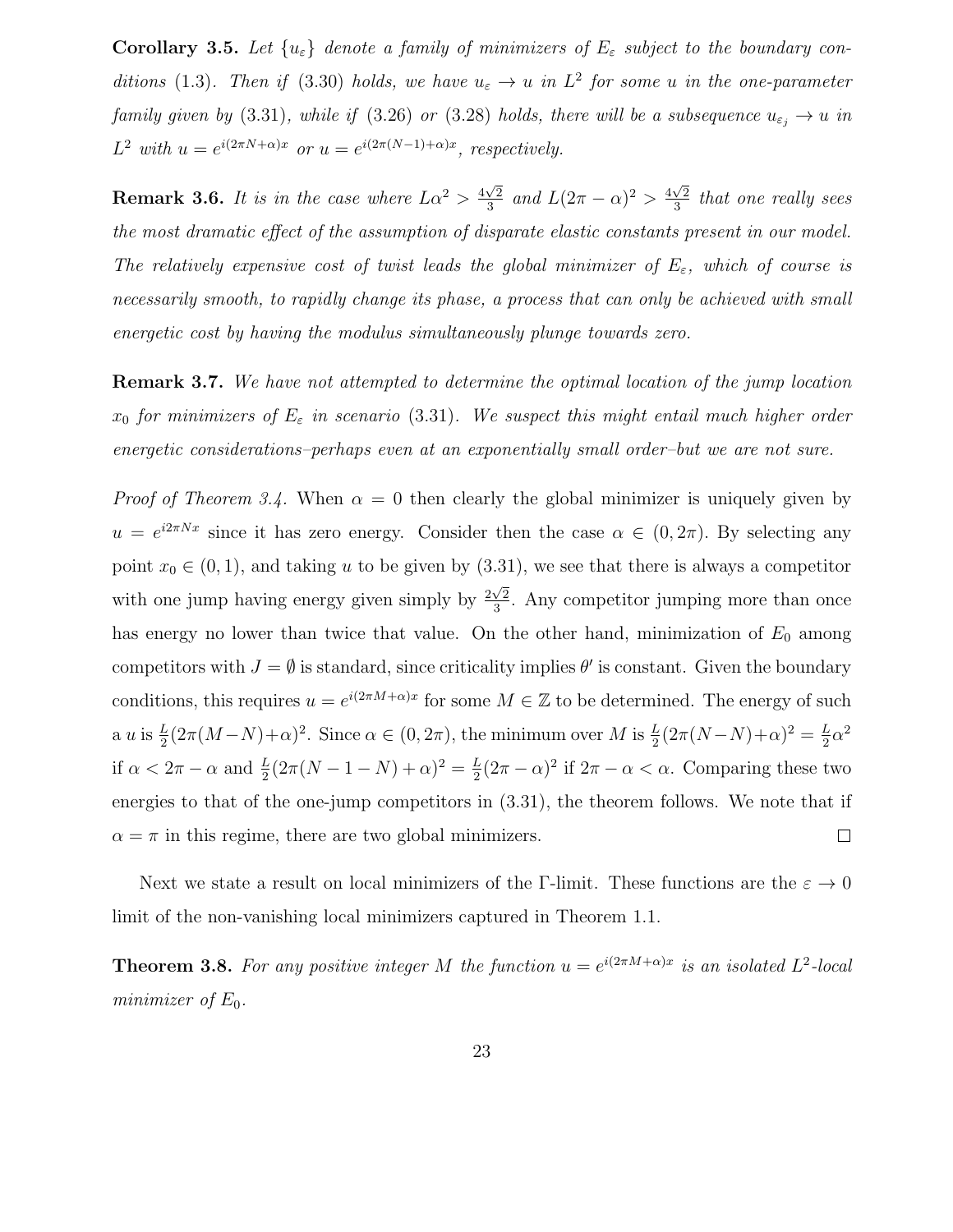By invoking Theorem 4.1 of [9], one can conclude from Theorem 3.8 and Theorem 1.2 that there exist local minimizers of  $E_{\varepsilon}$  for  $\varepsilon$  small that converge to this isolated local minimizer of  $E_0$ . This provides for an alternative proof of existence for these local minimizers to the one given in Proposition 1.1. However, the approach in Theorem 1.1 yields much more detailed information on the structure of these functions via  $(1.10)$ ,  $(1.11)$  and  $(1.12)$ .

*Proof of Theorem 3.8.* We fix a positive integer M and a number  $\alpha \in [0, 2\pi)$ . We will consider the case  $M < N$ . The case  $M \geq N$  is similar. Of course, in case  $M = N$  and (3.26) holds, then in fact  $u = e^{i(2\pi N + \alpha)x}$  is the global minimizer, as was already addressed in Theorem 3.4. Let us denote  $\theta_M := 2\pi Mx + \alpha x$ . In light of (3.25), our goal is to show that for some  $\delta > 0$ , one has  $E_0(\theta) > E_0(\theta_M)$  whenever  $\theta \in H^1((0,1) \setminus J; S^1)$  for some finite set J provided  $0 < ||\theta - \theta_M||_{L^2(0,1)} < \delta.$ 

We begin with the easiest case where  $J = \emptyset$  and where  $\theta(0) = \theta_M(0)$ ,  $\theta(1) = \theta_M(1)$ . Writing  $v := \theta - \theta_M$ , we calculate

$$
E_0(\theta) - E_0(\theta_M) = \frac{L}{2} \int_0^1 (\theta'_M + v' - 2\pi N)^2 dx - \frac{L}{2} \int_0^1 (\theta'_M - 2\pi N)^2 dx
$$
  
=  $2\pi L(M - N + \alpha/2\pi) \int_0^1 v' dx + \frac{L}{2} \int_0^1 (v')^2 dx = \frac{L}{2} \int_0^1 (v')^2 dx > 0,$ 

since in the case under consideration,  $v(0) = 0 = v(1)$ .

Now we turn to the general case where  $J \neq \emptyset$ . To this end, consider a competitor  $\theta \in$  $H^1(\cup_{j=1}^{\ell} (a_j, b_j))$  where then  $J = (0, 1) \setminus \cup_{j=1}^{\ell} (a_j, b_j)$ , along with perhaps  $x = 0$  and/or  $x = 1$ , depending upon whether a competitor satisfies the boundary conditions. Thus, depending upon the boundary conditions of a competitor, we note that

$$
\mathcal{H}^0(J) \in \{\ell - 1, \ell, \ell + 1\}.
$$
\n(3.32)

Again we introduce  $v := \theta - \theta_M$  and after a rearrangement of the indices, we suppose that for  $j = 1, 2, \ldots, \ell'$ , one has the condition

$$
k_j := v(b_j) - v(a_j) < \frac{\sqrt{2}}{6\pi N} := k_0,\tag{3.33}
$$

while for  $j = \ell' + 1, \ldots, \ell$ , the opposite inequality holds. We allow for the possibility that either  $\ell' = 0$  or  $\ell' = \ell$ .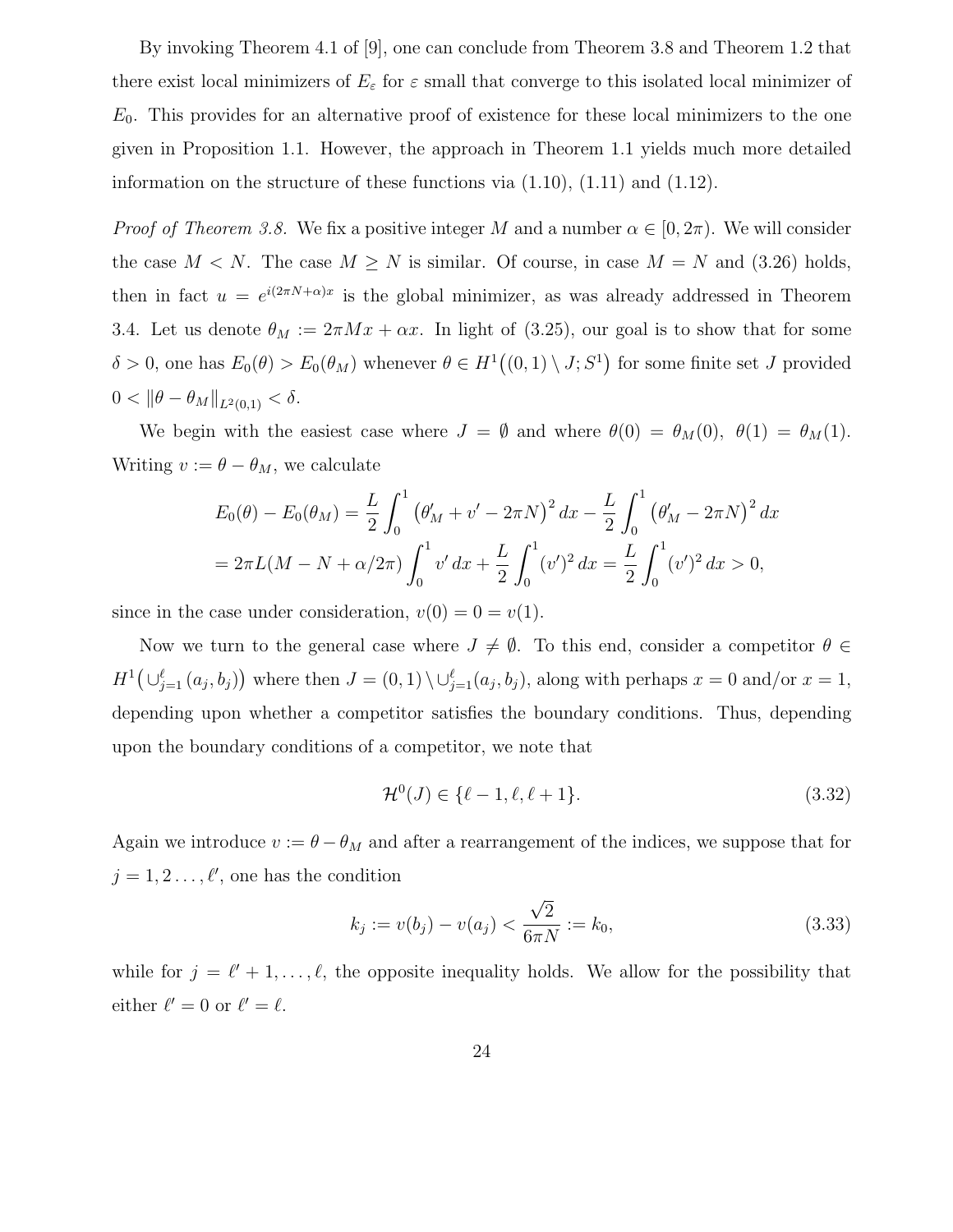Then we again calculate the energy difference  $E_0(\theta) - E_0(\theta_M)$  by splitting up the sum as follows:

$$
E_0(\theta) - E_0(\theta_M) = \frac{2\sqrt{2}}{3} \mathcal{H}^0(J) + 2\pi L(M - N + \alpha/2\pi) \sum_{j=1}^{\ell'} \int_{a_j}^{b_j} v' dx
$$
  
+2\pi L(M - N + \alpha/2\pi) \sum\_{j=\ell'+1}^{\ell} \int\_{a\_j}^{b\_j} v' dx + \frac{L}{2} \sum\_{j=1}^{\ell} \int\_{a\_j}^{b\_j} (v')^2 dx  
> \frac{2\sqrt{2}}{3} \mathcal{H}^0(J) - 2\pi L N k\_0 \ell'  
-2\pi L N \sum\_{j=\ell'+1}^{\ell} k\_j + \frac{L}{2} \sum\_{j=\ell'+1}^{\ell} \int\_{a\_j}^{b\_j} (v')^2 dx  
> \sum\_{j=\ell'+1}^{\ell} \left( -2\pi L N k\_j + \frac{L}{2} \int\_{a\_j}^{b\_j} (v')^2 dx \right), \tag{3.34}

in light of (3.33) and (3.32).

If  $\ell' = \ell$  then the last sum is vacuous and the proof is complete. If not, then we now fix any  $j \in \{\ell' + 1, \ldots, \ell\}$  for which the reverse inequality to (3.33) holds, and observe that

$$
\delta_j^2 := \int_{a_j}^{b_j} v^2 dx \ge \int_{(a_j, b_j) \cap \{|v| > k_j/4\}} v^2 dx \ge \frac{k_j^2}{16} \text{meas} \left( (a_j, b_j) \cap \{|v| > k_j/4 \} \right). \tag{3.35}
$$

Also,

$$
\frac{k_j}{4} < \int_{(a_j, b_j) \cap \{|v| > k_j/4\}} |v'| \, dx
$$
\n
$$
\leq \text{meas} \left( (a_j, b_j) \cap \{|v| > k_j/4\} \right)^{1/2} \left( \int_{(a_j, b_j) \cap \{|v| > k_j/4\}} (v')^2 \, dx \right)^{1/2}.
$$

Combining this with (3.35) yields the inequality

$$
\int_{a_j}^{b_j} (v')^2 \, dx \ge \frac{k_j^4}{256 \delta_j^2}
$$

which we now substitute into (3.34) to conclude that

$$
E_0(\theta) - E_0(\theta_M) > \sum_{j=\ell'+1}^{\ell} \left( \frac{L k_j^4}{512 \delta_j^2} - 2\pi L N k_j \right).
$$
 (3.36)

Choosing  $\delta$  (which we recall denotes  $(\|v\|_{L^2(0,1)})$  such that

$$
\delta^2 < \frac{k_0^3}{1024\pi N},
$$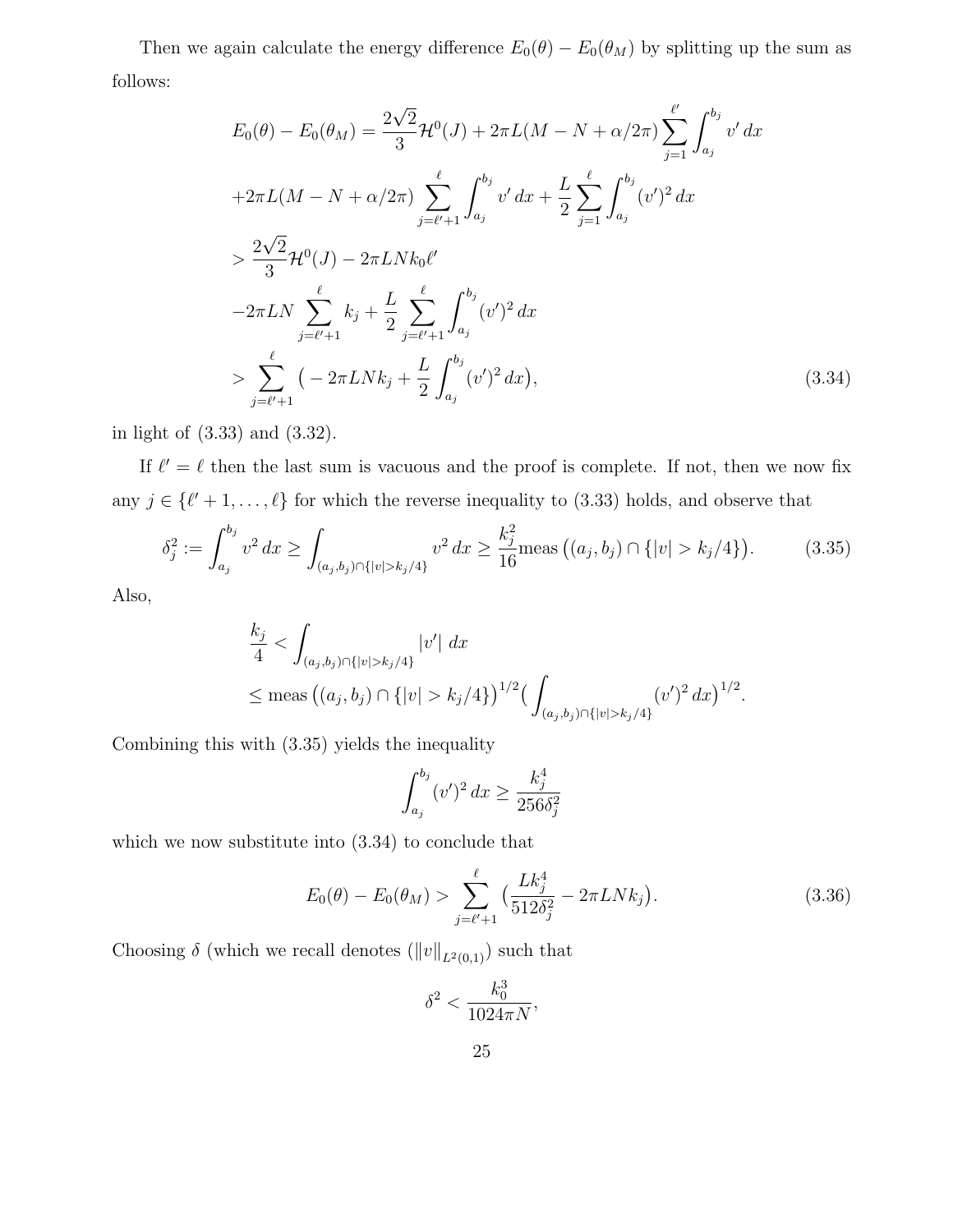and using that  $\delta_j \leq \delta$  while  $k_j \geq k_0$  for all j, we obtain positivity of the right-hand side of (3.36).

 $\Box$ 

#### 4. An energy barrier leading to saddle points

The local minimizers provided by Theorem 1.1 can be viewed as the least energy critical points of  $E_{\varepsilon}$  within a given degree or winding number class given by the amount of twist. One might anticipate then that to pass continuously from one of these classes to another requires both the emergence of a zero in the order parameter and the expenditure of a certain amount of energy. What is more, one might expect the presence of saddle points in some sense interspersed between the distinct degree classes. That is the content of the two results in this section.

In the first theorem we demonstrate that the energy barrier between any two local minimizers  $u_{\varepsilon,M_1}$  and  $u_{\varepsilon,M_2}$  with  $M_1 \neq M_2$  is at least  $\frac{2\sqrt{2}}{3}$  when  $\varepsilon$  is sufficiently small. To this end, given a  $\Lambda > 0$ , we define the energy sublevel set

$$
E_{\varepsilon}^{\Lambda} := \{ u \in \mathcal{A}_{\alpha} : E_{\varepsilon}(u) < \Lambda \} \, .
$$

We have the following:

**Theorem 4.1.** Let  $M_1, M_2 \in \mathbb{N}$  be such that  $M_1 \neq M_2$  and assume that  $u_{\varepsilon,M_1}$  and  $u_{\varepsilon,M_2}$  are local minimizers of  $E_{\varepsilon}$  as obtained in Theorem 1.1. Suppose that

$$
\gamma^{\varepsilon} : [0, 1] \to \mathcal{A}_{\alpha} \quad \text{with } \gamma^{\varepsilon}(0) = u_{\varepsilon, M_1} \text{ and } \gamma^{\varepsilon}(1) = u_{\varepsilon, M_2} \tag{4.1}
$$

is a continuous path in  $\mathcal{A}_{\alpha}$  that connects  $u_{\varepsilon,M_1}$  and  $u_{\varepsilon,M_2}$ . Fix an  $h > 0$  and set  $\Lambda_h :=$  $2\pi^2 L(N-M_1-\alpha/2\pi)^2 + \frac{2\sqrt{2}}{3}-h$ . There exists an  $\varepsilon_h > 0$  such that the curve  $\gamma^{\varepsilon}$  leaves the set  $E_{\varepsilon}^{\Lambda_h}$  whenever  $\varepsilon < \varepsilon_h$ .

*Proof.* Fix any  $h \in (0,1)$  and any curve  $\gamma^{\varepsilon}$  satisfying (4.1). Denote

$$
\gamma^\varepsilon(t):=u_t^\varepsilon\,(=u_t^\varepsilon(x)\,)
$$
 and  $\,|u_t^\varepsilon|:=\rho_t^\varepsilon$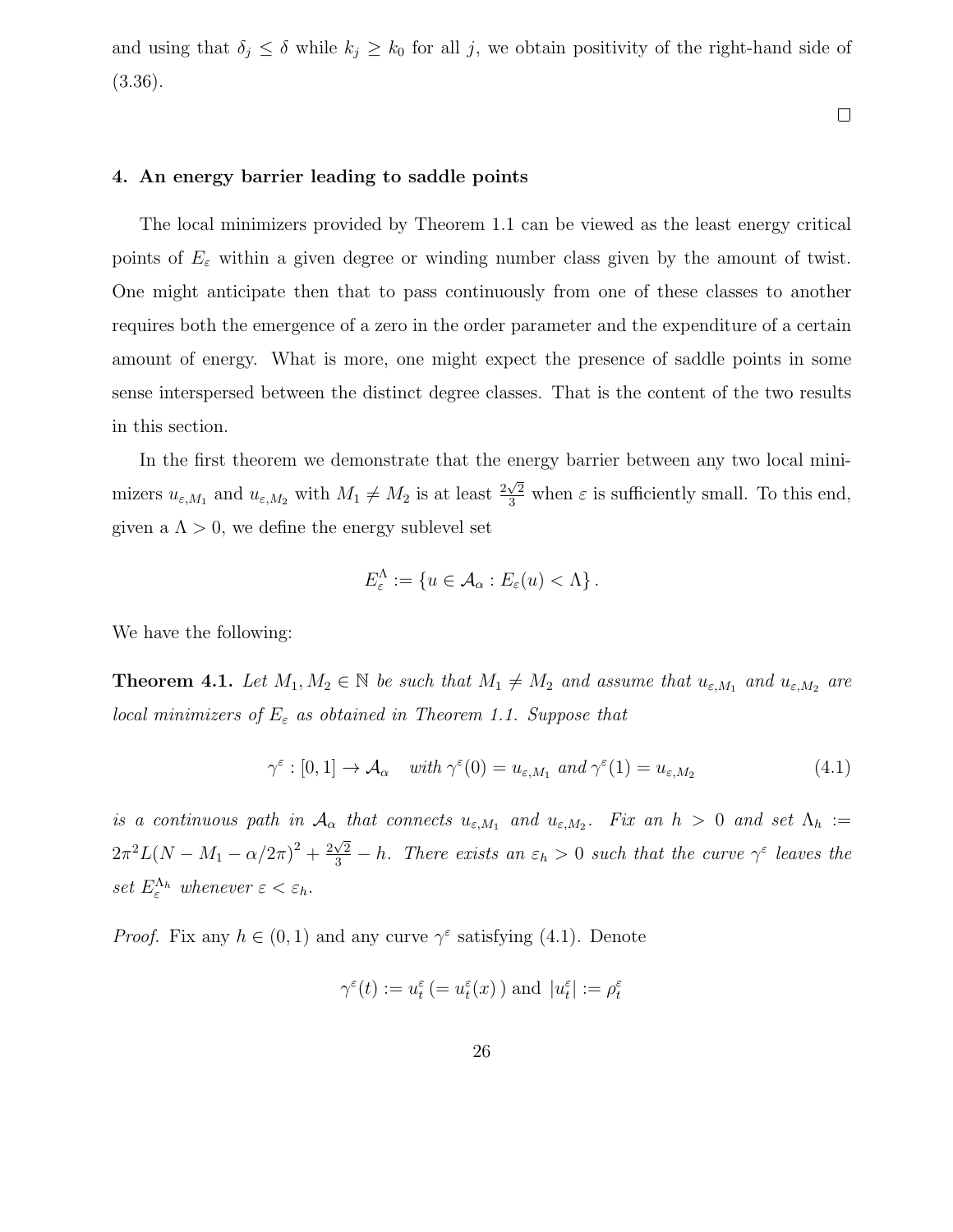for every  $t \in [0,1]$ . The non-vanishing functions  $e^{-i\alpha x}u_{\varepsilon,M_1}$  and  $e^{-i\alpha x}u_{\varepsilon,M_2}$  have winding numbers  $M_1$  and  $M_2$  respectively on [0, 1] and so  $u_t^{\varepsilon}(x)$  has to vanish for some  $x \in (0,1)$  and  $t \in (0,1)$ . Since  $\gamma^{\varepsilon}$  is continuous and  $u_t^{\varepsilon}(\cdot)$  is a continuous function for every  $t \in [0,1]$ , it follows that, given any  $\delta \in (0, 1/2)$ , we can find  $t_{\delta}^{\varepsilon} \in (0, 1)$  such that  $\min_{x \in (0, 1)} \rho_{t_{\delta}}^{\varepsilon}(x) = \delta$  and the winding number for  $e^{-i\alpha x}u_{t_{\delta}^{\varepsilon}}$  is still equal to  $M_1$ .

Now suppose by way of contradiction that  $\gamma^{\varepsilon}([0,1]) \subset E_{\varepsilon}^{\Lambda_h}$ . We would like to estimate  $E_{\varepsilon}(u_{t_{\delta}^{\varepsilon}}^{\varepsilon})$ . First, by minimizing  $E_{\varepsilon}(\rho_{t_{\delta}^{\varepsilon}}^{\varepsilon}e^{i\theta})$  over  $\theta \in \mathcal{H}_{M_{1},\alpha}$ , (cf. (2.4)), note that the same approach that led to (2.17) can be followed to show that there exists a  $\bar{\theta}_{\varepsilon} \in \mathcal{H}_{M_1,\alpha}$  such that

$$
\bar{\theta}'_{\varepsilon} = \frac{2\pi LM_1 + L\alpha + 2\pi LN((\rho_{t^{\varepsilon}_{\delta}}^{\varepsilon})^2 - 1)}{L(\rho_{t^{\varepsilon}_{\delta}}^{\varepsilon})^4 + \varepsilon(\rho_{t^{\varepsilon}_{\delta}}^{\varepsilon})^2} + O(\sqrt{\varepsilon})
$$
\n(4.2)

on  $(0, 1)$ , and necessarily

$$
E_{\varepsilon} \left( \rho_{t_{\delta}}^{\varepsilon} e^{i\bar{\theta}_{\varepsilon}} \right) \le E_{\varepsilon} \left( u_{t_{\delta}}^{\varepsilon} \right). \tag{4.3}
$$

Using the standard Modica-Mortola arguments, we now have

$$
\int_0^1 \frac{\varepsilon}{2} ((\rho_{t_\delta}^{\varepsilon})')^2 + \frac{1}{4\varepsilon} ((\rho_{t_\delta}^{\varepsilon})^2 - 1)^2 dx \ge c(\delta),
$$

where  $\lim_{\delta \to 0} c(\delta) = \frac{2\sqrt{2}}{3}$  $\frac{\sqrt{2}}{3}$ . Further, we can appeal to  $(4.2)-(4.3)$  and the assumption that  $\gamma^{\varepsilon}(t_{\delta}^{\varepsilon}) \in E_{\varepsilon}^{\Lambda_h}$  to show that

$$
\frac{L}{2} \int_0^1 \left(2\pi N - (\rho_{t_\delta}^\varepsilon)^2 \bar{\theta}_\varepsilon'\right)^2 dx = \frac{L}{2} \int_0^1 \left(2\pi N - \frac{2\pi LM_1 + L\alpha + 2\pi LN\left((\rho_{t_\delta}^\varepsilon)^2 - 1\right)}{L(\rho_{t_\delta}^\varepsilon)^2 + \varepsilon}\right)^2 dx + O(\sqrt{\varepsilon})
$$

$$
= 2\pi^2 L \int_0^1 \left(\frac{N - M_1 - \alpha/2\pi + (\varepsilon/L)N}{(\rho_{t_\delta}^\varepsilon)^2 + \varepsilon/L}\right)^2 dx + O(\sqrt{\varepsilon})
$$

$$
= 2\pi^2 L(N - M_1 - \alpha/2\pi)^2 + O(\sqrt{\varepsilon}). \quad (4.4)
$$

It then follows from (4.3) that

$$
E_{\varepsilon}(u_{t_{\delta}^{\varepsilon}}^{\varepsilon}) \geq 2\pi^{2}L(N-M_{1}-\alpha/2\pi)^{2}+c(\delta)+O(\sqrt{\varepsilon}).
$$

It is clear, however, that one can select a positive  $\delta$  sufficiently small, and then an  $\varepsilon_h > 0$  such that the last expression exceeds  $\Lambda_h$  whenever  $\varepsilon < \varepsilon_h$ .  $\Box$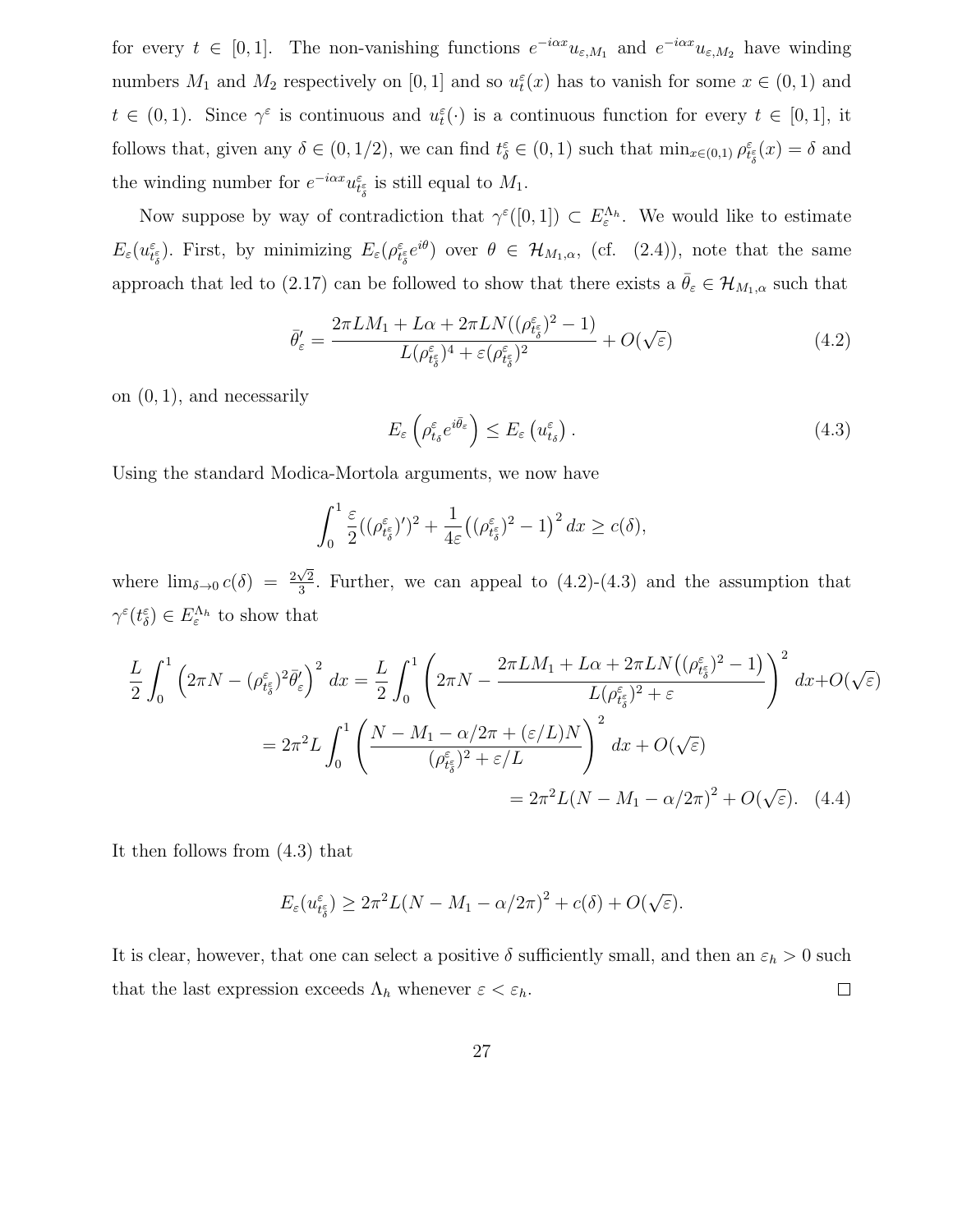The energy threshold provided by Theorem 4.1 leads to a straight-forward application of the Mountain Pass Theorem to establish saddle points for  $E_{\varepsilon}$ .

**Theorem 4.2.** For every positive integer M and  $\alpha \in [0, 2\pi)$  there exists a critical point  $v_{\varepsilon}$ of  $E_\varepsilon$  within the class  $\mathcal{A}_\alpha$ . Furthermore, the corresponding critical value  $E_\varepsilon(v_\varepsilon)$  satisfies the asymptotic condition

$$
E_{\varepsilon}(v_{\varepsilon}) \to 2\pi^2 L(N - M - \alpha/2\pi)^2 + \frac{2\sqrt{2}}{3} \quad \text{as } \varepsilon \to 0. \tag{4.5}
$$

Proof. First, we note that the arguments in Theorem 4.1 can easily be adapted with the same energy threshold to a curve that connects the states  $U_M := e^{i(2\pi M + \alpha)x}$  and  $U_{M_1} := e^{i(2\pi M_1 + \alpha)x}$ for any two positive integers M and  $M_1$ . Fixing  $\varepsilon > 0$ , one defines the potential critical value  $c_{\varepsilon}$  via

$$
c_\varepsilon:=\inf_{\gamma\in\Gamma_\varepsilon}\,\max_{t\in[0,1]}\,\,E_\varepsilon(\gamma(t)),
$$

where  $\Gamma_{\varepsilon}$  is the set of continuous curves  $\gamma$  such that

$$
\gamma : [0, 1] \to \mathcal{A}_{\alpha} \quad \text{with } \gamma(0) = U_M \text{ and } \gamma(1) = U_{M+1}. \tag{4.6}
$$

Beginning with the case  $M < N$  we have that

$$
E_{\varepsilon}(U_M) \sim 2\pi^2 L(N - M - \alpha/2\pi)^2
$$

while

$$
E_{\varepsilon}(U_{M+1}) \sim 2\pi^2 L(N-M-1-\alpha/2\pi)^2,
$$

so that, in particular,  $E_{\varepsilon}(U_{M+1}) < E_{\varepsilon}(U_M)$ . Then the implication of Theorem 4.1 is that  $E_{\varepsilon}$ exhibits the requisite mountain pass structure since for any  $h > 0$  one has

$$
\max_{t \in [0,1]} E_{\varepsilon}(\gamma(t)) \ge 2\pi^2 L(N - M - \alpha/2\pi)^2 + \frac{2\sqrt{2}}{3} - h > E_{\varepsilon}(U_M) > E_{\varepsilon}(U_{M+1})
$$
(4.7)

for any  $\gamma \in \Gamma_{\varepsilon}$ , provided  $\varepsilon$  is sufficiently small.

Subtracting off the boundary conditions by writing any competitor  $u \in A_\alpha$  as  $u = \tilde{u} + \ell(x)$ where  $\ell(x) := 1 + x(e^{i\alpha} - 1)$ , we can work in the space  $H_0^1((0, 1))$ . It remains to verify the Palais-Smale condition. Under assumptions

$$
E_{\varepsilon}(\tilde{u}_k + \ell) < C_0 \quad \text{and} \quad \|\delta E_{\varepsilon}(\tilde{u}_k + \ell)\| \to 0 \quad \text{as } k \to 0,\tag{4.8}
$$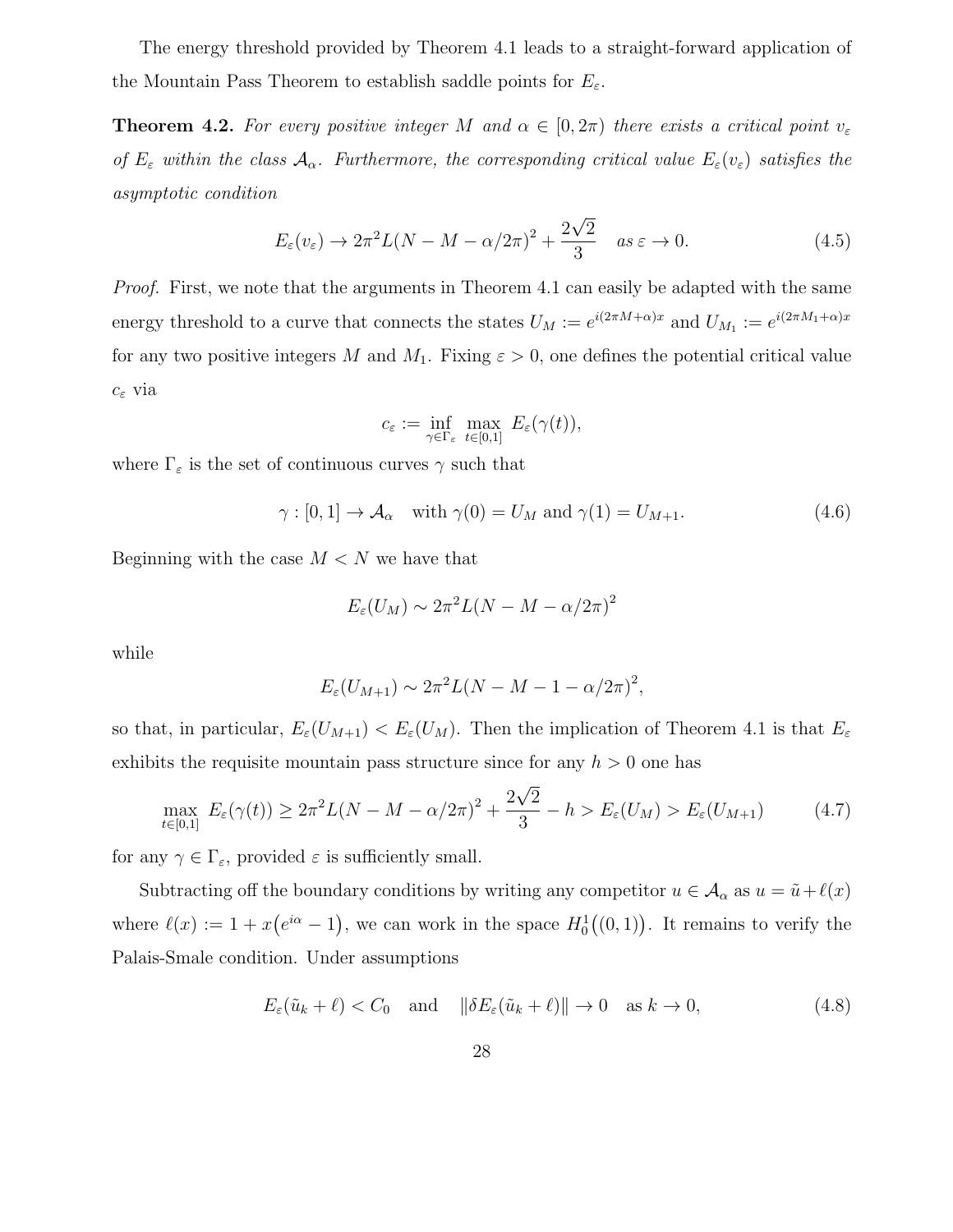for  $\{\tilde{u}_k\} \subset H_0^1((0,1))$ , it immediately follows from the uniform energy bound that after passing to a subsequence (with notation suppressed), one has

$$
\tilde{u}_k \rightharpoonup \tilde{u}_{\varepsilon,M} \text{ weakly in } H^1 \quad \text{and} \quad \tilde{u}_k \rightharpoonup \tilde{u}_{\varepsilon,M} \text{ uniformly} \quad \text{as } k \rightharpoonup \infty,
$$
\n
$$
(4.9)
$$

for some  $\tilde{u}_{\varepsilon,M} \in H_0^1$ . Then one writes  $E_{\varepsilon}$  as the sum of the Allen-Cahn energy and the twist energy, say  $E_{\varepsilon} = I_1 + I_2$  with

$$
I_1(\tilde{u}) = \int_0^1 \frac{\varepsilon}{2} |\tilde{u}' + \ell'|^2 + \frac{1}{4\varepsilon} (|\tilde{u} + \ell|^2 - 1)^2 \text{ and } I_2(\tilde{u}) := \frac{L}{2} \int_0^1 \mathcal{T}(\tilde{u} + \ell) \, dx.
$$

In light of (4.8), we know, in particular, that

$$
\delta E_{\varepsilon}(\tilde{u}_k + \ell; \tilde{u}_k) = \delta I_1(\tilde{u}_k; \tilde{u}_k) + \delta I_2(\tilde{u}_k; \tilde{u}_k) \to 0
$$

and

$$
\delta E_{\varepsilon}(\tilde{u}_k + \ell; \tilde{u}_{\varepsilon,M}) = \delta I_1(\tilde{u}_k; \tilde{u}_{\varepsilon,M}) + \delta I_2(\tilde{u}_k; \tilde{u}_{\varepsilon,M}) \to 0
$$

as  $k \to \infty$ . Since for any  $v = (v^{(1)}, v^{(2)}) \in H_0^1(0, 1)$  we can compute that

$$
\delta I_2(\tilde{u}_k; v) = L \int_0^1 (\tilde{u}_k^{(2)\prime} + \ell^{(2)\prime}) v^{(1)} - (\tilde{u}_k^{(1)\prime} + \ell^{(1)\prime}) v^{(2)} dx,
$$

it follows from (4.9) that as  $k \to \infty$  one has

$$
\delta I_2(\tilde{u}_k; \tilde{u}_k) - \delta I_2(\tilde{u}_k; \tilde{u}_{\varepsilon,M}) =
$$
  

$$
L \int_0^1 (\tilde{u}_k^{(2)\prime} + \ell^{(2)\prime}) (\tilde{u}_k^{(1)} - \tilde{u}_{\varepsilon,M}^{(1)}) - (\tilde{u}_k^{(1)\prime} + \ell^{(1)\prime}) (\tilde{u}_k^{(2)} - \tilde{u}_{\varepsilon,M}^{(2)}) dx \to 0.
$$

Thus,

$$
0 = \lim_{k \to \infty} \delta E_{\varepsilon}(\tilde{u}_k + \ell; \tilde{u}_k) - \delta E_{\varepsilon}(\tilde{u}_k + \ell; \tilde{u}_{\varepsilon, M}) =
$$
  
\n
$$
\lim_{k \to \infty} \delta I_1(\tilde{u}_k + \ell; \tilde{u}_k) - \delta I_1(\tilde{u}_k + \ell; \tilde{u}_{\varepsilon, M}) =
$$
  
\n
$$
\lim_{k \to \infty} \int_0^1 \varepsilon (\tilde{u}'_k + \ell') (\tilde{u}'_k - \tilde{u}'_{\varepsilon, M}) + \frac{1}{\varepsilon} (|\tilde{u}_k + \ell|^2 - 1) (\tilde{u}_k + \ell) (\tilde{u}_k - \tilde{u}_{\varepsilon, M}) dx
$$

Since the second term in the last integral vanishes in the limit due to (4.9), the first must as well, from which it follows that  $\int_0^1 |\tilde{u}'_k|^2 dx \to \int_0^1 |\tilde{u}'_{\varepsilon,M}|$ <sup>2</sup> dx. Hence, the weak  $H^1$ convergence of  $\{\tilde{u}_k\}$  has been upgraded to strong convergence, completing the verification of the Palais-Smale condition.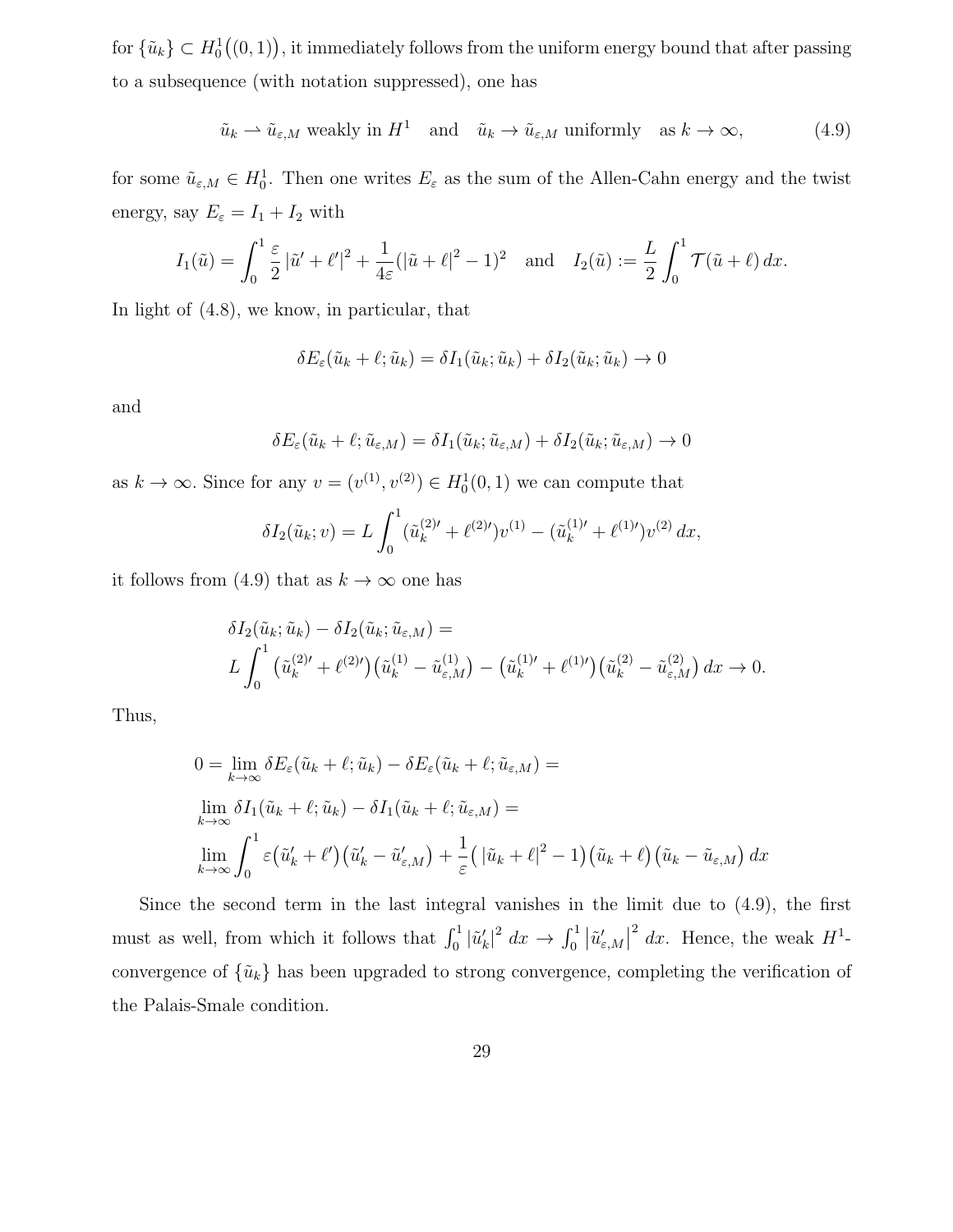We conclude from the Mountain Pass Theorem that a critical point  $v_{\varepsilon,M} := \tilde{u}_{\varepsilon,M} + \ell$  exists with  $E_{\varepsilon}(v_{\varepsilon,M}) = c_{\varepsilon}.$ 

Now we turn to the proof of condition (4.5). Again, we know from Theorem 4.1 that for any  $h > 0$ , one has the inequality (4.7) for  $\varepsilon$  small enough, so that

$$
\liminf c_{\varepsilon} \ge 2\pi^2 L(N - M - \alpha/2\pi)^2 + \frac{2\sqrt{2}}{3}
$$
 (4.10)

On the other hand, we can build a continuous path  $\gamma^{\varepsilon} : [0,1] \to \mathcal{A}_{\alpha}$  as follows:

(1)  $0 \le t \le 1/3$ . We write  $U_M = e^{i\theta_M}$  with  $\theta_M(x) := (2\pi M + \alpha)x$ . Then as t varies between 0 and say  $1/3$ , the modulus gradually depresses towards 0 in a small interval of xvalues about  $x = 1/2$  via the standard Modica-Mortola construction, so that  $\gamma^{\epsilon}(1/3) \equiv 0$ for say  $1/2 - \varepsilon^2 \leq x \leq 1/2 + \varepsilon^2$ . For this interval of t-values one leaves the phase  $\theta_M$ unchanged. Following the approach used in the proof of Theorem 1.2 for the recovery sequence construction, such a procedure can be executed with

$$
E_{\varepsilon}(\gamma^{\varepsilon}(t)) \le 2\pi^{2}L(N-M-\alpha/2\pi)^{2} + \frac{2\sqrt{2}}{3} + O(\varepsilon)
$$
 for each  $t \in [0,1/3)$ .

(2)  $1/3 \le t \le 2/3$ . Beginning at  $t = 1/3$  we introduce a discontinuity in the phase  $\theta_M$  at  $x = 1/2$ . Since  $x = 1/2$  lies inside the x-interval where the modulus vanishes for the t-interval [1/3, 2/3], the map  $\gamma^{\epsilon}$  remains smooth. The process in this interval is that as t increases from  $t = 1/3$  to  $t = 2/3$ , the phase gradually converges to  $\theta_{M+1}$  and  $\theta_{M+1} - 2\pi$  for  $x \in [0, 1/2)$ and  $x \in (1/2, 1]$ , respectively, while leaving the modulus unchanged. Since  $M < N$ , the  $O(1)$  energy contribution of the twist will decrease under this process of increasing phase. As t approaches  $2/3$ ,  $\gamma^{\epsilon}(t)$  will converge to  $U_{M+1}$  except for the small interval about  $x = 1/2$ where the modulus is depressed. Explicitly, we take the phase, say  $\theta^t(x)$ , to be given by

$$
\theta^{t}(x) = \begin{cases} \left(2\pi[M + 3(t - 1/3)] + \alpha\right)x & \text{for } 0 \leq x < 1/2\\ \left(2\pi[M + 3(t - 1/3)] + \alpha\right)x - 6\pi(t - 1/3) & \text{for } 1/2 < x \leq 1. \end{cases}
$$

for  $t \in [1/3, 2/3]$ . We note that the term  $6\pi(t - 1/3)$  is needed to maintain the boundary condition that  $\gamma^{\varepsilon}(t) = e^{i\alpha}$  when  $x = 1$  throughout the *t*-interval [1/3, 2/3]. We observe also that the jump discontinuity in the phase closes up once  $t = 2/3$ .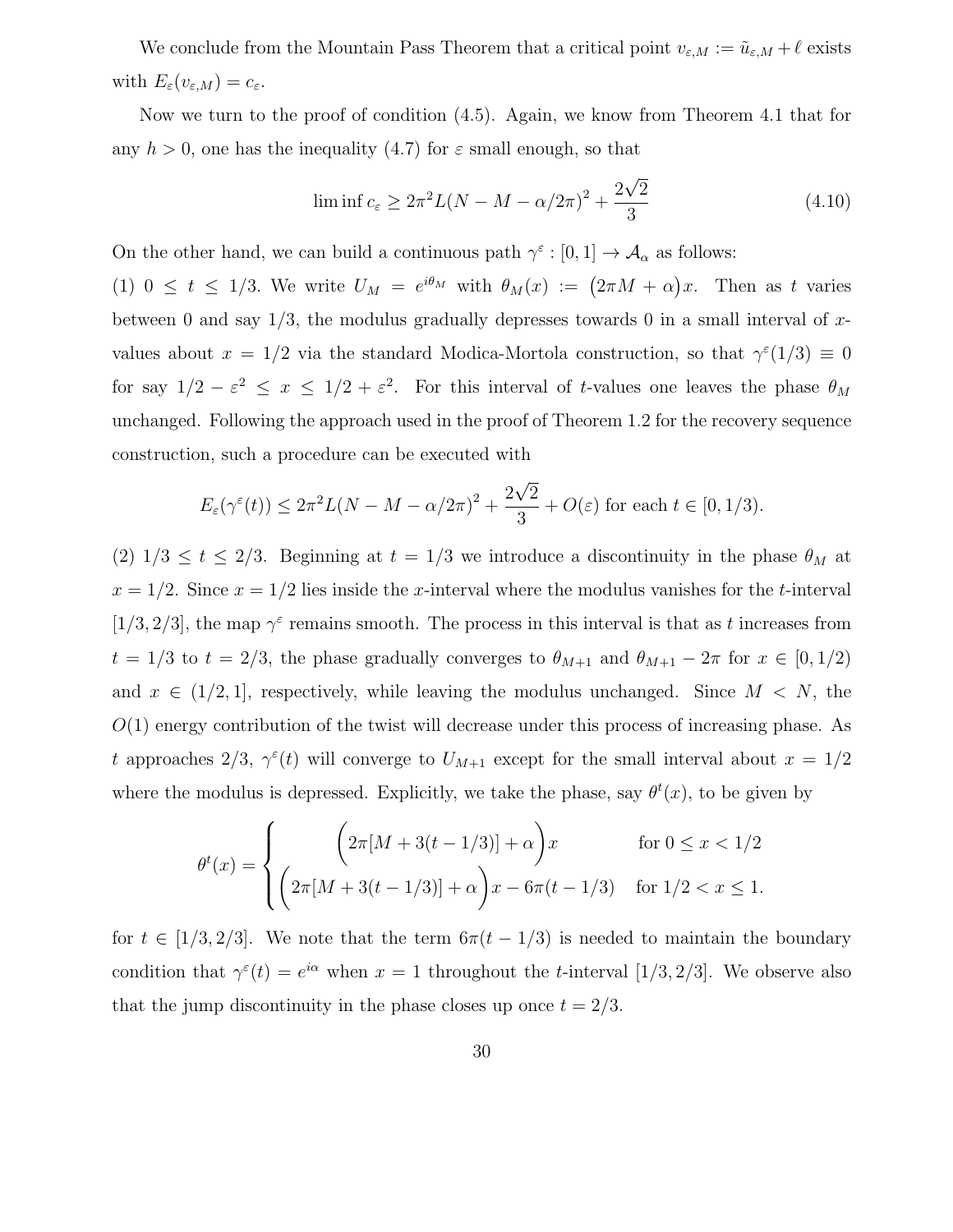(3)  $2/3 \le t \le 1$ . In the time interval  $t \in [2/3, 1]$  one smoothly raises the modulus back up to 1 on  $1/2 - \varepsilon^2 \leq x \leq 1/2 + \varepsilon^2$  while leaving the phase unchanged, so that at  $t = 1$  one indeed has  $\gamma^{\epsilon}(1) = U_{M+1}$ , as desired. Again, this process decreases energy so that throughout the interval  $0 \le t \le 1$  one maintains the estimate

$$
E_{\varepsilon}(\gamma^{\varepsilon}(t)) \leq 2\pi^{2}L(N-M-\alpha/2\pi)^{2} + \frac{2\sqrt{2}}{3} + O(\varepsilon).
$$

Hence, we conclude that

$$
\limsup c_{\varepsilon} \le \limsup E_{\varepsilon}(\gamma^{\varepsilon}) \le 2\pi^2 L(N - M - \alpha/2\pi)^2 + \frac{2\sqrt{2}}{3}
$$

and together with (4.10) we arrive at (4.5).

# 5. The case of unbounded twist

Finally, we consider the situation of an energy that encourages more and more twist in the  $\varepsilon \to 0$  limit. To this end, we replace N in (1.2) by  $N_{\varepsilon} := 1/\varepsilon^{\beta}$  where  $\beta$  is a positive number chosen less than  $1/2$  in order to retain an energy bound that is uniform in  $\varepsilon$ . Thus, we study global and local minimizers of an energy  $\tilde{E}_\varepsilon$  given by

$$
\tilde{E}_{\varepsilon}(u) = \int_0^1 \frac{\varepsilon}{2} |u'|^2 + \frac{1}{4\varepsilon} (|u|^2 - 1)^2 + \frac{L}{2} (u_1 u_2' - u_2 u_1' - 2\pi \varepsilon^{-\beta})^2 dx, \tag{5.1}
$$

again subject to the boundary conditions  $u(0) = 1$ ,  $u(1) = e^{i\alpha}$  for some  $\alpha \in [0, 2\pi)$ .

Of course existence of global minimizers for each  $\varepsilon > 0$  follows as in Theorem 2.1. One also can establish a version of the local minimizer result Theorem 1.1:

**Theorem 5.1.** Fix any positive integer m and any  $\alpha \in [0, 2\pi)$ . Then there exists an  $\varepsilon_0 > 0$ such that for all  $\varepsilon < \varepsilon_0$  there exist non-vanishing local minimizers  $u_{\varepsilon,\pm} = \rho_{\varepsilon,\pm} e^{i\theta_{\varepsilon,\pm}}$  of  $\tilde{E}_{\varepsilon}$ within the class  $A_{\alpha}$  such that

$$
\limsup \frac{\|\rho_{\varepsilon,\pm} - 1\|_{L^{\infty}(0,1)}}{\varepsilon} < \infty \text{ as } \varepsilon \to 0
$$
\n(5.2)

 $and$  (5.3)

$$
\theta'_{\varepsilon,\pm} \to 2\pi \left( \left[ \varepsilon^{-\beta} \right] \pm m \right) + \alpha \text{ as } \varepsilon \to 0 \text{ uniformly in } x \in [0,1]. \tag{5.4}
$$

 $\Box$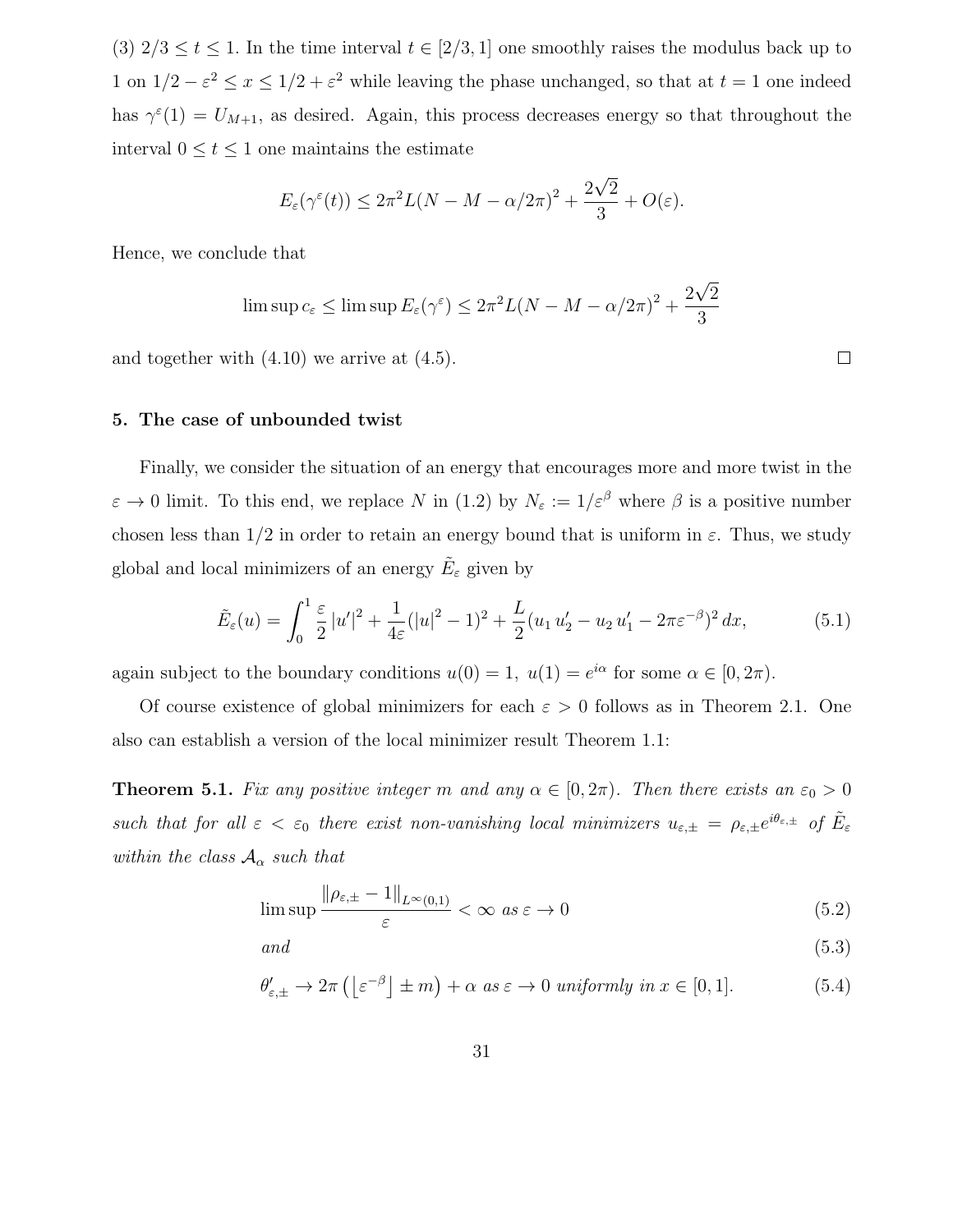*Proof.* The proof follows along similar lines as the proof of Theorem 1.1. First define  $M_{\varepsilon}^{\pm}$  =  $|\varepsilon^{-\beta}| \pm m$ . Then one writes competitors for constrained minimization of  $\tilde{E}_{\varepsilon} = \tilde{E}_{\varepsilon}(\rho,\theta)$  in polar form  $(\rho, \theta)$  where  $\rho$  satisfies (2.3) and  $\theta(0) = 0$ ,  $\theta(1) = 2\pi M_{\varepsilon}^{\pm} + \alpha$ . The requirement  $\beta$  < 1/2 assures that a version of the uniform energy bound (2.6) still holds. Similarly, a uniform bound on the constant of integration  $C_{\varepsilon}$  is achievable as in (2.16), with the bound now depending on m. The rest of the argument is unchanged.  $\Box$ 

Next we consider the asymptotic behavior as  $\varepsilon \to 0$  of  $\tilde{E}_{\varepsilon}$ . Due to the fact that  $\varepsilon^{-\beta} \to \infty$ as  $\varepsilon \to 0$ , we expect that the elements of an energy bounded sequence will oscillate more and more rapidly as  $\varepsilon \to 0$ .

**Theorem 5.2.** Suppose that for some  $0 < \beta < 1/2$ ,  $\{u_{\varepsilon}\} \subset \mathcal{A}_{\alpha}$  satisfies the uniform energy bound

$$
\tilde{E}_{\varepsilon}(u_{\varepsilon}) \le C_0 < \infty. \tag{5.5}
$$

Then  $|u_{\varepsilon}|^2 \to 1$  in  $L^2(0,1)$  and there exists a finite set  $J' \subset (0,1)$  and a subsequence  $\{u_{\varepsilon_\ell}\}$ such that for every compact set  $K \subset \subset (0,1) \setminus J'$ , there exists an  $\varepsilon_0(K) > 0$  such that for every  $\varepsilon_\ell < \varepsilon_0$ , one has  $|u_{\varepsilon_\ell}| > 0$  on K and there is a lifting whereby  $u_{\varepsilon_\ell} = \rho_{\varepsilon_\ell} e^{2\pi i v_{\varepsilon_\ell}/\varepsilon_\ell^\beta}$ , with

$$
v_{\varepsilon_{\ell}} \to x \ \text{strongly in } H_{loc}^1((0,1) \setminus J'). \tag{5.6}
$$

In addition, we have

$$
u_{\varepsilon} \rightharpoonup 0 \ weakly \ in \ L^{2}((0,1); \mathbb{C}), \tag{5.7}
$$

so that the entire sequence converges weakly to 0.

*Proof of Theorem 5.2.* By the same argument as the one leading up to  $(3.6)$ , we can identify finite unions of open intervals  $B_{\varepsilon}$  such that on  $(0,1) \setminus B_{\varepsilon}$ ,  $\rho_{\varepsilon} \geq 1/4$ . Also, by restricting to a subsequence  $\{\varepsilon_\ell\}$ , we can assume that the sets  $B_{\varepsilon_\ell}$  collapse to a finite set of points J'. We may therefore define liftings  $\theta_{\varepsilon_\ell} : (0,1) \setminus B_{\varepsilon_\ell} \to \mathbb{R}$  such that on each of the finitely many intervals comprising  $(0,1) \setminus B_{\varepsilon_{\ell}}$ , the value of  $\theta_{\varepsilon_{\ell}}$  at the left endpoint of an interval is greater than the value of  $\theta_{\varepsilon_\ell}$  at the right endpoint of the previous interval, with a difference of no more than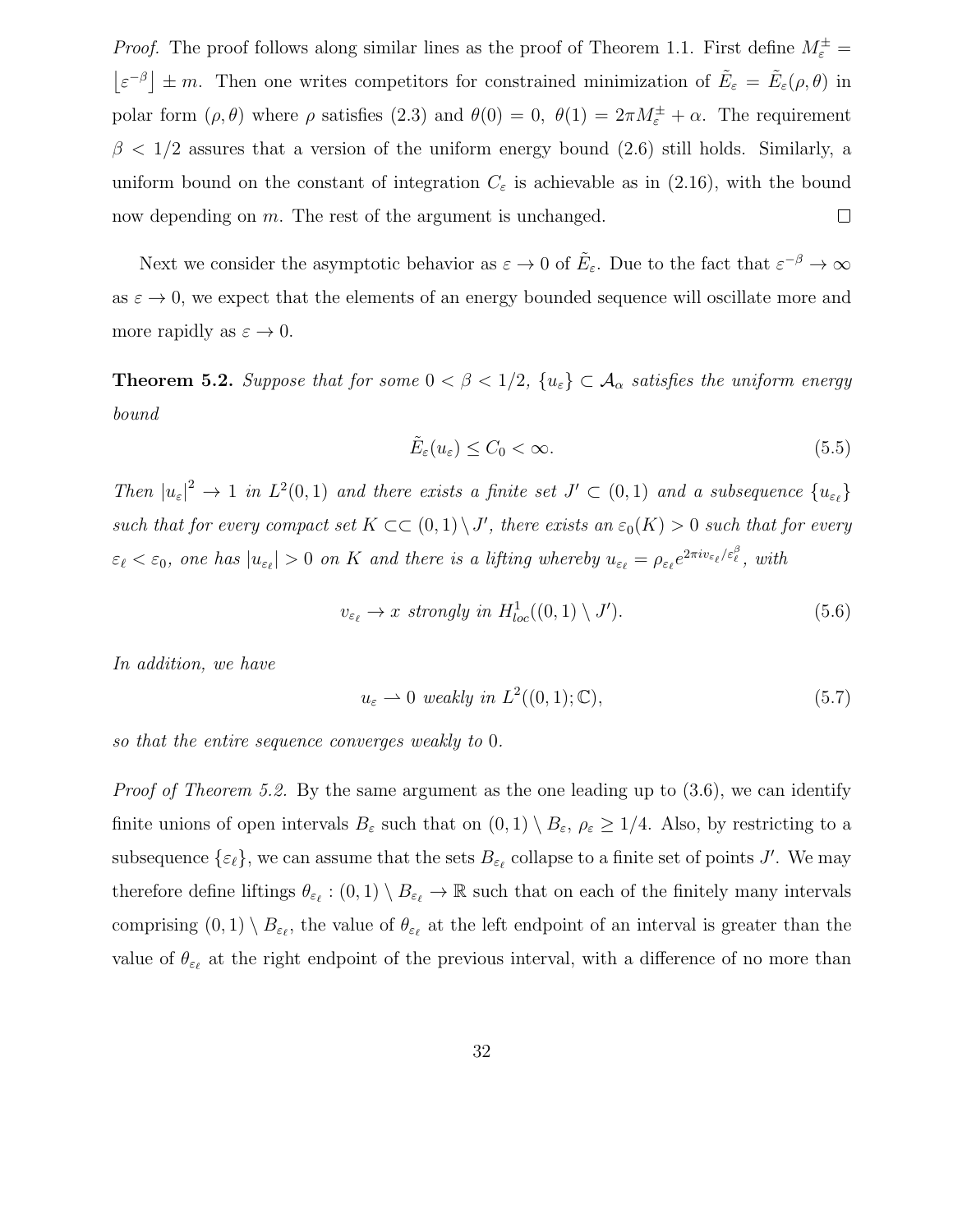2π. Also, we can without loss of generality suppose that 0 is in the domain of  $\theta_{\varepsilon_\ell}$  and set  $\theta_{\varepsilon_{\ell}}(0) = 0$ . If we define

$$
v_{\varepsilon_{\ell}} := \frac{\varepsilon_{\ell}^{\beta} \theta_{\varepsilon_{\ell}}}{2\pi},\tag{5.8}
$$

then due to the choice of  $\theta_{\varepsilon_\ell}$  on each subinterval of  $(0,1) \setminus B_{\varepsilon_\ell}$ , we see that from the right endpoint of one subinterval to the left endpoint of the subsequent one,

the value of 
$$
v_{\varepsilon_{\ell}}
$$
 differs by no more than  $\varepsilon_{\ell}^{\beta}$ . (5.9)

Furthermore, we may rewrite the twist term in terms of  $v_{\varepsilon_\ell}$  and employ the uniform energy bound to find that

$$
\frac{1}{2} \int_{(0,1)\backslash B_{\varepsilon_{\ell}}} \frac{L}{\varepsilon_{\ell}^{2\beta}} \left(\rho_{\varepsilon_{\ell}}^{2} v_{\varepsilon_{\ell}}' - 1\right)^{2} \le C_{0}.\tag{5.10}
$$

Using (5.10), the fact that  $\rho_{\varepsilon_\ell} \geq 1/4$  on  $(0,1) \setminus B_{\varepsilon_\ell}$ , and the energy bound, we estimate

$$
\int_{(0,1)\backslash B_{\varepsilon_{\ell}}} (v'_{\varepsilon_{\ell}} - 1)^2 dx \le 2 \int_{(0,1)\backslash B_{\varepsilon_{\ell}}} \left(v'_{\varepsilon_{\ell}} - \frac{1}{\rho_{\varepsilon_{\ell}}^2}\right)^2 + \left(\frac{1}{\rho_{\varepsilon_{\ell}}^2} - 1\right)^2 dx
$$
\n
$$
\le 2 \int_{(0,1)\backslash B_{\varepsilon_{\ell}}} 4^4 \rho_{\varepsilon_{\ell}}^4 \left(v'_{\varepsilon_{\ell}} - \frac{1}{\rho_{\varepsilon_{\ell}}^2}\right)^2 + 4^4 \rho_{\varepsilon_{\ell}}^4 \left(\frac{1}{\rho_{\varepsilon_{\ell}}^2} - 1\right)^2 dx
$$
\n
$$
\le C \int_{(0,1)\backslash B_{\varepsilon_{\ell}}} (\rho_{\varepsilon_{\ell}}^2 v'_{\varepsilon_{\ell}} - 1)^2 + (\rho_{\varepsilon_{\ell}}^2 - 1)^2 dx
$$
\n
$$
\le C \varepsilon^{2\beta} \tag{5.11}
$$

We conclude from (5.11) that for any  $K \subset \subset [0,1] \setminus J'$ ,

$$
v'_{\varepsilon_{\ell}} \to 1 \text{ in } L^2(K). \tag{5.12}
$$

From (5.9), (5.12), and the condition  $v_{\varepsilon_{\ell}}(0) = 0$ , we deduce that

$$
v_{\varepsilon_{\ell}} \to x \text{ in } L^{\infty}(K),\tag{5.13}
$$

which ends the proof of  $(5.6)$ .

To prove (5.7), we must demonstrate that for any  $w \in L^2((0,1);\mathbb{C}),$ 

$$
\int_0^1 u_\varepsilon \overline{w} \, dx \to 0,\tag{5.14}
$$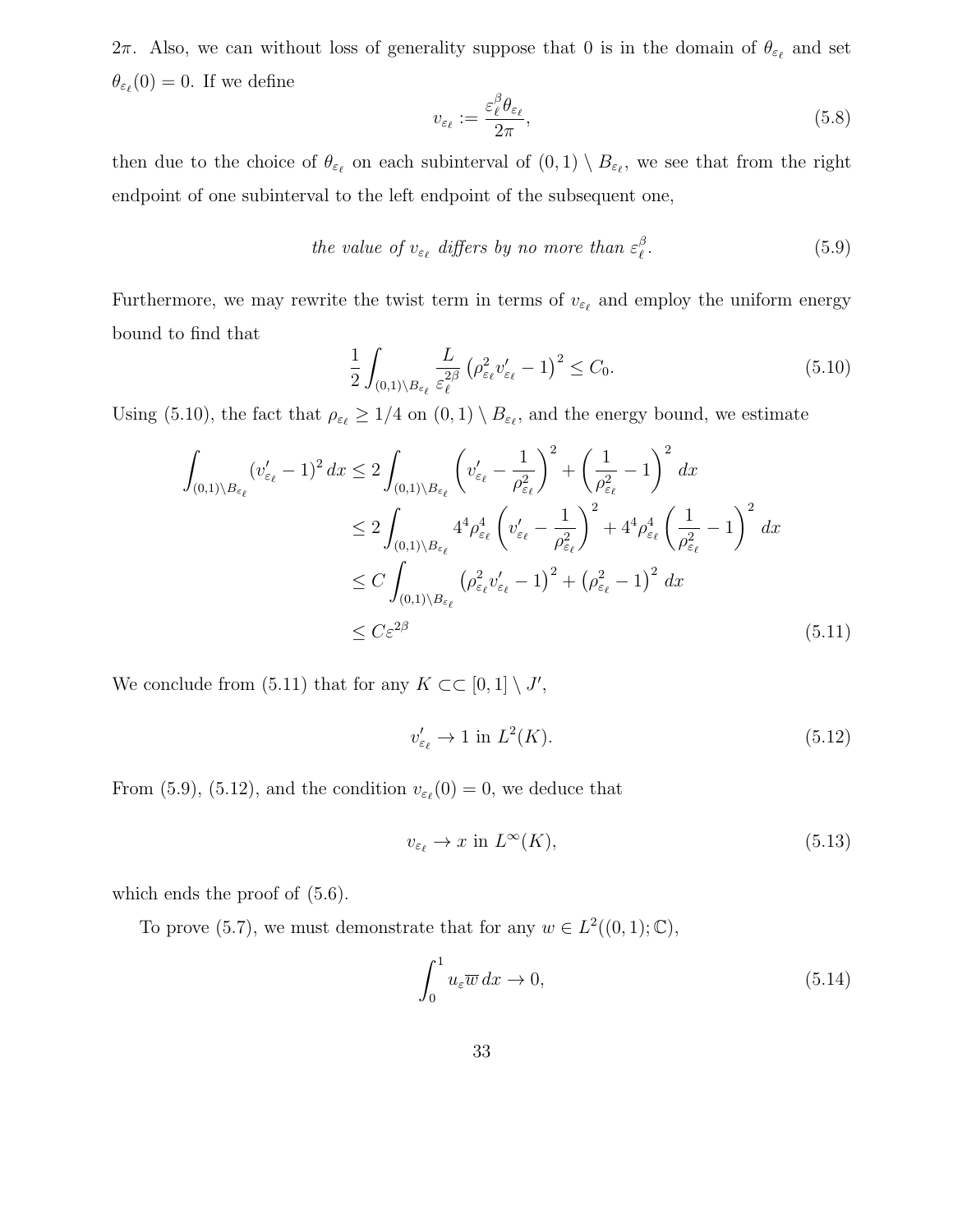where the bar denotes complex conjugation. By the density of step functions in  $L^2$ , it is enough to show that for any  $\eta > 0$  and interval I,

$$
\limsup_{\varepsilon \to 0} \left| \int_{I} u_{\varepsilon} \, dx \right| \le \eta. \tag{5.15}
$$

We first choose a subsequence  $u_{\varepsilon_\ell}$  such that

$$
\limsup_{\varepsilon \to 0} \left| \int_{I} u_{\varepsilon} dx \right| = \lim_{\ell \to \infty} \left| \int_{I} u_{\varepsilon_{\ell}} dx \right|.
$$
 (5.16)

By restricting to a further subsequence, there exists a finite set  $J'$  such that  $u_{\varepsilon_\ell} = e^{2\pi i v_{\varepsilon_\ell}}$  off of finite unions of open intervals  $B_{\varepsilon_\ell}$  which collapse to J' as described in (5.8)-(5.13). Since  $|u_{\varepsilon_\ell}| \to 1$  in  $L^2$ ,  $\{|u_{\varepsilon_\ell}|\}$  is uniformly integrable. Let  $\delta > 0$  be such that  $|M| < \delta$  implies that  $\int_M |u_{\varepsilon_\ell}| dx < \eta$ . Thus there exist finitely many open intervals  $\{B_j\}$  whose union has measure less than  $\delta$  and contains  $J'$  such that for all  $\ell$ ,

$$
\left| \int_{\cup_{j} B_j} u_{\varepsilon_\ell} \, dx \right| < \eta. \tag{5.17}
$$

Since  $B_{\varepsilon_\ell}$  collapse to J', we may safely assume that  $B_{\varepsilon_\ell} \subset \cup B_j$  for all  $\ell$ . Now

$$
\int_{I \setminus \bigcup_{j} B_{j}} u_{\varepsilon_{\ell}} dx = \int_{I \setminus \bigcup_{j} B_{j}} e^{2\pi i v_{\varepsilon_{\ell}} \varepsilon_{\ell}^{-\beta}} dx
$$
\n
$$
= \int_{I \setminus \bigcup_{j} B_{j}} e^{2\pi i x \varepsilon_{\ell}^{-\beta}} e^{2\pi i (v_{\varepsilon_{\ell}} - x) \varepsilon_{\ell}^{-\beta}} dx \tag{5.18}
$$

We next show that

$$
||e^{2\pi i(v_{\varepsilon_\ell}-x)\varepsilon_\ell^{-\beta}}||_{W^{1,1}((0,1)\setminus B_{\varepsilon_\ell})} \le C < \infty,
$$
\n(5.19)

so that there is a subsequence converging strongly in  $L^2(I \setminus \cup B_j)$ . The pairing of weak and strong convergence in (5.18) will then allow us to conclude the proof. Using (5.11), we have

$$
\int_{(0,1)\setminus B_{\varepsilon_\ell}}|v'_{\varepsilon_\ell}-1|\varepsilon_\ell^{-\beta}\,dx\leq \varepsilon_\ell^{-\beta}|(0,1)\setminus B_{\varepsilon_\ell}|^{1/2}\|v'_{\varepsilon_\ell}-1\|_{L^2}\leq C|(0,1)\setminus B_{\varepsilon_\ell}|^{1/2}.
$$

In light of (5.9) and  $v_{\varepsilon_{\ell}}(0) = 0$ , the uniform  $L^1$  bound on  $(v'_{\varepsilon_{\ell}} - 1)\varepsilon_{\ell}^{-\beta}$  $\bar{\ell}^{\beta}$  implies that

$$
\|(v_{\varepsilon_{\ell}}-x)\varepsilon_{\ell}^{-\beta}\|_{W^{1,1}((0,1)\setminus B_{\varepsilon_{\ell}})}\leq C,
$$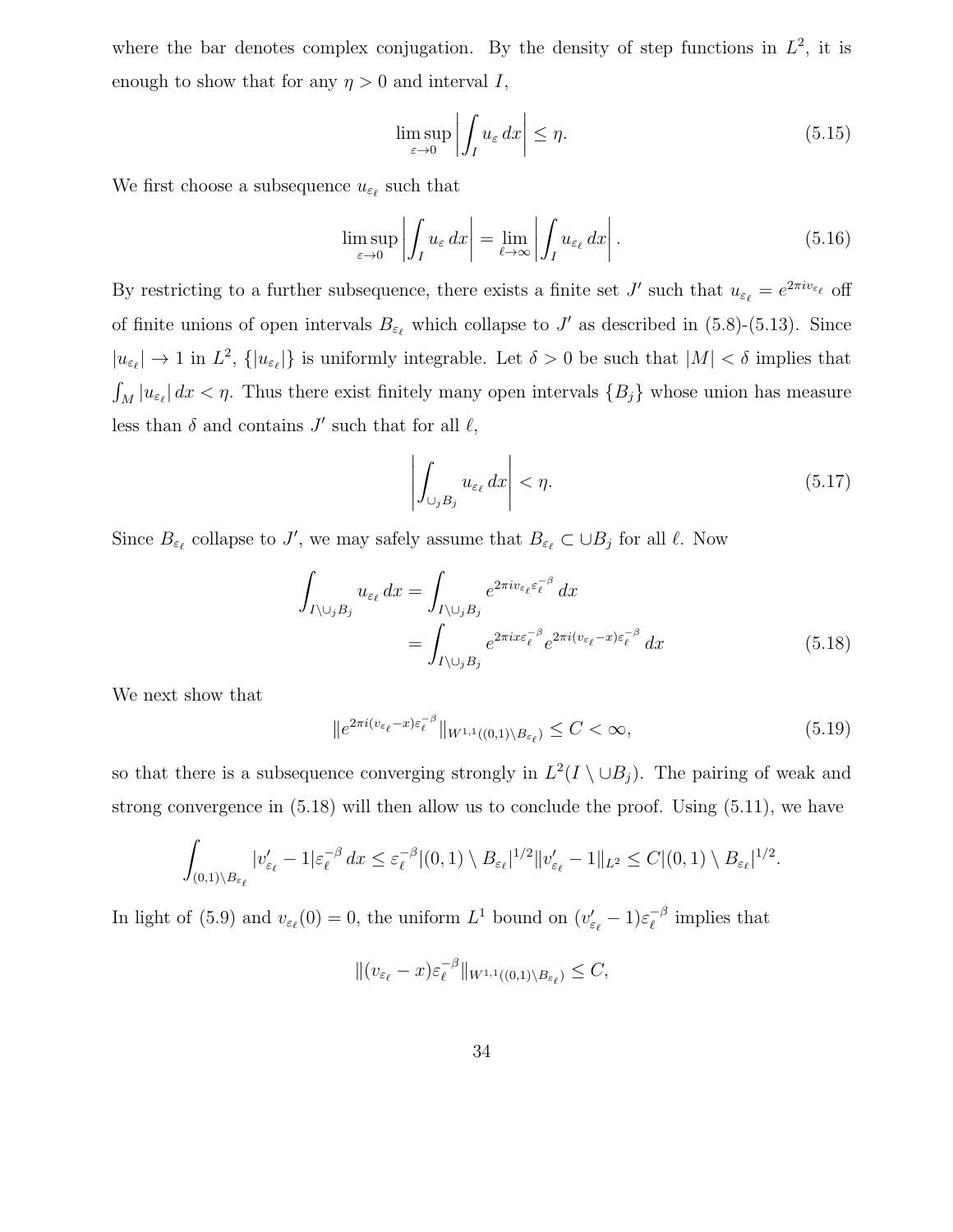so that  $(v_{\varepsilon_{\ell}}-x)\varepsilon_{\ell}^{-\beta}$  $\int_{\ell}^{-\beta}$  are uniformly bounded in  $W^{1,1}(I\backslash \cup B_j)$ . By the compact embedding of  $W^{1,1}$ into  $L^2$ , we may extract a subsequence  $\{v_{\varepsilon_m}\}\$  and  $L^2$  function  $v_0$  such that  $(v_{\varepsilon_m}-x)\varepsilon_m^{-\beta}\to v_0$ in  $L^2(I \setminus \cup B_j)$ . Due to the fact that  $e^{2\pi ix}$  is Lipschitz, we have

$$
e^{2\pi i (v_{\varepsilon_m} - x)\varepsilon_m^{-\beta}} \to e^{2\pi i v_0} \quad \text{in } L^2(I \setminus \cup B_j). \tag{5.20}
$$

Together with the weak  $L^2$  convergence of  $e^{2\pi ix\varepsilon_m^{-\beta}}$  to 0 and the strong  $L^2$  convergence of  $e^{2\pi i (v_{\varepsilon_m}-x)\varepsilon_m^{-\beta}}$ , (5.16)-(5.18) give

$$
\limsup_{\varepsilon \to 0} \left| \int_{I} u_{\varepsilon} dx \right| = \lim_{m \to \infty} \left| \int_{I} u_{\varepsilon_m} dx \right|
$$
  
\n
$$
\leq \limsup_{m \to \infty} \left| \int_{I \setminus \cup_{j} B_j} u_{\varepsilon_m} dx \right| + \left| \int_{\cup_{j} B_j} u_{\varepsilon_m} dx \right|
$$
  
\n
$$
\leq \limsup_{m \to \infty} \left| \int_{I \setminus \cup_{j} B_j} e^{2\pi i x \varepsilon_m^{-\beta}} e^{2\pi i (v_{\varepsilon_m} - x) \varepsilon_m^{-\beta}} dx \right| + \eta
$$
  
\n
$$
= \eta.
$$

This is exactly (5.15), so the proof is complete.

 $\Box$ 

We would also like to describe the asymptotic behavior of minimizers in this regime by identifying a limiting problem. As demonstrated in the previous theorem, no meaningful limit can be extracted from simply looking at the sequence  $\{u_{\varepsilon}\}\$ . Instead, we examine the "microscale" behavior of  $u_{\varepsilon}$  by eliminating the excess twist in the limit  $\varepsilon \to 0$ , in the sense that we obtain a limiting asymptotic problem for the rescaled functions

$$
w(x) := u(x)e^{-2\pi i\left[\varepsilon^{-\beta}\right]x}.
$$

Here  $|\varepsilon^{-\beta}|$  denotes the integer part of  $\varepsilon^{-\beta}$ .

In terms of w, the energy  $\tilde{E}_{\varepsilon}(u)$  is given by

$$
\tilde{E}_{\varepsilon}(u) = F_{\varepsilon}(w) := \int_0^1 \frac{\varepsilon}{2} \left| (we^{2\pi i [\varepsilon^{-\beta}]x})' \right|^2 + \frac{1}{4\varepsilon} (|w|^2 - 1)^2 + \frac{L}{2} (w_1 w_2' - w_2 w_1' + |w|^2 2\pi [\varepsilon^{-\beta}] - 2\pi \varepsilon^{-\beta})^2 dx.
$$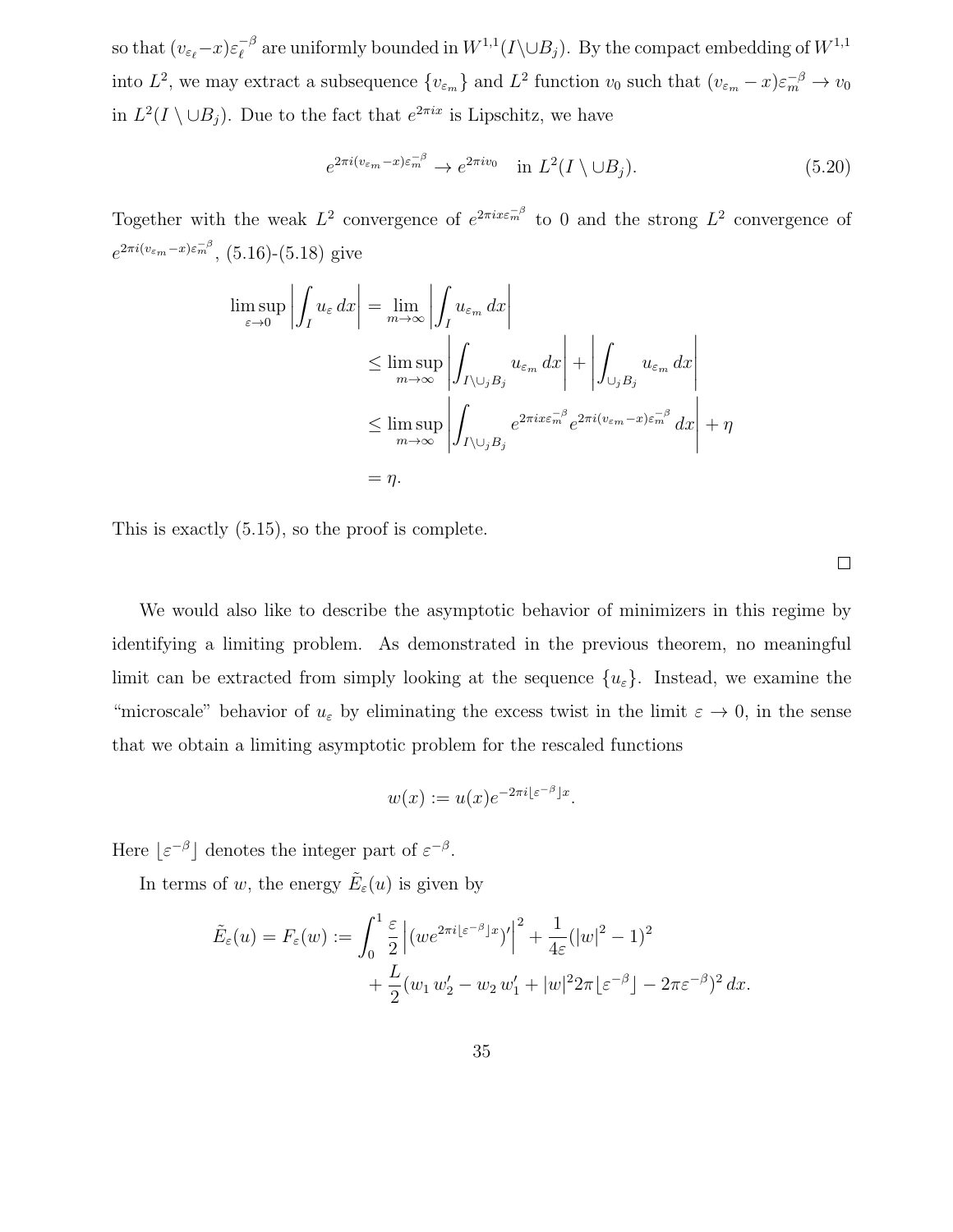The boundary conditions imposed on competitors for  $F_{\varepsilon}$  are the same as those for  $\tilde{E}_{\varepsilon}$ . The asymptotic behavior of minimizers of  $\tilde{E}_{\varepsilon}$  can therefore be completely understood in terms of  $F_{\varepsilon}$ , so we pursue an asymptotic limit for  $F_{\varepsilon}$ . Let us define the limiting functional as in Section 3, with slightly altered notation to emphasize the dependence on preferred twist:

$$
E_{0,A}(w) := \begin{cases} \frac{L}{2} \int_0^1 (w_1 w_2' - w_2 w_1' - 2\pi A)^2 dx + \frac{2\sqrt{2}}{3} \mathcal{H}^0(J) & \text{if } w \in H^1((0,1) \setminus J; S^1) \\ +\infty & \text{otherwise.} \end{cases}
$$

We recall that 0 and/or 1 belongs to J depending on whether or not the traces of u satisfy the desired boundary conditions inherited from  $E_{\varepsilon}$ ; that is, we include  $x = 0$  in J only if  $u(0^+) \neq 1$  and we include  $x = 1$  in J only if  $u(1^-) \neq e^{i\alpha}$ .

**Theorem 5.3.** Let  $0 < \beta < 1/2$  and suppose that for a subsequence  $\{\varepsilon_\ell\} \to 0$  and some  $A \in [0,1]$  we have

$$
\varepsilon_{\ell}^{-\beta} - \lfloor \varepsilon_{\ell}^{-\beta} \rfloor \to A.
$$

Then  $\{F_{\varepsilon_\ell}\}\Gamma$ -converges to  $E_{0,A}$  in  $L^2((0,1);\mathbb{R}^2)$ .

We also have the compactness result

**Theorem 5.4.** If  $\{u_{\varepsilon}\}_{{\varepsilon}>0}$  satisfies

$$
\tilde{E}_{\varepsilon}(u_{\varepsilon}) = F_{\varepsilon}(w_{\varepsilon}) \le C_0 < \infty, \tag{5.21}
$$

and

$$
\varepsilon_{\ell}^{-\beta} - \lfloor \varepsilon_{\ell}^{-\beta} \rfloor \to A \tag{5.22}
$$

for some  $0 < \beta < 1/2$ , then there exists a function  $w \in H^1((0,1) \setminus J'; S^1)$  where J' is a finite, perhaps empty, set of points in  $(0, 1)$  such that along a subsequence  $\varepsilon_\ell \to 0$  one has

$$
u_{\varepsilon_{\ell}}e^{-2\pi i\lfloor \varepsilon_{\ell}^{-\beta}\rfloor x} = w_{\varepsilon_{\ell}} \to w \text{ in } L^{2}((0,1);\mathbb{C}).
$$
\n(5.23)

Furthermore, writing  $w(x) = e^{i\theta(x)}$  for  $\theta \in H^1((0,1) \setminus J')$ , we have that for every compact set  $K \subset\subset (0,1)\setminus J'$ , there exists an  $\varepsilon_0(K) > 0$  such that for every  $\varepsilon_\ell < \varepsilon_0$  one has  $|u_{\varepsilon_\ell}| = |w_{\varepsilon_\ell}| > 0$ on K and there is a lifting whereby  $u_{\varepsilon_\ell}(x)e^{-2\pi i\lfloor \varepsilon_\ell^{-\beta}\rfloor x} = w_{\varepsilon_\ell}(x) = \rho_{\varepsilon_\ell}(x)e^{i\theta_{\varepsilon_\ell}(x)}$  on K, with

$$
\theta_{\varepsilon_{\ell}} \rightharpoonup \theta \ weakly \ in \ H^1_{loc}((0,1) \setminus J'). \tag{5.24}
$$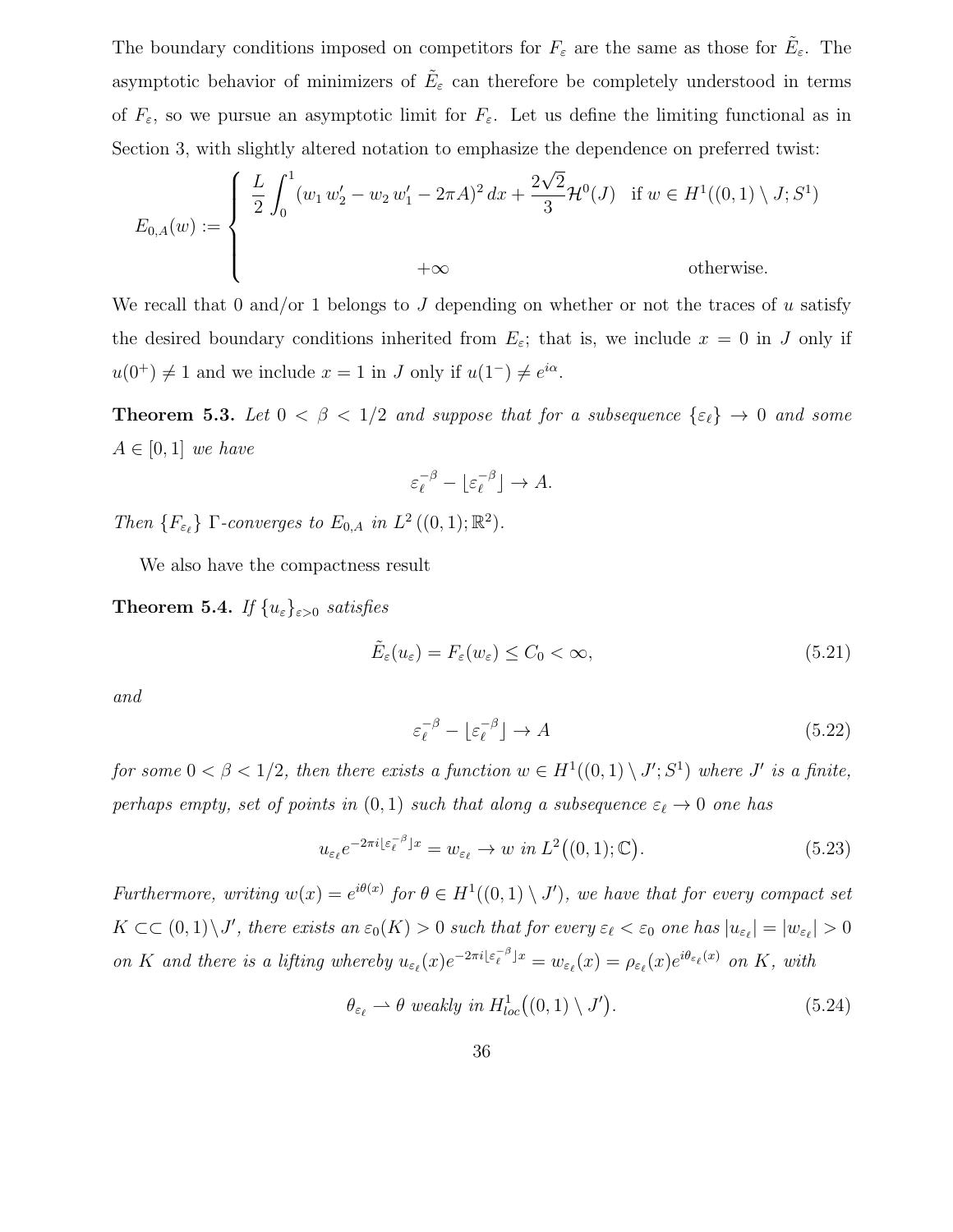Proof of Theorem 5.4. The proof is based on the proof of Theorem 3.1. First, we estimate that

$$
\int_0^1 \frac{\varepsilon}{2} \left| (w_\varepsilon e^{2\pi i [\varepsilon^{-\beta}]x})' \right|^2 dx = \int_0^1 \frac{\varepsilon}{2} \left| w_\varepsilon' + 2\pi i w [\varepsilon^{-\beta}] \right|^2 dx
$$

$$
= \int_0^1 \frac{\varepsilon}{2} \left| w_\varepsilon' \right|^2 dx + O(\varepsilon^{1/2-\beta}) dx \tag{5.25}
$$

for an energy bounded sequence  $\{w_{\varepsilon}\}\.$  Therefore,

$$
F_{\varepsilon}(w_{\varepsilon}) = \int_0^1 \frac{\varepsilon}{2} |w_{\varepsilon}'|^2 + \frac{1}{4\varepsilon} (|w_{\varepsilon}|^2 - 1)^2
$$
  
+ 
$$
\frac{L}{2} (\mathcal{T}(w_{\varepsilon}) + |w_{\varepsilon}|^2 2\pi \lfloor \varepsilon^{-\beta} \rfloor - 2\pi \varepsilon^{-\beta})^2 dx + O(\varepsilon^{1/2-\beta}).
$$
 (5.26)

The rest of the proof follows almost exactly as in Theorem 3.1. Indeed, the only difference between  $E_{\varepsilon}$  in that theorem and the right hand side of (5.26) here is the preferred twist  $2\pi N$  versus  $|w_{\varepsilon}|^2 2\pi |\varepsilon^{-\beta}| - 2\pi \varepsilon^{-\beta}$ , respectively. For the purpose of showing compactness, this distinction is immaterial, since it is only the uniform boundedness of the preferred twist  $2\pi N$ in  $L^2$  that was used in (3.7) to obtain compactness. Using  $\beta < 1/2$ , we can estimate

$$
\| |w_{\varepsilon}|^2 2\pi {\varepsilon}^{-\beta} | - 2\pi {\varepsilon}^{-\beta} \|_{L^2} \le \| (|w_{\varepsilon}|^2 - 1) 2\pi {\varepsilon}^{-\beta} \|_{L^2} + \| 2\pi {\varepsilon}^{-\beta} | - 2\pi {\varepsilon}^{-\beta} \|_{L^2},
$$
  

$$
\le 2\pi \left( \| (|w_{\varepsilon}|^2 - 1) {\varepsilon}^{-1/2} \|_{L^2} + 1 \right)
$$
  

$$
\le 2\pi \left( 2\sqrt{C_0} + 1 \right),
$$

so we are done.

*Proof of Theorem 5.3.* We begin with the lower-semicontinuity condition. Let  $w_{\varepsilon} \to w$  in  $L^2$ . We can assume that

$$
\liminf_{\varepsilon \to 0} F_{\varepsilon}(w_{\varepsilon}) \le C_0 < \infty, \tag{5.27}
$$

 $\Box$ 

otherwise the lower-semicontinuity is trivial. The proof is similar to the proof of (3.15) in Theorem 1.2. Also, due to (5.26), it is enough to show that

$$
\liminf_{\varepsilon \to 0} \int_0^1 \frac{\varepsilon}{2} |w_{\varepsilon}'|^2 + \frac{1}{4\varepsilon} (|w_{\varepsilon}|^2 - 1)^2 + \frac{L}{2} (\mathcal{T}(w_{\varepsilon}) + |w_{\varepsilon}|^2 2\pi |\varepsilon^{-\beta}] - 2\pi \varepsilon^{-\beta})^2 dx
$$
\n
$$
\ge E_{0,A}(w). \tag{5.28}
$$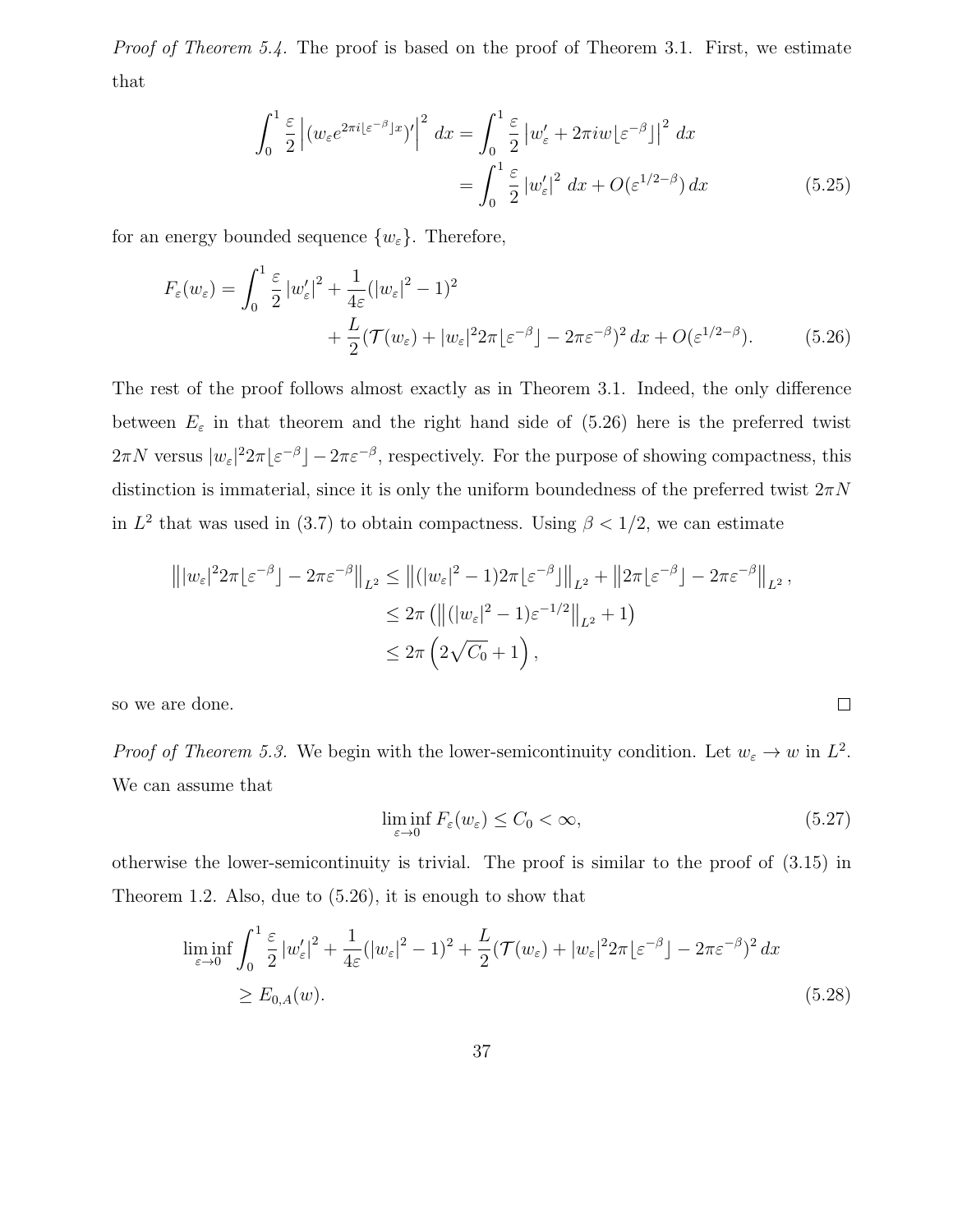First, for the twist term, it must be verified that under the assumption (5.27),

$$
\liminf_{\varepsilon \to 0} \int_0^1 \frac{L}{2} (\mathcal{T}(w_\varepsilon) + |w_\varepsilon|^2 2\pi \lfloor \varepsilon^{-\beta} \rfloor - 2\pi \varepsilon^{-\beta})^2 dx
$$
  
\n
$$
\geq \frac{L}{2} \int_0^1 (\mathcal{T}(w) - 2\pi A)^2 dx.
$$
 (5.29)

In Theorem 1.2, after (3.19), we proved the inequality

$$
\int_{K} (1 - 2^{-q})^4 (\theta'_{\varepsilon_{\ell}})^2 - 4\pi N (\rho_{\varepsilon_{\ell}})^2 \theta'_{\varepsilon_{\ell}} + 4\pi^2 N^2 dx \ge \int_{K} (1 - 2^{-q})^4 (\theta')^2 - 4\pi N \theta' + 4\pi^2 N^2 dx,
$$

where K is a compact set on which  $\theta'_{\varepsilon_\ell} \to \theta'$  and  $\rho_{\varepsilon_\ell} \geq 1 - 2^{-q}$ , followed by an exhaustion argument in  $K$  and  $q$  to prove lower-semicontinuity of the twist in  $(3.23)$ . The corresponding inequality to be verified in this case is

$$
\int_{K} (1 - 2^{-q})^4 (\theta'_{\varepsilon_{\ell}})^2 + 4\pi \left( |w_{e_{\ell}}|^2 \lfloor \varepsilon_{\ell}^{-\beta} \rfloor - \varepsilon_{\ell}^{-\beta} \right) |w_{\varepsilon_{\ell}}|^2 \theta'_{\varepsilon_{\ell}} + 4\pi^2 \left( |w_{e_{\ell}}|^2 \lfloor \varepsilon_{\ell}^{-\beta} \rfloor - \varepsilon_{\ell}^{-\beta} \right)^2 dx
$$
\n
$$
\geq \int_{K} (1 - 2^{-q})^4 (\theta')^2 - 4\pi A \theta' + 4\pi^2 A^2 dx, \tag{5.30}
$$

which is the left-hand side of (5.29) expanded out and estimated using  $|w_{\varepsilon_\ell}| \geq 1 - 2^{-q}$  on K, on which  $\theta'_{\varepsilon_{\ell}} \to \theta'$ . The desired inequality (5.30) would follow immediately from the weak convergence of  $\theta'_{\varepsilon_{\ell}}$  and the two conditions

$$
\varepsilon_{\ell}^{-\beta} - |w_{\varepsilon_{\ell}}|^2 \lfloor \varepsilon_{\ell}^{-\beta} \rfloor \to A \text{ in } L^2
$$
 (5.31)

and

$$
|w_{\varepsilon_{\ell}}|^2(\varepsilon_{\ell}^{-\beta} - |w_{\varepsilon_{\ell}}|^2 \lfloor \varepsilon_{\ell}^{-\beta} \rfloor) \to A \text{ in } L^2,
$$
\n(5.32)

which we check in turn. First for  $(5.31)$ , we estimate

$$
\left\|\varepsilon_{\ell}^{-\beta} - |w_{\varepsilon_{\ell}}|^2 \lfloor \varepsilon_{\ell}^{-\beta} \rfloor - A \right\|_{L^2} \le \left\|\varepsilon_{\ell}^{-\beta} - \lfloor \varepsilon_{\ell}^{-\beta} \rfloor - A \right\|_{L^2} + \left\|(1 - |w_{\varepsilon_{\ell}}|^2) \lfloor \varepsilon_{\ell}^{-\beta} \rfloor \right\|_{L^2}.
$$

The first term goes to zero as  $\varepsilon \to 0$  due to (5.22), and the second vanishes due to the uniform energy bound (5.27), since  $\beta < 1/2$ . Moving on to (5.32), we can repeat the argument (3.14) to find that

$$
||w_{\varepsilon_{\ell}}||_{L^{\infty}} \leq M(C_0).
$$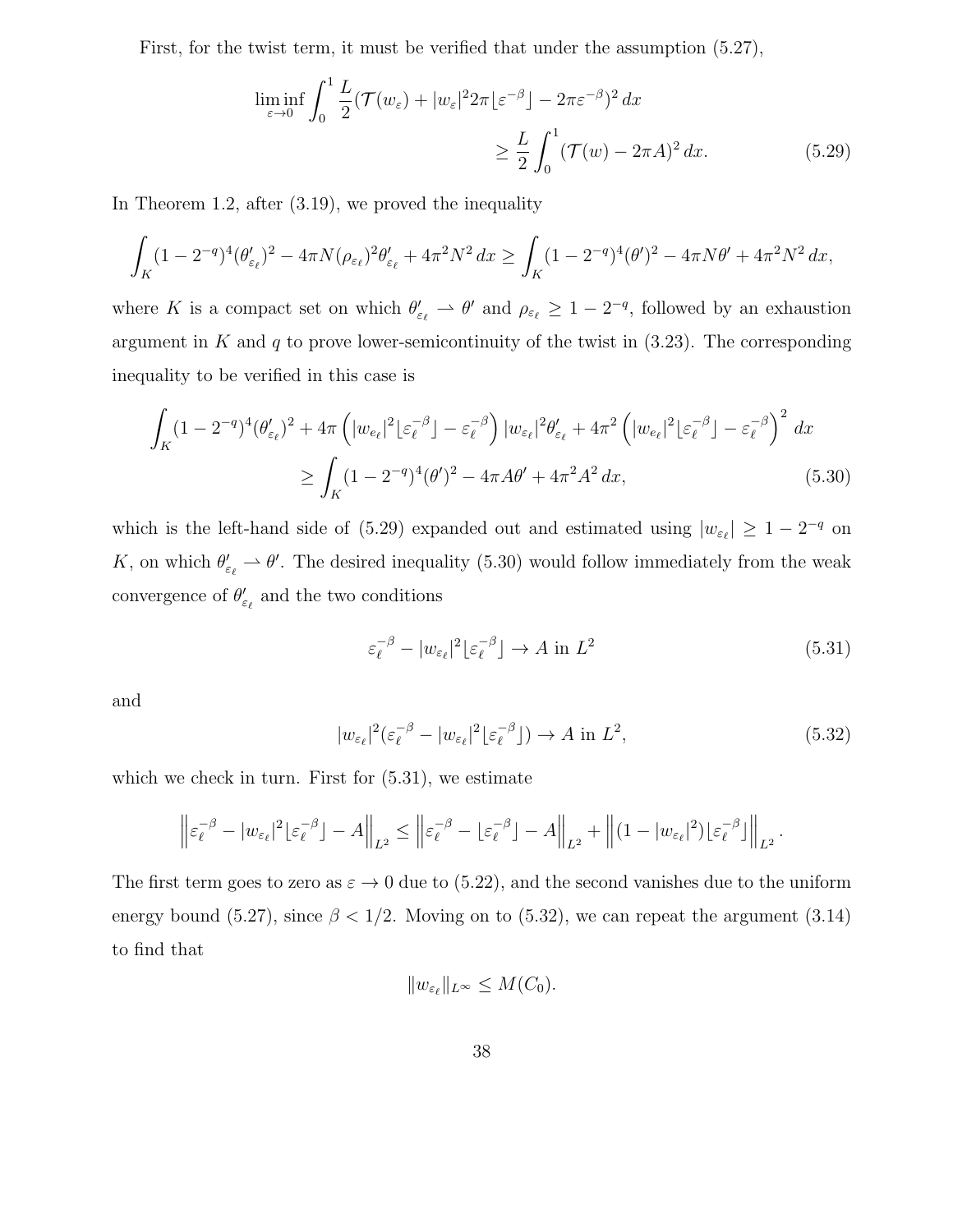The second condition (5.32) can be shown as consequence of this  $L^{\infty}$  bound, (5.31), and (5.27) after writing

$$
|w_{\varepsilon_{\ell}}|^2(\varepsilon_{\ell}^{-\beta}-|w_{\varepsilon_{\ell}}|^2\lfloor \varepsilon_{\ell}^{-\beta}\rfloor)-A=|w_{\varepsilon_{\ell}}|^2(\varepsilon_{\ell}^{-\beta}-|w_{\varepsilon_{\ell}}|^2\lfloor \varepsilon_{\ell}^{-\beta}\rfloor-A)+(|w_{\varepsilon_{\ell}}|^2-1)A.
$$

Choosing larger and larger K which exhaust  $(0, 1)$  and letting  $q \to \infty$  as in Theorem 1.2, the proof of (5.29) is finished. The remainder of the lower-semicontinuity proof follows from the proof of Theorem 1.2 and (5.26). The recovery sequence is very similar to the proof of Theorem 1.2, which is evident due to the similarity of  $(5.26)$  with  $E_{\varepsilon}$ , so we omit the details. We only mention that on the set of size  $O(\varepsilon)$  where  $|w_{\varepsilon}| \neq 1$ , the assumption  $\beta < 1/2$  is needed to make sure the twist term vanishes in the limit  $\varepsilon \to 0$ .  $\Box$ 

Finally, we identify the minimizers of  $E_{0,A}$ . As in Corollary 3.5, this provides a description of all subsequential limits of a family of minimizers  $\{u_{\varepsilon}\}\)$  for  $F_{\varepsilon}$  and thus  $\tilde{E}_{\varepsilon}$ . We omit the proof since it follows the same strategy as the proof of Corollary 3.5.

**Theorem 5.5.** Let  $N = N(A, \alpha)$  be the closest integer to  $A - \frac{\alpha}{2a}$  $\frac{\alpha}{2\pi}$ , so that  $N \in \{-1,0,1\}$ . Then the global minimizer(s) of  $E_{0,A}$  are given by

(i) the function

$$
u(x) = e^{i(2\pi N + \alpha)x} \tag{5.33}
$$

having constant twist and no jumps when

$$
L(2\pi(N-A)+\alpha)^2 < \frac{4\sqrt{2}}{3}.\tag{5.34}
$$

(ii) the one-parameter set of functions given by

$$
u(x) = \begin{cases} e^{i2\pi Ax} & \text{if } x < x_0, \\ e^{i(2\pi Ax + \alpha - 2\pi A)} & \text{if } x > x_0, \end{cases}
$$
 (5.35)

for any  $x_0 \in (0,1)$ , that have one jump and twist  $2\pi A$  away from the jump, when

$$
L(2\pi(N-A) + \alpha)^2 > \frac{4\sqrt{2}}{3}.
$$
 (5.36)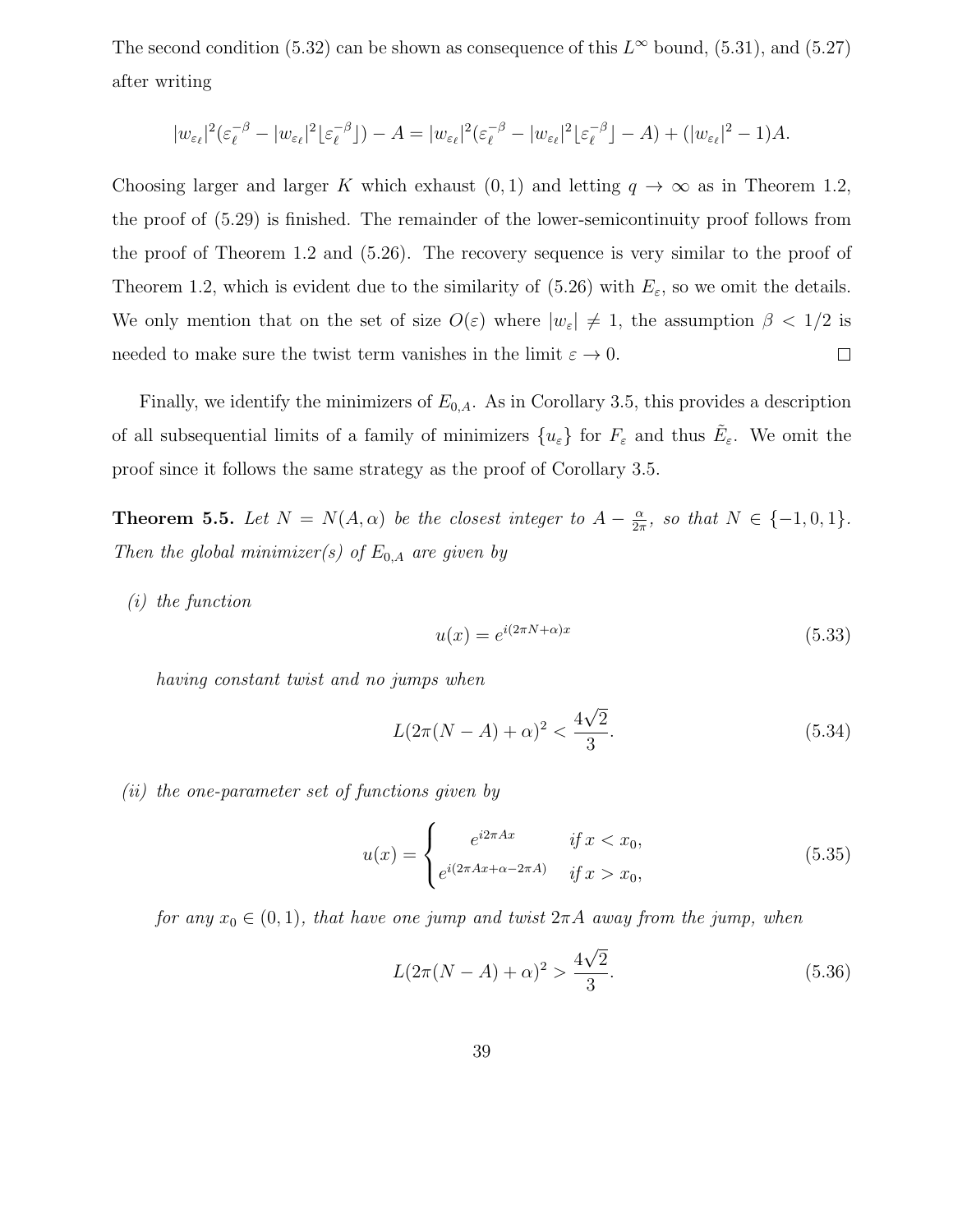#### 6. Acknowledgments.

DG acknowledges the support from NSF DMS-1729538. PS acknowledges the support from a Simons Collaboration grant 585520. MN acknowledges the support from NSF RTG DMS-1840314.

# References

- [1] BEDFORD, S. Global minimisers of cholesteric liquid crystal systems.  $arXiv$  preprint  $arXiv:1411.3599$  (2014).
- [2] Bernardino, N. R., Pereira, M. C. F., Silvestre, N. M., and da Gama, M. M. T. Structure of the cholesteric–isotropic interface. Soft matter 10, 47 (2014), 9399– 9402.
- [3] COMSOL Multiphysics  $\mathbb R$  v. 5.3. http://www.comsol.com/. COMSOL AB, Stockholm, Sweden.
- [4] Gartland, E. C., Huang, H., Lavrentovich, O. D., Palffy-Muhoray, P., Smalyukh, I. I., Kosa, T., and Taheri, B. Electric-field induced transitions in a cholesteric liquid-crystal film with negative dielectric anisotropy. Journal of Computational and Theoretical Nanoscience 7, 4 (2010), 709–725.
- [5] Golovaty, D., Kim, Y.-K., Lavrentovich, O. D., Novack, M., and Sternberg, P. Phase transitions in nematics: textures with tactoids and disclinations. Mathematical Modelling of Natural Phenomena 15 (2020), 8.
- [6] GOLOVATY, D., NOVACK, M., AND STERNBERG, P. A novel Landau-de Gennes model with quartic elastic terms. European Journal of Applied Mathematics (2020), 1–22.
- [7] Golovaty, D., Novack, M., Sternberg, P., and Venkatraman, R. A model problem for nematic-isotropic transitions with highly disparate elastic constants. Archive for Rational Mechanics and Analysis (2020), 1–67.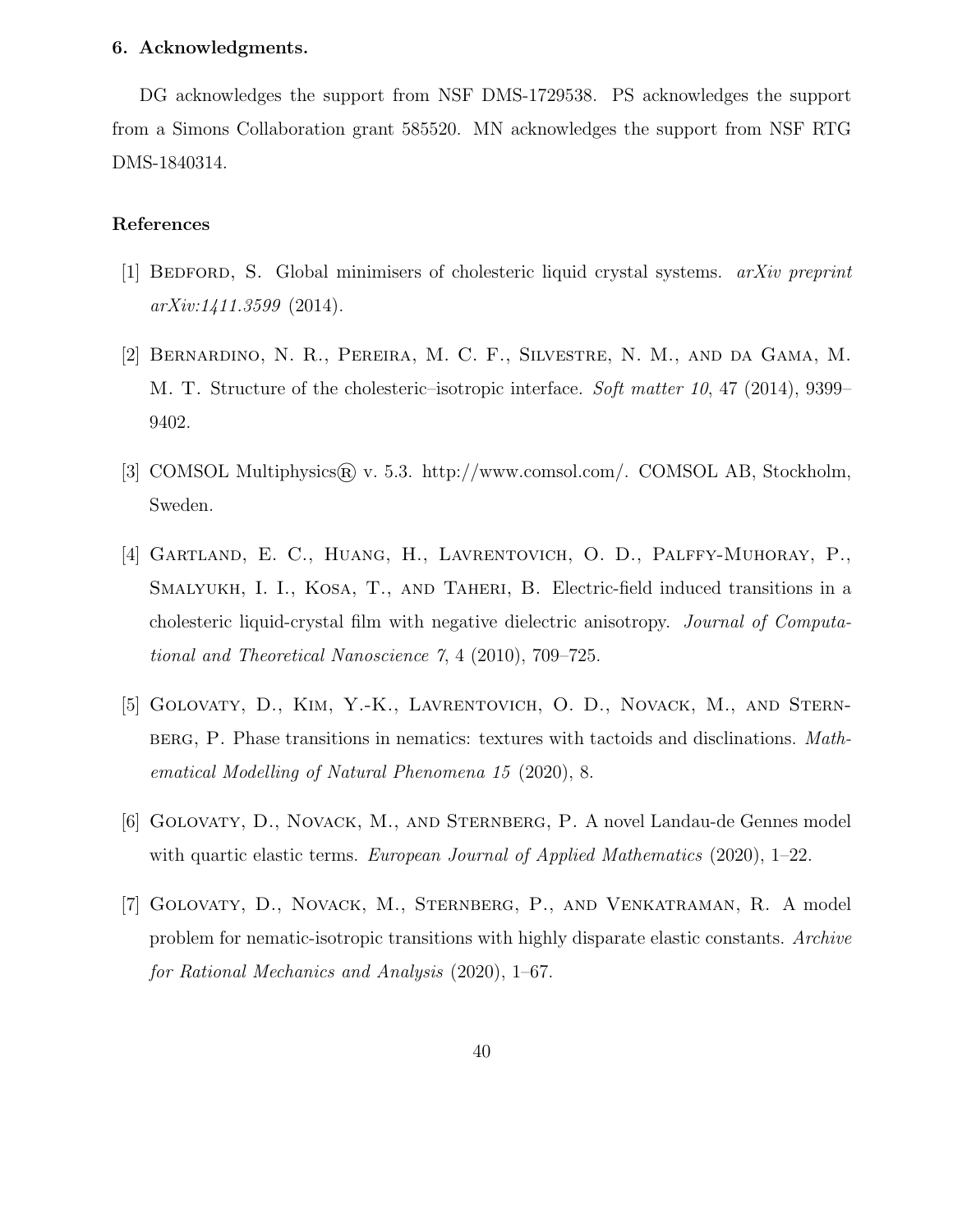- [8] Golovaty, D., Sternberg, P., and Venkatraman, R. A Ginzburg-Landau type problem for highly anisotropic nematic liquid crystals. To appear in SIAM J. Math. Anal. (2018).
- [9] Kohn, R. V., and Sternberg, P. Local minimisers and singular perturbations. Proc. Roy. Soc. Edinburgh Sect. A 111, 1-2 (1989), 69–84.
- [10] KRISCH, P., HECKMEIER, M., AND TARUMI, K. Design and synthesis of nematic liquid crystals with negative dialectric anisotropy. Liquid Crystals 26 (1999), 449–452.
- [11] Majumdar, A., and Zarnescu, A. Landau-De Gennes theory of nematic liquid crystals: the Oseen-Frank limit and beyond. Arch. Ration. Mech. Anal. 196, 1 (2010), 227–280.
- [12] Meiboom, S., Sethna, J. P., Anderson, P. W., and Brinkman, W. F. Theory of the blue phase of cholesteric liquid crystals. *Phys. Rev. Lett. 46* (May 1981), 1216–1219.
- [13] MODICA, L. The gradient theory of phase transitions and the minimal interface criterion. Arch. Ration. Mech. Anal. 98, 2 (1987), 123–142.
- [14] Modica, L., and Mortola, S. Un esempio di Γ<sup>−</sup>-convergenza. Boll. Un. Mat. Ital. B (5) 14, 1 (1977), 285–299.
- [15] MOTTRAM, N. J., AND NEWTON, C. J. Introduction to Q-tensor theory.  $arXiv$  preprint arXiv:1409.3542 (2014).
- [16] OUTRAM, B. Long-pitch cholesterics. In *Liquid Crystals*, 2053-2563. IOP Publishing, 2018, pp. 5–1 to 5–18.
- [17] Paterson, D. A., Gao, M., Kim, Y.-K., Jamali, A., Finley, K. L., Robles-HERNÁNDEZ, B., DIEZ-BERART, S., SALUD, J., DE LA FUENTE, M. R., TIMIMI, B. A., ZIMMERMANN, H., GRECO, C., FERRARINI, A., STOREY, J. M. D., LÓPEZ, D. O., LAVRENTOVICH, O. D., LUCKHURST, G. R., AND IMRIE, C. T. Understanding